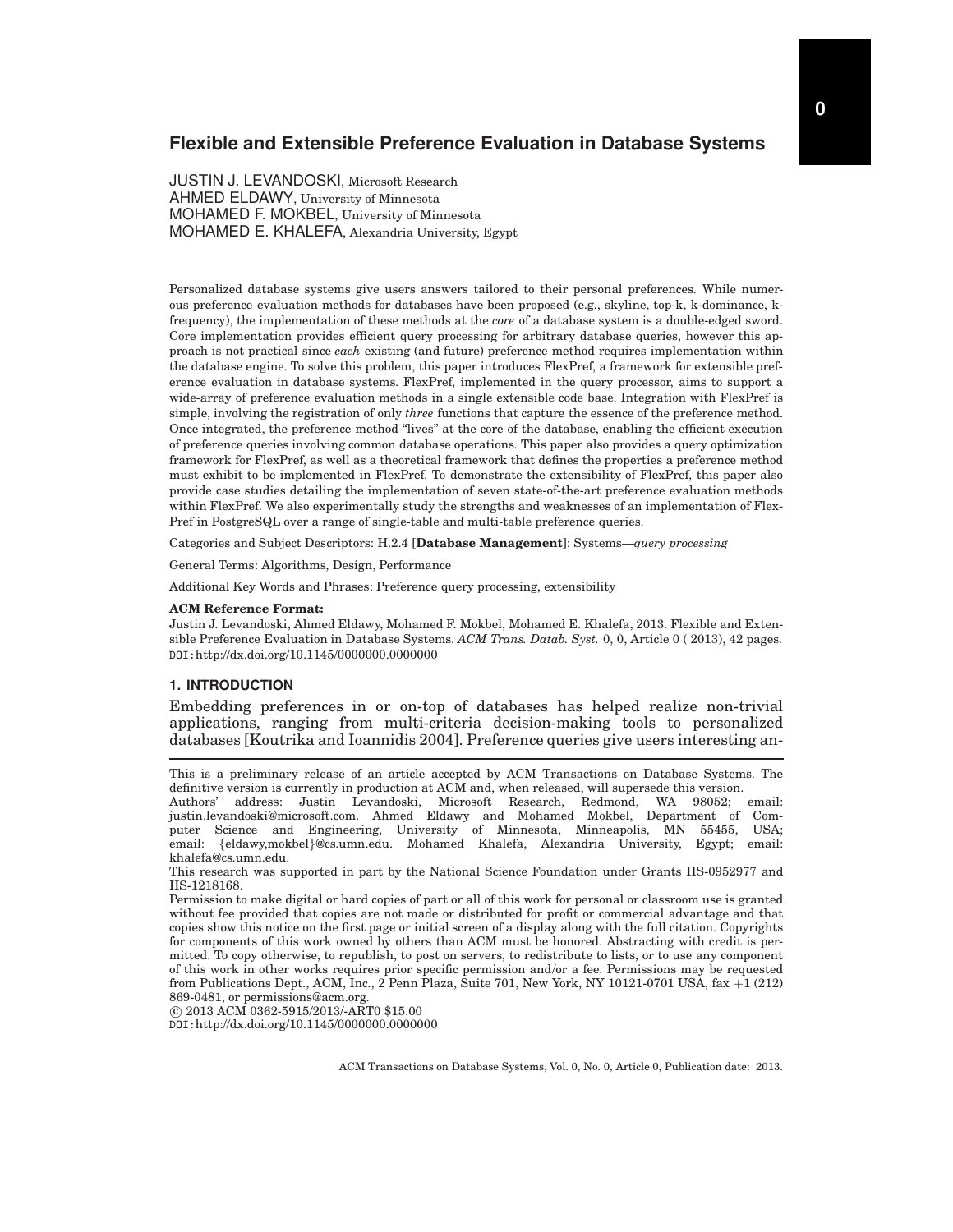swers by evaluating their personal wishes according to a certain preference method. In the literature, there exist a large number of preference evaluation methods, including top- $k$  [Chaudhuri and Gravano 1999], skylines [Börzsönyi et al. 2001], hybrid multi-object methods [Balke and Güntzer 2004],  $k$ -dominance [Chan et al. 2006a],  $k$ frequency [Chan et al. 2006b], ranked skylines [Lee et al. 2009], k-representative dominance [Lin et al. 2007], distance-based dominance [Tao et al. 2009],  $\epsilon$ -skylines [Xia et al. 2008], and top-k dominance [Yiu and Mamoulis 2007]. In general, the point of proposing new preference methods is to challenge the notion of "best" answers. Since the concept of "best" is subjective, there is theoretically no limit to the number of new preference methods that can be proposed. Given the large number of preference methods already in existence (with more on the way), a fundamental issue behind *each* method is how it can handle arbitrary queries in a database management system (DBMS) that may contain selection, aggregation, and/or join operations.

The most common approach for preference evaluation in database systems is the *on-top* approach where the preference method is implemented as either a stand-alone program or a user-defined function. This approach treats the DBMS as a "black box", where the preference evaluation method is completely decoupled from the database, and hence not concerned with internal database operations (e.g., joins) necessary to retrieve the data (e.g., see [Balke and Güntzer 2004; Chan et al. 2006a; 2006b; Lee et al. 2009; Lin et al. 2007; Tao et al. 2009; Xia et al. 2008; Yiu and Mamoulis 2007]). The main advantage of this approach is its simplicity as it only requires the implementation of the preference evaluation method in a separate code base outside the core database engine. However, the efficiency of this approach is limited as it cannot interact with database internal operations in most cases [Reinwald and Pirahesh 1998; Reinwald et al. 1999]. Furthermore, preference evaluation methods may be created assuming that data exists in a specific format (e.g., non-standard index), unaware of how data is physically stored or retrieved from the database.

A much more efficient approach for preference evaluation in database systems is the *built-in* approach that tightly couples preference evaluation with the query processor by creating customized database operations (e.g., selection, aggregation, and join) for *each* preference method. The efficiency of this approach over the on-top approach is obvious from the extensive work of injecting ranking and top-k queries inside the database engine for selection queries [Carey and Kossmann 1997; Chaudhuri and Gravano 1999], join queries [Ilyas et al. 2003], and sorted list access [Fagin et al. 2001; Ilyas et al. 2002]. However, it is not practical to develop and maintain a database system that implements *each* existing (and future) preference method in this manner. For instance, given the amount of effort needed to implement *top-k* operations in a database system [Ilyas et al. 2008], it would be hard to replicate this effort for numerous other preference methods. Supporting each distinct preference method in this manner is simply infeasible.

In this paper, we present FlexPref; an *extensible* framework for preference evaluation in database systems. FlexPref represents a centrist approach to preference implementation that combines the simplicity of the *on-top* approach with the efficiency of the *built-in* approach. The simplicity of FlexPref comes from the fact that integrating a new preference method involves the registration of only three functions that capture the essence of the preference method. The efficiency of FlexPref comes from the fact that once a preference method is integrated with the system, it "lives" at the core of the database engine, enabling the efficient execution of preference queries involving common database operations.

As depicted in Figure 1, FlexPref is implemented inside the PostgreSQL [PostgreSQL ] query processor, and is extensible to arbitrary preference methods. FlexPref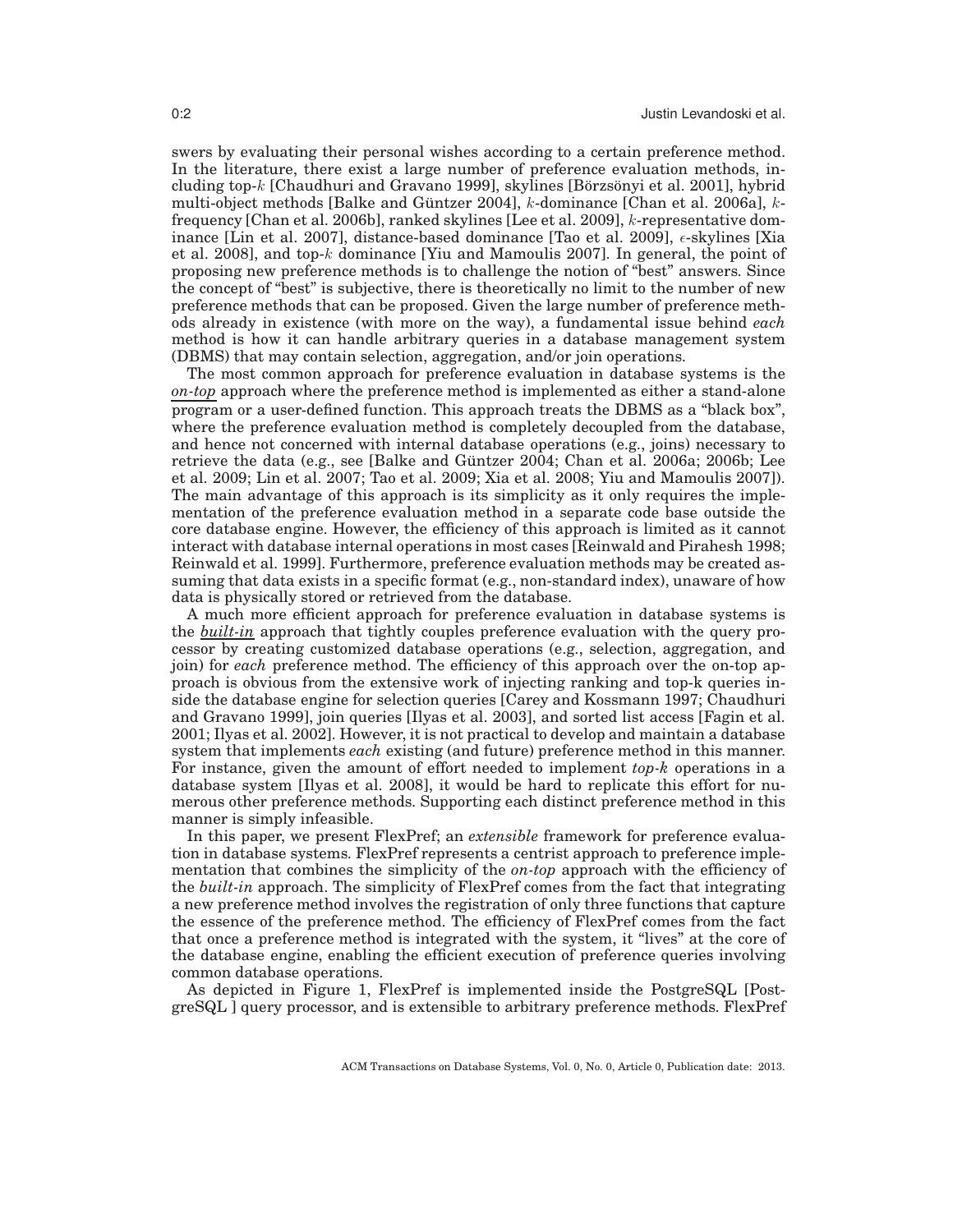

Fig. 1. FlexPref Architecture

consists of a set of generic relational operators that implement the query processing steps common to many preference methods. The generic operators themselves do not evaluate preference semantics; these semantics are injected into the FlexPref operators through the implementation of only three functions (outside of the database) that are then registered with FlexPref. These functions are designed to: (a) specify rules for when a tuple is "preferred" and (b) define rules for how items are added to a current set of preferred objects. These functions simply define the semantics of a preference method, not how to process the preference query.

The extensible approach used by FlexPref is quite powerful: it allows a generic set of relational operators to take on the semantics of several different preference methods. In other words, FlexPref allows a database to efficiently evaluate several classes of preference queries (e.g., top- $k$ , skyline) using the same code base. Since adding a preference method to FlexPref is quite easy (using the extensible functions), it leads to much less engineering overhead than the *built-in* approach (creating new operators for each preference method). In fact, FlexPref requires orders of magnitude less code. For example, implementing a simple single table skyline evaluation algorithm from scratch in PostgreSQL takes an order of 2,000 lines of code, while with FlexPref embedded in PostgreSQL, skyline implementation is on the order of 300 lines of code.

FlexPref results in efficient execution of preference methods inside the database engine, similar to that of the *built-in* approach. The main idea of FlexPref is to provide a set of generic, extensible operators (e.g., single-table access, join) capable of integration and optimization with existing relational operators in pipelined query plans. Then, any preference method registered with FlexPref is seamlessly integrated with the FlexPref framework, that is in turn coupled with the database query processor. As depicted in Figure 1, it is important to note that *only* FlexPref touches the query processor while each new preference method is "plugged into" the framework. FlexPref raises two fundamental questions regarding the efficient execution of *arbitrary* preference queries: (1) *Is FlexPref more efficient than the on-top approach?* The answer is yes; coupling database operators with general preference criteria implies that a query processor can be optimized to perform early pruning by disregarding data that has no chance of being in a preferred answer set. Such an optimization is not possible with the *on-top* approach. (2) *Is FlexPref more efficient than the built-in approach?*. The answer, invariably, is no. Implementing specialized database operations for a specific preference method (e.g., top-k join) will always be more efficient than the generalized extensible case of FlexPref. However, it is impractical to have specialized implementations for *each* preference method. We equate this argument to previous research comparing generalized indexes (e.g., GiST [Hellerstein et al. 1995]) to that of specialized indexes (e.g., B-tree [Comer 1979], R-Tree [Guttman 1984]).

We demonstrate the functionality of FlexPref through three database operations, namely, *single table access* (i.e, selection), *joins*, and *sorted list access*, that are designed

ACM Transactions on Database Systems, Vol. 0, No. 0, Article 0, Publication date: 2013.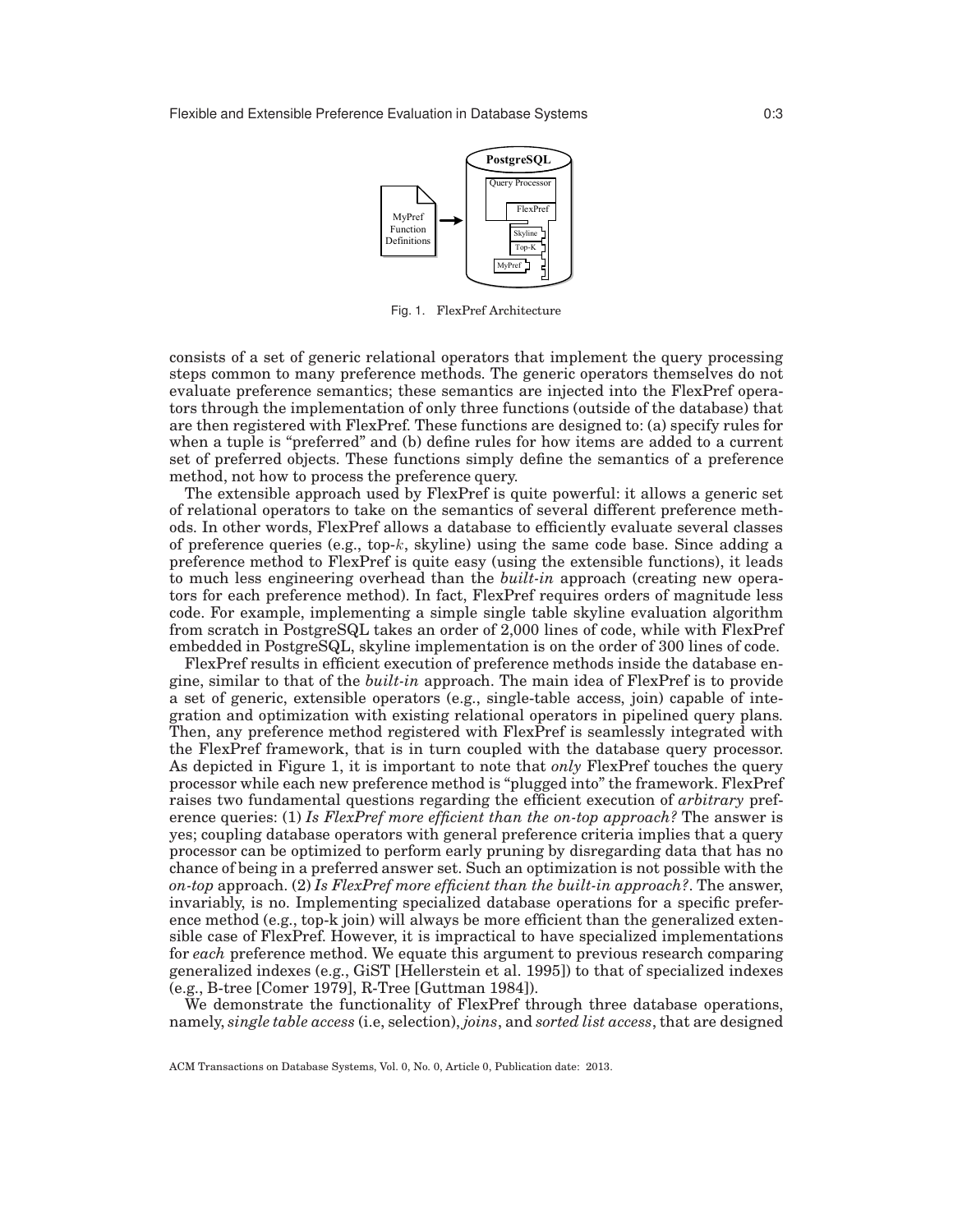to handle arbitrary preference methods integrated in FlexPref. We provide query optimization properties for all generic FlexPref operators, focusing on cardinality estimation, cost estimation, and equivalence and commutation rules for coupling FlexPref with existing relational operators. Also, we provide a theoretical framework for Flex-Pref that defines the properties a preference method needs to fulfill in order to be supported by FlexPref. To showcase the flexibility of FlexPref, we provide case studies for integrating seven non-trivial, state-of-the-art preference methods within Flex-Pref, namely, *Skyline* [Börzsönyi et al. 2001], *Top-k* [Chaudhuri and Gravano 1999], *Top-k dominating* [Yiu and Mamoulis 2007], *K-dominance* [Chan et al. 2006a], *Kfrequency* [Chan et al. 2006b], ǫ*-dominance* [Xia et al. 2008], and k*-representative skyline* [Lin et al. 2007].

FlexPref has the potential to provide further functionality beyond the operations discussed in this paper, as it lays the groundwork for further non-trivial, extensible support for preference evaluation in databases, such as uncertain data processing and indexing. The idea is that any new functionality is implemented *only once* by the FlexPref framework, instead of re-implementing it for *each* preference method. We experimentally evaluate the strengths and weaknesses of FlexPref, implemented in the query processing engine of PostgreSQL, through the implementation several preference methods. We test our three main FlexPref operators in comparison to the *on-top* and *built-in approach*. In addition, we also experimentally evaluate the benefits of the FlexPref query optimization techniques.

The rest of this paper is organized as follows. Section 2 covers related work. Section 3 describes the usage of FlexPref. The FlexPref generic functions are described in Section 4. Section 5 covers preference evaluation in FlexPref through three main database operations. Query optimization of FlexPref operators is covered in Section 6, while Section 7 presents a theoretical framework for FlexPref by discussing supported preference method properties. Seven implementation case studies for FlexPref are discussed in Section 8. Experimental evaluation of FlexPref is provided in Section 9 while Section 10 concludes this paper.

### **2. RELATED WORK**

## **2.1. Extensible Database Systems**

Research in extensible relational database systems started more than two decades ago [Batory and Mannino 1986; Carey and Haas 1990] spanning academic system prototypes (e.g., EXODUS [Carey and DeWitt 1987; Carey et al. 1991], Postgres [Stonebraker et al. 1987; Stonebraker and Rowe 1986], GENESIS [Batory et al. 1988]), and commercial products (e.g., IBM Starburst [Lohman et al. 1991], Sybase [Olson et al. 1998], Oracle [Srinivasan et al. 2000]). Based on the extensible database components, previous work can be categorized into: (1) Extensibility in abstract data types [Linnemann et al. 1988; Ong et al. 1984; Osborn and Heaven 1986; Stonebraker 1986] where users can define new data types by specifying name, space allocation, and a set of functions to operate on the new data types, (2) Extensibility in query processing and optimization [Batory 1986; Graefe 1994; Graefe and DeWitt 1987; Haas et al. 1989; Kabra and DeWitt 1999; Pirahesh et al. 1992; Waas and Hellerstein 2009] where the idea is to use an extensible rule-based query optimizer to add user-defined rules, and (3) Extensibility in access methods [Hellerstein et al. 1995; Lynch and Stonebraker 1988; Srinivasan et al. 2000] where the idea is to generalize the execution of several index structures within one core implementation but allow extensible behavior based on the indexed data type, e.g., data-specific node splitting and merging strategies. Compared to this previous work, our end goal in creating FlexPref is different in two main respects. (a) FlexPref focuses *specifically* on extending the database to handle different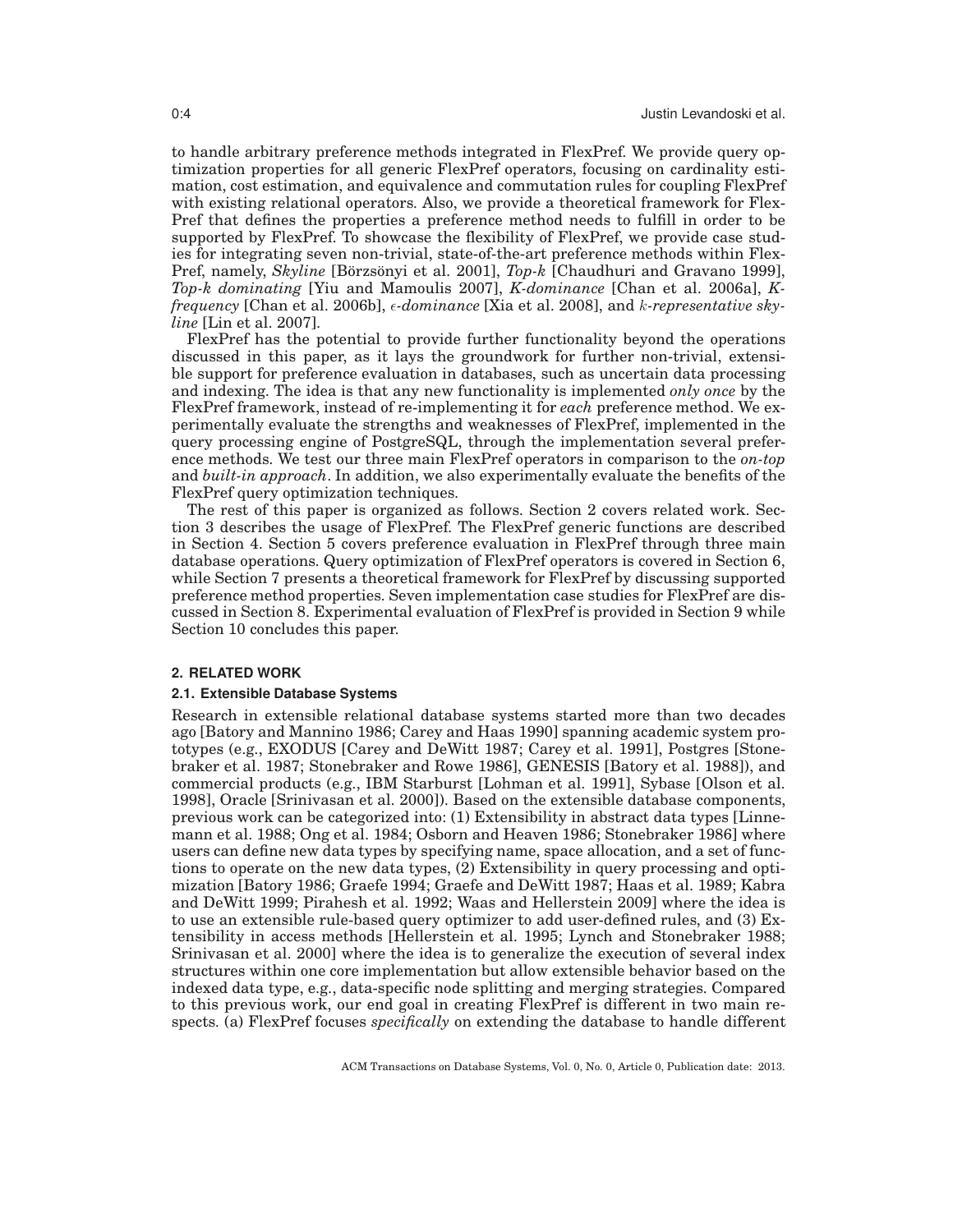preference methods, as opposed to focusing on generic extensibility. (b) FlexPref is a set of generic *database operators*, as opposed to a generic extensible query processor, built to abstract the common operations in preference query processing.

#### **2.2. Preference Methods**

Many methods have been proposed for evaluating user preferences over relational data. The two methods receiving the most attention are skyline  $\beta$ orzs onyi et al. 2001; Chomicki et al. 2003; Kossmann et al. 2002] and top-k [Chang and Hwang 2002; Chaudhuri and Gravano 1999; Ilyas et al. 2003; Ilyas et al. 2004]. Other methods have been proposed that evaluate preference queries in a manner different to skyline and top-k, aiming to enhance the *quality* of the answer. Examples of these methods include, but are not limited to, hybrid multi-objective methods [Balke and Güntzer 2004], k-dominance [Chan et al. 2006a], k-frequency [Chan et al. 2006b], ranked skylines [Lee et al. 2009], k-representative dominance [Lin et al. 2007], distance-based dominance [Tao et al. 2009],  $\epsilon$ -skylines [Xia et al. 2008], and top-k dominance [Yiu and Mamoulis 2007]. In this paper, we do not propose a new preference method. Rather, the goal of FlexPref is to provide a *single* generalized, extensible preference evaluation framework that allows the integration of *any* of these preference methods *inside* a database query processor.

### **2.3. Preference in Databases**

Much work has gone into embedding the notion of preference in database systems from both the *modeling* and *implementation* aspects. The *modeling* aspect is concerned more with the theoretical foundation of preference expressions over relational data [Agrawal and Wimmers 2000; Chomicki 2002; 2003; Kießling 2002; Koutrika and Ioannidis 2004; Lacroix and Lavency 1987]. In some cases, the model provides rules that define how the model translates into traditional SQL queries. For example, query personalization [Koutrika and Ioannidis 2004; 2005a; 2005b] models preferences using a relational graph, where preferred attributes and relations are given a degree of interest score. Using this graph, SQL queries are injected with the top- $k$  preferences derived from the graph.

PreferenceSQL [Kießling 2002; Kießling and Köstler 2002; Kießling et al. 2011] is an extension to standard SQL supporting the best-matches only (BMO) query model. PreferenceSQL supports a number of preference operators including Pareto, Prioritization, Rank, and Dual, which can be combined to support both qualitative and quantitative preferences in a single query. The system is implemented as a middleware layer for easy integration with most database systems and supports query optimization (preference algebraic transformations, cost-based selection) as well as high-level preferences on spatial objects [Wenzel et al. 2012]. FlexPref supports a both qualitative and quantitative preference methods, as well as a hybrid of both. For example, FlexPref supports skyline (qualitative), top- $k$  (quantitative), and top- $k$  domination [Yiu and Mamoulis 2007] (hybrid). In PreferenceSQL terminology, the FlexPref operators support Pareto (e.g., skyline) and Rank (e.g., top- $k$ ) operations, which is a subset of those supported by PreferenceSQL since FlexPref is not closed under SV-semantics [Kießling 2002]. FlexPref differs from PreferenceSQL in that its purpose is to explore novel systems problems behind embedding generic and extensible preference operators *inside* a the core database engine.

Other work [Arvanitis and Koutrika 2012] explores embedding preferences in a relational database by extending a relation with *score* and *confidence* attributes (called p-relations). This framework defines a query processing operator that evaluates preferences according to the p-relational model, and also extends traditional operators (select, project) with p-relation semantics. Other work has explored modeling *contextual*

ACM Transactions on Database Systems, Vol. 0, No. 0, Article 0, Publication date: 2013.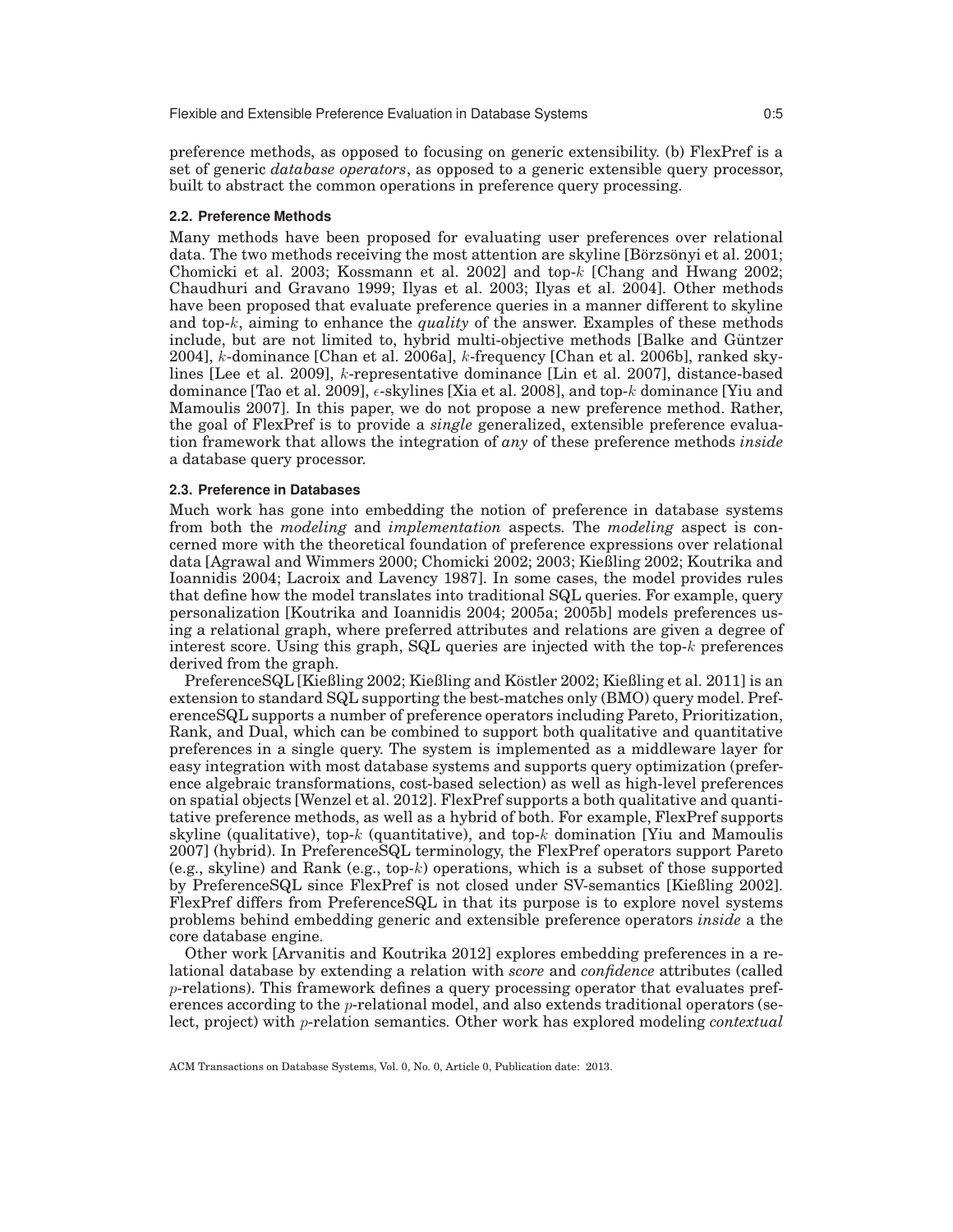preferences, where the objective is to evaluate preferences that change based on a user's situation [Agrawal et al. 2006; Stefanidis and Pitoura 2008; Stefanidis et al. 2007].

#### **2.4. Preference Method Implementation**

In terms of preference method *implementation*, many proposed algorithms are not designed to integrate with ad-hoc relational queries involving joins, aggregation, etc [Balke and Güntzer  $2004$ ; Chan et al.  $2006a$ ;  $2006b$ ; Lee et al.  $2009$ ; Lin et al. 2007; Tao et al. 2009; Xia et al. 2008; Yiu and Mamoulis 2007]. They are implemented "outside-the-box": completely outside the DBMS or as user-defined functions that sit *on-top* of a query plan. The closest work to ours investigates integrating preference evaluation algorithms within a database query processor. To this extent, there has been work integrating top-k preferences with selection [Chaudhuri and Gravano 1999] and join queries [Ilyas et al. 2003], and integrating skyline with join queries [Jin et al. 2007; Jin et al. 2010; Raghavan and Rundensteiner 2010] where the state of the art approach supports progressive results and early termination [Vlachou et al. 2011]. Conversely, we do not study *custom* implementations. FlexPref aims to support *any* preference method inside the database engine in a general, extensible manner. Flex-Pref is completely novel in this regard.

### **2.5. Extensible Preference Evaluation in Databases**

Previous work [Levandoski et al. 2010b; 2010a] explored the creation of an extensible preference query processing framework for database systems. However, this work provided no theoretical underpinnings for the extensible framework. Furthermore, the work did not explore query optimization properties necessary for implementation in a database system. This paper expands on this previous work in the following dimensions: (1) We introduce a query optimization framework for extensible preference query processing (Section 6). Specifically, we discuss cardinality estimation for generic preference operators, cost estimation for each generic operator, and finally introduce equivalence rules for commuting generic preference operators with the select operator, distributing over joins, and commuting with projection. (2) We introduce a framework that defines the theoretical properties that a preference method must fulfill to be supported by a generic and extensible preference query processing framework (Section 7). (3) We offer case studies discussing the implementation of two state-of-the-art preference methods ( $\epsilon$ -dominance [Xia et al. 2008] and and k-representative skyline [Lin et al. 2007]) that were not present in previous work. (4) We expand upon existing case studies introduced in previous work by discussing how each method supports the new query optimization properties introduced in Section 6. (5) We provide new experimental evaluation (Section 9.4) that studies the performance effects of the new query optimization framework.

#### **3. USING FLEXPREF**

In this section, we show how to: (a) register a new preference method in FlexPref, and (b) how to query a database system, e.g., PostgreSQL, that is equipped with FlexPref.

### **3.1. Adding A Preference Method to FlexPref**

Adding a preference evaluation method to FlexPref requires the implementation of *three* functions outside the database engine. The details of these functions are covered in Section 4. Once implemented, the preference method is registered using a DefinePreference command, formally:

DefinePreference [Name] WITH [File]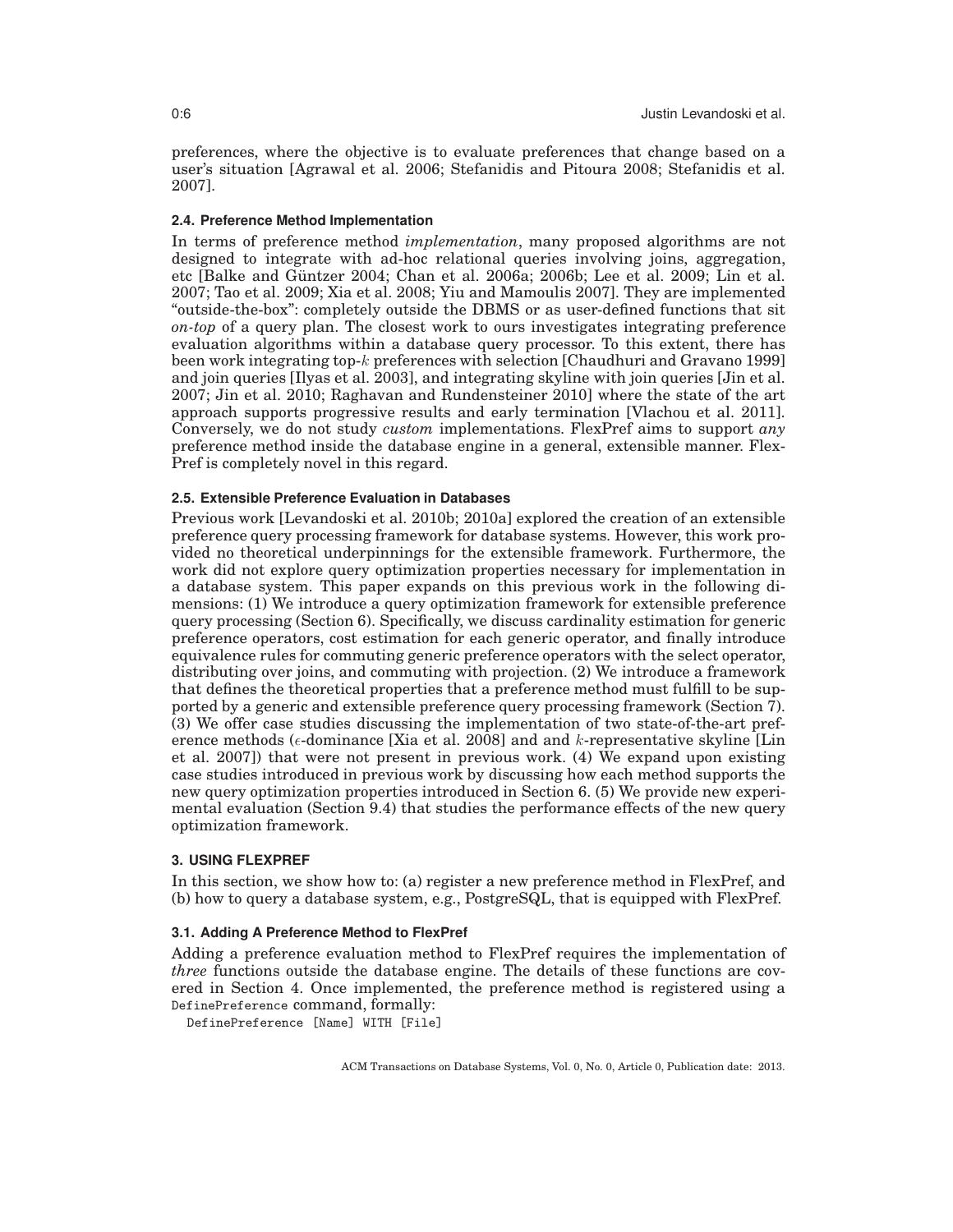The *name* argument is the name of the preference method, while the *file* argument specifies the file containing the function implementations. In our system, these functions are implemented in C for easy compilation into the PostgreSQL engine (implemented in C). DefinePreference compiles the preference code into our framework. This process is depicted in Figure 1 for a preference method "MyPref ".

#### **3.2. Querying FlexPref**

Once a preference method is registered with FlexPref, it can be used in database queries immediately. FlexPref requires the extension of the SQL syntax in order to select the appropriate preference methods and specify their objectives. In this section, we will first describe the general skeleton of SQL queries in FlexPref, and then describe the specific arguments for our seven case studies of preference methods.

3.2.1. Query Skeleton. FlexPref adds a Preferring and Using clause to conventional SQL in order to issue preference queries. A typical query in FlexPref is:

Select [Select Clause] From [Tables] Where [Where Clause] Preferring [Preference Attributes] Using [method] With [Parameter] Objectives [Objective]

Here, the method (with objectives) specified in the Using clause is responsible for selecting the preference evaluation method to be applied over the attributes given in the Preferring clause. Since FlexPref is implemented within the Postgres database, it supports the SQL 2008 standard, including Postgres-specific features such as extensible functions and GIS.

By default, the FlexPref is the topmost operator in a preference query. However, Section 6 discusses relational optimization of the FlexPref framework. Such optimization is non-trivial, since the optimization depend on the semantics of the preference method executing within FlexPref. In this paper, we study and experiment with FlexPref integrated alongside the select, project, and join operations. Integrating FlexPref with aggregation and group-by operations is a property of the specific preference method implemented within FlexPref, and is a topic of future work.

3.2.2. Seven Query Examples. Using the query skeleton of FlexPref, we now give use case examples for seven state-of-the-art preference methods, namely, *skyline* [Börzsönyi et al. 2001], *top-k* [Chaudhuri and Gravano 1999], *top-k dominating* [Yiu and Mamoulis 2007], *k-dominance* [Chan et al. 2006a], and *k-frequency* [Chan et al. 2006b]. These preference methods are used throughout the rest of this paper to demonstrate the functionality of FlexPref.

**Case Study I: Skyline.** The *skyline* preference method returns objects in a data set that are not dominated by (i.e., not strictly worse than) any other object in the data. An example query using the skyline method is:

Select \* From Restaurant R Preferring

R.price d1 AND R.dist d2 AND R.rating d3 Using Skyline

With Objectives MIN d1, MIN d2, MAX d3;

This query will evaluate the skyline of restaurant data, where the preference objectives require minimizing both price and distance attributes, while maximizing rating. **Case Study II: Top-k dominating.** The *top-k dominating* method ranks each object Q based on how many other objects it dominates, and returns the k objects with the highest score. Given the same preference attributes as the previous query, the Using clause for top-k dominating is: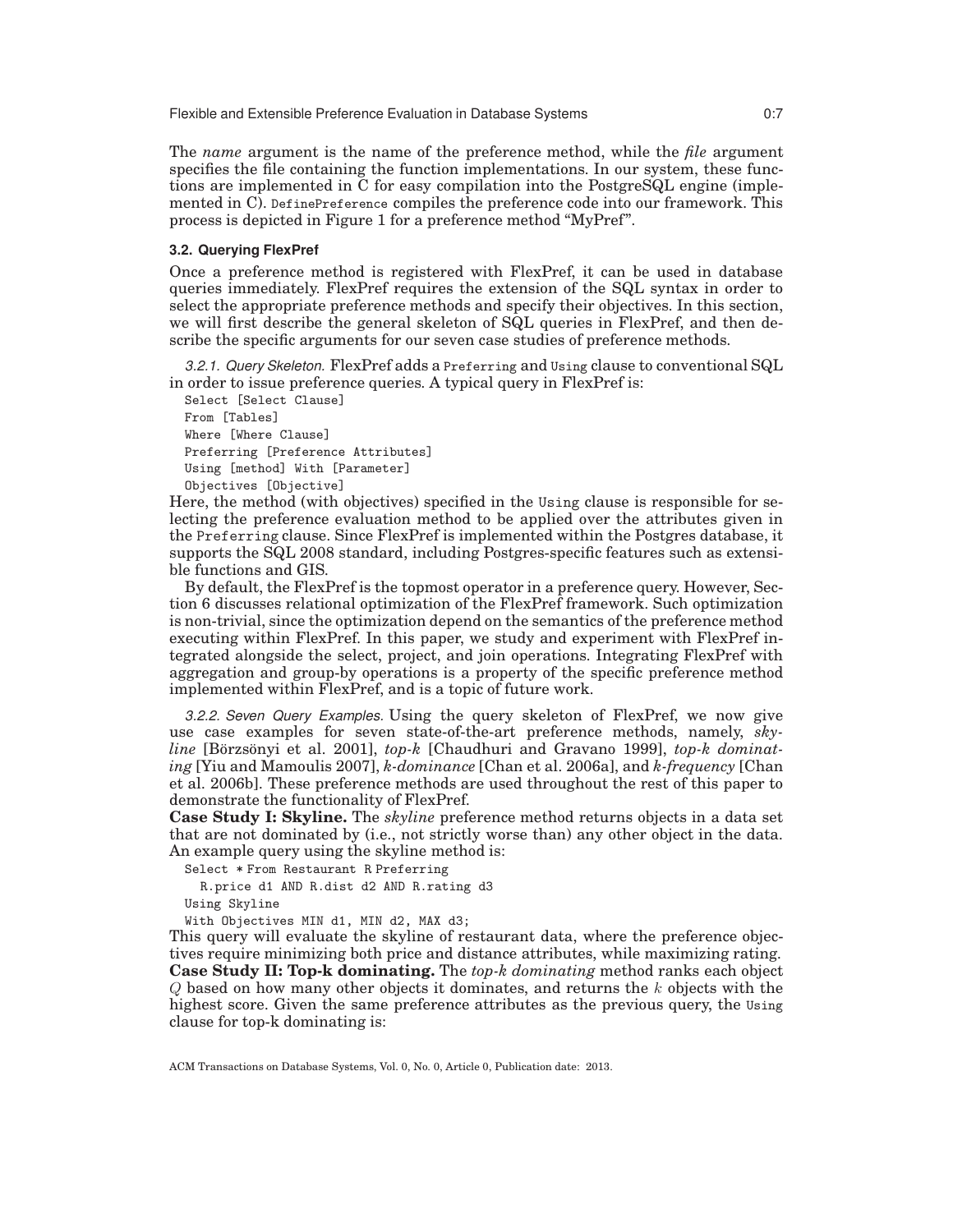Using Top-K-Domination With K=2 Objectives MIN d1, MIN d2, MAX d3;

Here, the Using clause specifies that: (1)  $K=2$  answers are required and (2) Preference is based on minimizing both price and distance attributes, while maximizing rating.

**Case Study III: K-Dominance.** The *k-dominance* method *redefines* the traditional skyline dominance definition to consider only  $k$  dimensional subspaces, where  $k$  is less than or equal to the total number of preference attributes. The Using clause for kdominance is:

Using K-Dominance With K=2 Objectives MIN d1, MIN d2, MAX d3;

For this case, the minimize/maximize objectives are similar to that of top-k domination and skylines. However, K specifies the *number of dimensions* used to check for dominance, not the number of desired answers.

**Case Study IV: K-Frequency.** The *k-frequency* method ranks objects based on their dominance count in all possible dimensional subspaces, and returns the  $k$  objects with the minimal scores. The Using clause for k-dominance is:

Using K-Frequency With K=2 Objectives MIN d1, MIN d2, MAX d3;

The objectives are the same as that of the top-k domination. However, k-frequency evaluates these objectives in a different manner in order to retrieve the "best" objects. **Case Study V: Top-**k The *top-k* method scores each object by combining the object's attributes using a monotonic ranking function (e.g., summation) that returns a single real value. The  $k$  objects with the best scores are considered preferred objects. The using clause for the top-k method is:

Using Top-K With K=2 Objectives MIN  $F$ (d1,d2,d3);

In this clause,  $K=2$  answers are required, while the objective is to minimize an object score using monotonic ranking function  $F$  combining preference attributes  $d_1, d_2$ , and d3.

**Case Study VI:** k**-Representative Skyline** The k-representative skyline [Lin et al. 2007] is based on the same dominance property of the traditional skyline method. However, this method scores each skyline answer by the number of other objects it dominates, and returns the  $k$  objects with the highest score. The using clause for the k-representative skyline method is:

Using K-Rep-Skyline With K=3 Objectives MIN d1, MIN d2, MAX d3;

In this clause,  $K=3$  answers are required, while the preference objectives are exactly the same as the skyline case previously discussed.

**Case Study VII: Epsilon Dominance** The epsilon-dominance (abbr. ← dominance) preference method [Xia et al. 2008] alters the concept of traditional skyline dominance to be more flexible. The idea is to increase or decrease the dominance region of each object in the dataset by a constant  $\epsilon$  (details covered in Section 8). The using clause for the  $\epsilon$ -dominance is:

Using Epsilon-Dominance With E=1.5 Objectives MIN d1, MIN d2, MAX d3; In this clause,  $E=1.5$  denotes that the dominance region should be increased by a factor of 1.5, while the preference objectives are to minimizing both the price and distance attributes, while maximizing the rating.

# **4. FLEXPREF GENERAL FUNCTIONS**

This section provides the details of the *three* general functions necessary to implement a preference method in FlexPref. To register a certain preference method, e.g., a *skyline*, the user needs to implement these three functions and populate them in the core of FlexPref using the DefinePreference command described in Section 3.1. These functions are used by the generic FlexPref operators during query processing, which we describe in Section 5. We also provide seven case studies for how these functions can be used to implement various preference methods in Section 8.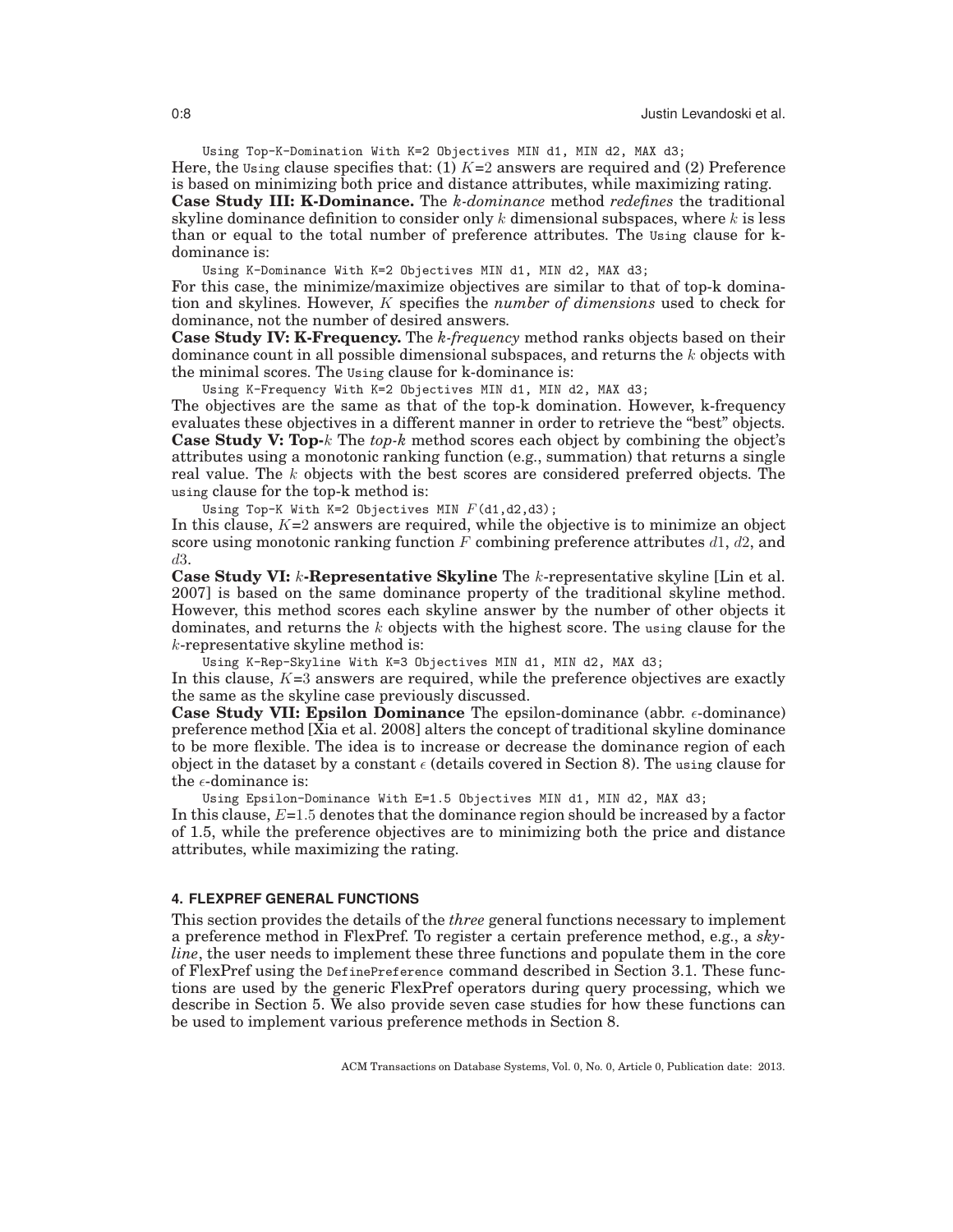Before discussing the three functions, we describe two macros that will be used by our functions and the query processing techniques in Section 5

- #define DefaultScore: Each object in FlexPref is associated with a score that is internal to the underlying preference method. It is provided by FlexPref so that the preference method may track the "quality" of each tuple during execution. Defining a default score ensures that each object is assigned a value.
- #define IsTransitive: Indicates whether the method is transitive or not. That is, given objects  $a, b$ , and  $c,$  if  $a$  is qualitatively "better" than  $b$ , and  $b$  is "better" than  $c$ , then a is always "better" than c. Knowledge of transitivity leads to efficiency, as FlexPref can discard objects during query execution if transitivity holds.

*Three* general functions need to be implemented by each preference method to be registered with FlexPref.

- PairwiseCompare(Object P, Object Q): Given two data objects P and Q, *update* the score of P and return 1 if Q can *never* be a preferred object,  $-1$  if P cannot become a preferred object, 0 otherwise. Alternatively, return  $-2$  if the preference method does *not* rely on pairwise comparison; returning  $-2$  in this case leads to optimizations in the preference evaluation algorithm.
- IsPreferredObject(Object P, PreferenceSet S): Given a data object P and a set of preferred objects S, return *true* if P is a preferred object and can be added to S, *false* otherwise.
- AddPreferredToSet(Object P, PreferenceSet S): Given a data object P and a preference set  $S$ , add  $P$  to  $S$  and remove or rearrange objects from  $S$ , if necessary.

These functions break down preference evaluation into a set of modular operations that need *not* be aware of database query processor internals. FlexPref abstracts preference evaluation into two main operations: (1) pairwise comparison of two objects (PairwiseCompare) and (2) comparison of an object with one ore more objects in the current preference set (IsPreferredObject). FlexPref also provides a third function, AddPreferredToSet, to allow the preference method to maintain the order of objects and cardinality of its running set of preference answers. For example, each preference method may keep the set S sorted in a manner advantageous to the execution of IsPreferredObject. For preference methods that require  $k$  answers, AddPreferredToSet has the ability to add a new object while removing an old object to ensure that only  $k$ objects exist in S.

In practice, implementing each of these functions is quite simple. We implemented seven state-of-the-art preference methods in FlexPref; none of the functions we implemented exceeded fifteen lines of code (details in Sections 8). In later sections, we discuss additional functions necessary to provide further query processing optimizations. Section 5.3 discusses an additional function to optimize FlexPref for sorted data. Meanwhile, Section 6 discusses functions to allow a preference method implemented in FlexPref to optimize with existing relational operators.

In terms of the scope, FlexPref is able to support a range of qualitative (i.e., skyline) and quantitative (e.g., top-k/ranking) preference methods. We defer a detailed discussion of preference method support to Section 7, where we explore a taxonomy of theoretical properties that preference methods must meet in order to be supported by FlexPref.

# **5. PREFERENCE EVALUATION IN FLEXPREF**

This section explores the details of preference evaluation in FlexPref that uses the three main functions, PairwiseCompare, IsPreferredObject, and AddpreferredToSet, de-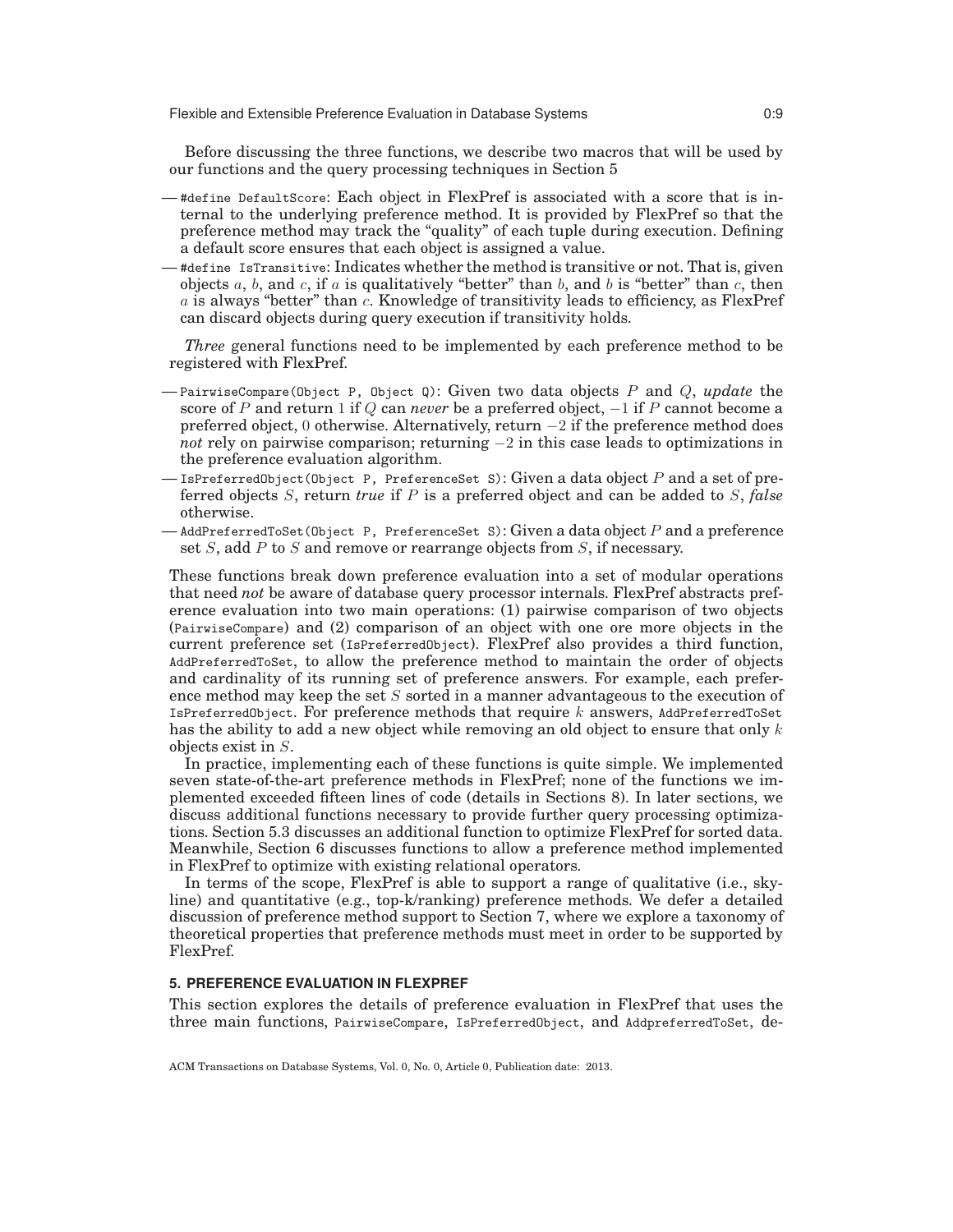**Algorithm 1** Single Table Access in FlexPref

```
1: Function SingleTableAccess(TableReference T)<br>2: Proference Set S \leftarrow \PhiPreference Set S \leftarrow \Phi3: for each Object P in T do<br>4: P_{score} \leftarrow DefaultScore
 4: P_{score} \leftarrow \frac{\text{DefaultScore}}{\text{for each Object } O \text{ in } T}5: for each Object Q in T do<br>6: cmp \leftarrow PairwiseCompare
               cmp \leftarrow \text{PairwiseCompare}(P, Q)7: if cmp = 1 then<br>8: if Q \in S then
 8: if Q \in S then remove Q from S<br>9: if Is Transitive then discard Q from
9: if IsTransitive then discard Q from T<br>10: end if
10: end if
11: if cmp = -1 then<br>12: if IsTransitive
12: if <u>IsTransitive</u> then discard P from T<br>13: Read next object P (go to line 3)
13: Read next object P (go to line 3)<br>14: end if
14: end if
15: if cmp = -2 then exit inner loop (go to line 17)<br>16: end for
16: end for<br>17: if IsPrefe
           if IsPreferredObject(P,S) then AddPreferredToSet(P,S)
18: end for
19: return S
```
scribed in Section 4. We will first present single table access, i.e., selection queries over single table, in FlexPref in Section 5.1. Then, in Section 5.2 we discuss how Flex-Pref is optimized to process multi-table queries, i.e., join queries. Finally, we discuss a query case when the input is represented as a set of sorted lists (i.e., indexes) in Section 5.3. Without loss of generality, the examples throughout the rest of this paper use numeric data. However, FlexPref is compatible with methods for preference evaluation over other data types (e.g., partially-ordered domains [Chan et al. 2005]).

#### **5.1. Single-Table Access**

Single table access selects a set of preferred objects from a single table. For instance, all the query examples given in Section 3 use single table access where the objective is to retrieve the set of preferred restaurants according to the given preference criteria, where all data is stored in a single table  $R$ . We propose a block-nested loop (BNL) algorithm to execute single-table preference evaluation. We chose a BNL approach for two main reasons: (1) it is simple and appropriate for a generic framework since it is known to work for executing a number of diverse preference methods; (2) it is appropriate for cases when data is *not* indexed, which is a common case that must be handled by a database. We discuss further optimizations for index access in Section 5.3.

The main idea is to compare tuples pairwise while incrementally building a preferred answer set. During execution, a data object  $P$  may be found to be dominated (i.e., guaranteed *never* to be a preferred answer). If the underlying preference method is *transitive*, P is immediately discarded and not processed further, thus leading to more efficient execution.

Algorithm 1 outlines the main steps of single-table preference evaluation in Flex-Pref. Underlined functions and definitions refer to those functions and definitions that should be implemented separately for each preference method registered with Flex-Pref, as described in Section 4. While simple, this single execution framework is very powerful as it can accommodate many different preference evaluation methods. To illustrate, Section 8 covers the implementation of seven state-of-the-art preference methods in this framework with execution examples. It is important to note here that Algorithm 1 is generic in the sense that it executes without knowledge of the general preference function details.

The input to Algorithm 1 is a reference to a single database table  $T$  while the output is the final set of preferred objects  $S$ . The algorithm begins by initializing the preference set S to empty. Next, we loop over table T in a block-nested fashion. Object  $P$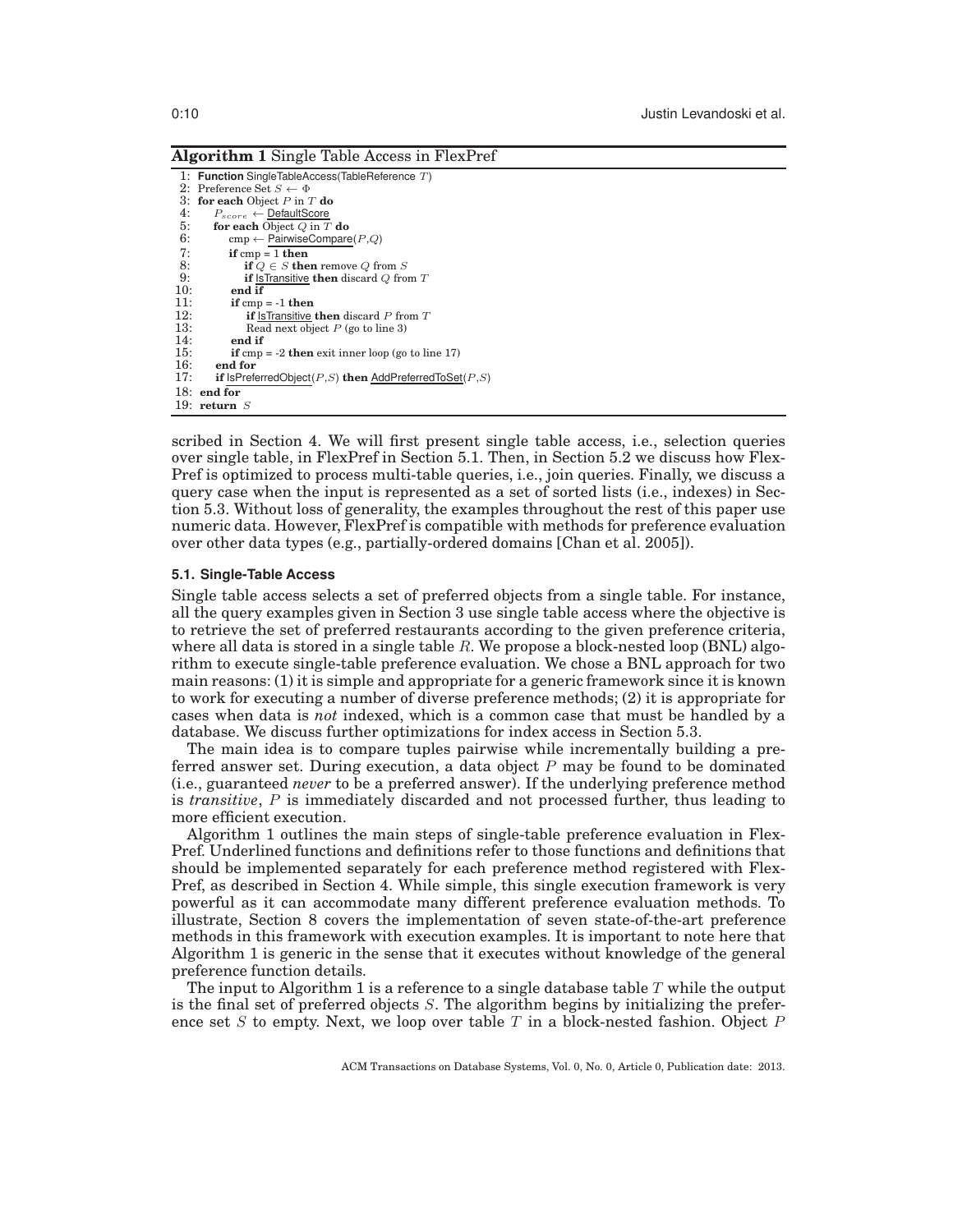

Fig. 2. Join operator

is read in the outer loop, where definition DefaultScore assigns its initial score, while object  $Q$  is read in the inner loop. Each pair of objects  $P$  and  $Q$  are compared pairwise using the generic function PairwiseCompare, where the score of object  $P$  is updated accordingly. If PairwiseCompare returns 1 (i.e.,  $Q$  can never be a preferred object), and  $Q$ currently exists in the preferred set  $S$ , then  $Q$  is removed from  $S$ . Further, if the preference method is transitive,  $Q$  is discarded from table  $T$  mainly for efficiency sake. Due to transitivity, an object that is dominated by  $Q$  is also dominated by  $P$ , thus there is no need to track Q. In the case that the underlying preference method is not transitive, we must still consider  $Q$  as it may invalidate other objects with which it has not yet been compared. On the other hand, if  $\text{PairwiseCompare returns } -1$ , then P can never be a preferred object. If transitivity holds,  $P$  is discarded from table  $T$  and the next object in the outer loop is read immediately. The argument here is similar to the case of removing  $Q$  should the underlying preference function be transitive. If PairwiseCompare returns -2 (i.e., the preference method does not rely on pairwise comparison of objects), the algorithm breaks out of the inner loop. Finally, if object  $P$  is not discarded in the inner-loop, we call IsPreferredObject to verify if  $P$  is part of the preference answer. As we will see in Section 8, this is usually a very simple function that performs an  $O(1)$ check based on the properties of  $P$  and  $S$  without the need to iterate over  $S$ . If this function returns *true*,  $P$  is added to  $S$ . The algorithm concludes by returning  $S$  after the block-nested loop execution finishes.

#### **5.2. Multi-Table Access**

The join operation is one of the most common, and expensive, operations in a DBMS. Joins are also an integral part of preference queries as well. For example, consider a query asking about restaurant attributes price, distance, and rating, where price and distance are stored in the same table while the rating information is stored in a separate table. In this case a join is necessary to fulfill the preference query. We now discuss how FlexPref handles join queries in an efficient manner. We do *not* assume that input data is sorted or stored in a special indexing structure. In fact, the approach is applicable to any join method (e.g., hash join, index-nested loop). For presentation purposes, we discuss the case of a single binary join. However, the concept can be extended to m-way joins or a tree of binary joins.

Figure 2(a) depicts a naive join-then-evaluate strategy to execute join preference queries for two tables  $R$  and  $S$ . The idea is to perform a complete join over the two input tables followed by a preference evaluation over the join result. This approach is inefficient, as it does not attempt to optimize the underlying join operator. FlexPref improves upon this naive execution strategy by using the preference criteria functions to *prune* tuples from the join input that are guaranteed not to be in the final answer. Figure 2(b) gives the FlexPref strategy for handling join queries where pruning is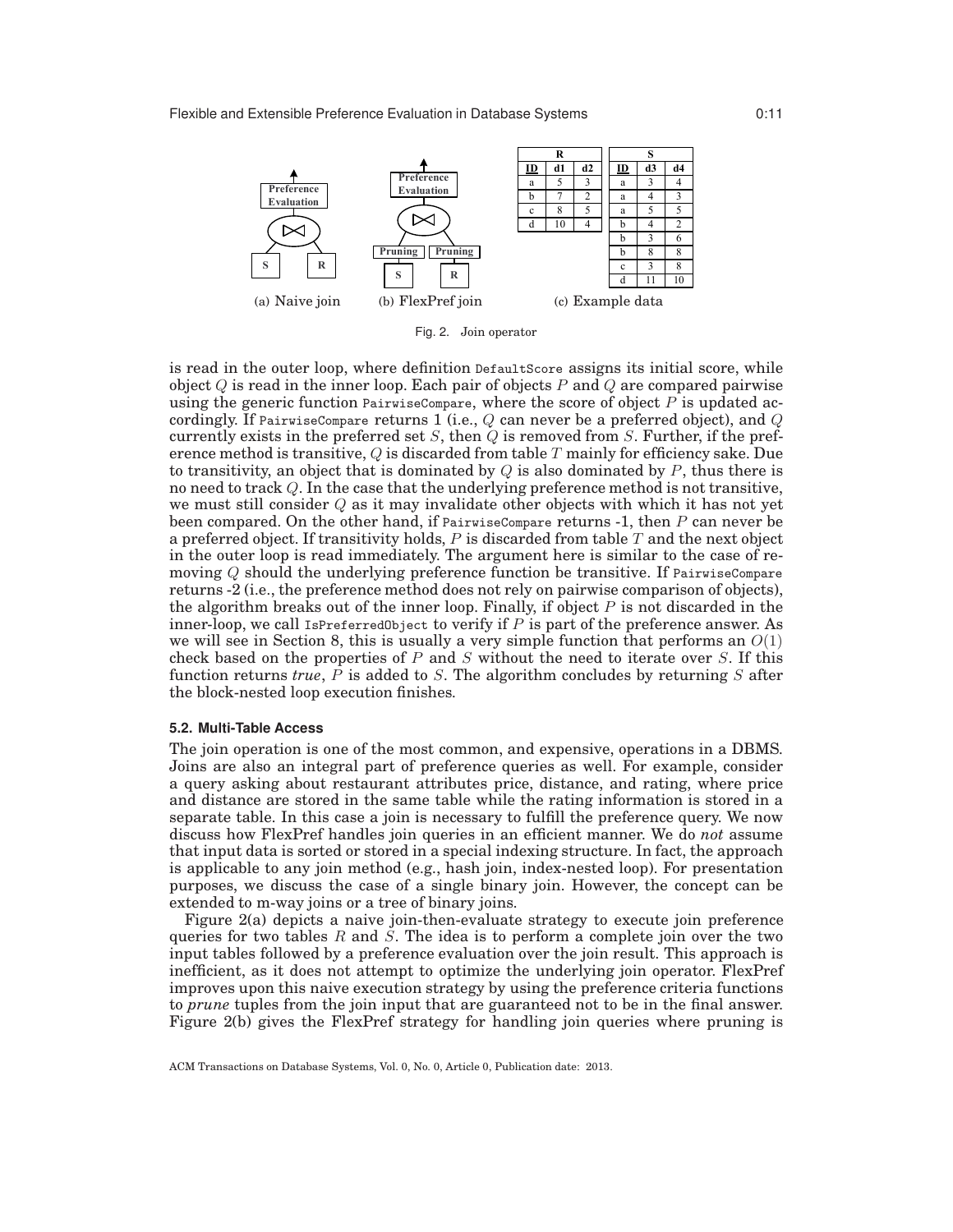performed at all join inputs, then, a final preference evaluation is performed after joining the non-pruned tuples from each table. Pruning enhances join performance for two main reasons: (a) the amount of data to be joined from input tables is greatly reduced due to pruning the input data, and (b) the amount of data processed by the final preference evaluation after the join is reduced based on the multiplying factor of the join.

Algorithm 2 outlines the main steps for join operations in FlexPref where the input is two tables,  $R$  and  $S$ , to be joined while the output is the set of preferred objects. First,  $R$  and  $S$  are pruned by applying the single table access algorithm (Algorithm 1) to each join-key group in both tables.

For example, consider the tables  $R$  and  $S$  in Figure 2(c). Assuming ID as a join key, table S contains four groups  $a, b, c$ , and d that contains three, three, one, and one tuple(s), respectively. Also, table R trivially contains four single-tuple groups. In this case, single table access would be performed *locally* over each group in S only, as  $R$ 's groups contain only a single tuple. By doing so, and according to the underlying preference method, several tuples from each group in S could be pruned, and thus, do not need to be joined with tuples in  $R$ . This main idea is that we guarantee that these tuples cannot be preferred objects (similar pruning concepts have been proposed in [Chomicki 2003; Hafenrichter and Kießling 2005; Endres and Kießling 2011]).

Pruning in Algorithm 2 works for the following reason. For each local join-key group, assume we have a set of preferred tuples  $P$  and non-preferred tuples  $N$ . We can say that tuples in  $P$  are "better" than tuples in  $N$  within each join-key group. Given two tables R and S, the tuples in each join-key group of S will join with the *same* tuples in R. If the pruned tuples N in S are worse than those in P, then tuples in N cannot become better once joined with the same data as the tuples in P. Thus, the pruned tuples N can never be part of the preference query answer.

Once the pruning is done locally for each group in tables  $R$  and  $S$ , the rest of the entries in both tables,  $R_{pruned}$  and  $S_{pruned}$ , are joined together using any join method (Line 4 in Algorithm 2). Finally, FlexPref performs another single table access over the entire join result J. This is mainly because the non-pruned tuples form  $R$  and  $S$  have not yet been compared against each other. The result of this step is the final result of the preference query.

To make the pruning concept concrete, we now provide a brief example for both the skyline and top-k preference methods (examples for more methods can be found in Section 8). Consider generating the skyline by joining tables R and S in Figure 2(c) using the predicate R.id=S.id. Focusing on table S, we can safely prune four records  $\{(a,3,4),(a,4,3)\}\$  and  $\{(b,4,2),(b,3,6)\}\$  since they are dominated within their join key groups by *(a,5,5)* and *(b,8,8)*, respectively. These pruned records have no chance of being skylines when joining with a matching tuple from table R (*(a,5,3)* and *(b,7,2)*, respectively). Similarly, consider generating a top-k answer by joining R and S (R.id=S.id), where  $k = 2$  and we use a monotonic function  $F(d1, d2, d3, d4) = \sum_{i=1}^{n} (d_i)$  to score each record. In this case we can safely prune  $(b,4,2)$  and  $(a,3,4)$  (or equivalently  $(a,4,3)$ ) from S, since neither are the top-2 records within their join key groups according to *F(d3,d4)*. Likewise, since the pruned tuples were not top-2 within their own join key group, they will not contribute to the overall top-2 answer if they were to join with a matching tuple from R.

#### **5.3. Sorted List Access**

This section explores how to efficiently perform preference evaluation if each of the attributes in the PREFERRING clause is available in sorted order. For instance, each attribute could be stored in a 2-ary table as (id, attribute value) tuples (i.e, a fully decomposed storage model [Copeland and Khoshafian 1985]), or the attributes could be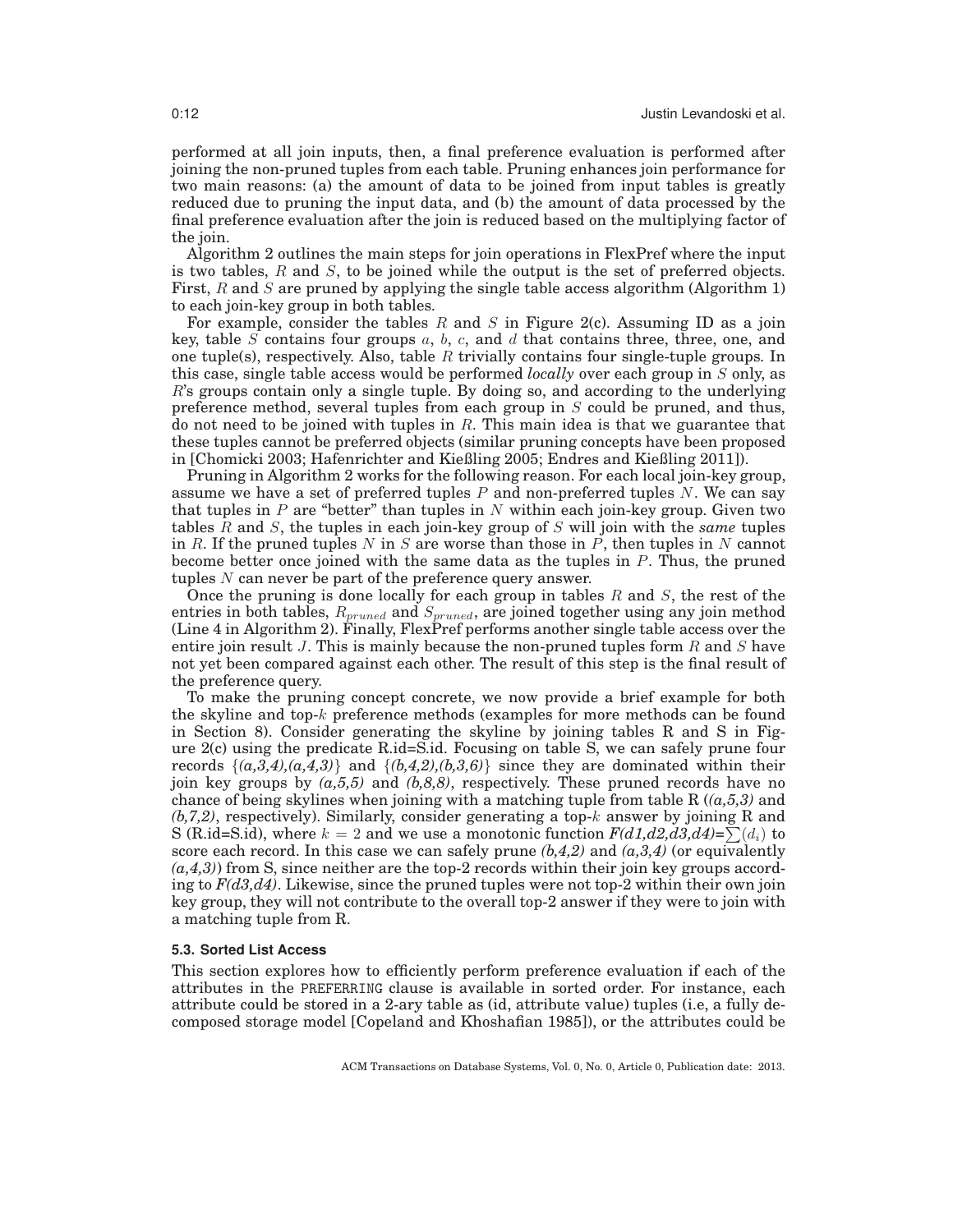## **Algorithm 2** Multi-Table Access in FlexPref

- 1: **Function** MultiTableAccess(Table R, Table S)
- 2:  $R_{pruned} \leftarrow$  Prune R: apply function SingleTableAccess to each join-key group in R.
- 3:  $S_{pruned} \leftarrow$  Prune S: apply SingleTableAccess to each join-key group in S.
- 4:  $J \leftarrow$  Join over  $R_{pruned}$  and  $S_{pruned}$  using any join method.<br>5: **return** SingleTableAccess(*J*) /\* Algorithm 1 \*/
- 

| ம           | d1 | w | d2 | ID          | d3 |
|-------------|----|---|----|-------------|----|
| a           |    |   |    | a           |    |
| b           |    | a |    | $\mathbf c$ |    |
| $\mathbf c$ |    |   |    |             |    |
| d           | 10 | c |    |             |    |
| e           | 12 |   |    |             | 12 |
|             | 13 | e |    | e           | 13 |

Fig. 3. Sorted list example

indexed by a B-tree. The main idea we explore here is to generate a complete and correct preference answer after reading only a *fraction* of the sorted data. This approach could potentially reduce the I/O overhead compared to query processing over unsorted or non-indexed data.

Figure 3 gives an example of three attributes stored using the decomposed storage model, where each table: (a) includes the tuple ID, and (b) is sorted on the attribute value. Note that sorted lists are also an abstraction of an ordered index, such as a Btree. Several techniques have been proposed in the literature to take advantages of the sorted lists in preference evaluation, e.g., *top-k* [Ilyas et al. 2003] and *skyline* [Balke et al. 2004]. This section presents a generic algorithm that exploits sorted lists for query efficiency that works for *any* preference method compatible with FlexPref.

The main idea behind sorted list access in FlexPref is as follows: (1) Tuples are read, one-by-one, from each list in a round-robin fashion. During this time, we incrementally create a list P of *partial* objects. This list stores the *id* of each tuple read so far, along with all values of the tuple that have been read. For example, say we read the first tuple from each list in Figure 3. In this case, P would store two objects:  $(a,5,3)$  and  $(b,2)$ 2, ). (2) Round-robin processing ends once a *stopping* condition is met. This condition is defined by an extensible function, provided by the preference function implementation. (3) After stopping, all partial tuples in  $P$  are "completed" by making a random access to each sorted list to fill in missing attributes. To complete an object  $(a,5,3)$ , table  $D2$ would be probed to form  $(a,5,3,3)$ . (4) Finally, we perform a final preference evaluation over the list P.

To realize this idea, and to take advantage of sorted lists, FlexPref requires that each preference method defines the following function in addition to the three functions described in Section 4.

— StopSortedEval(Set P, Object O, Object F): Given a set of partial objects P and two virtual objects O and F, return whether objects *currently* in P, once completed, are sufficient to perform preference evaluation.

The arguments O and  $F$  in StopSortedEval are named virtual objects since they store the last and first values read from each input list, respectively. For example, reading round-robin twice from each list  $D1$  to  $D3$  in Figure 3 will produce  $O=(7,3,3)$  and  $F=(5,2,3)$ .

Algorithm 3 outlines the main steps of sorted list preference evaluation in FlexPref that takes as input a reference to n decomposed relations (*Lists*), sorted by attribute value (i.e., sorted lists). Each tuple in a list has two attributes,  $t.id$  and  $t.value$ ; we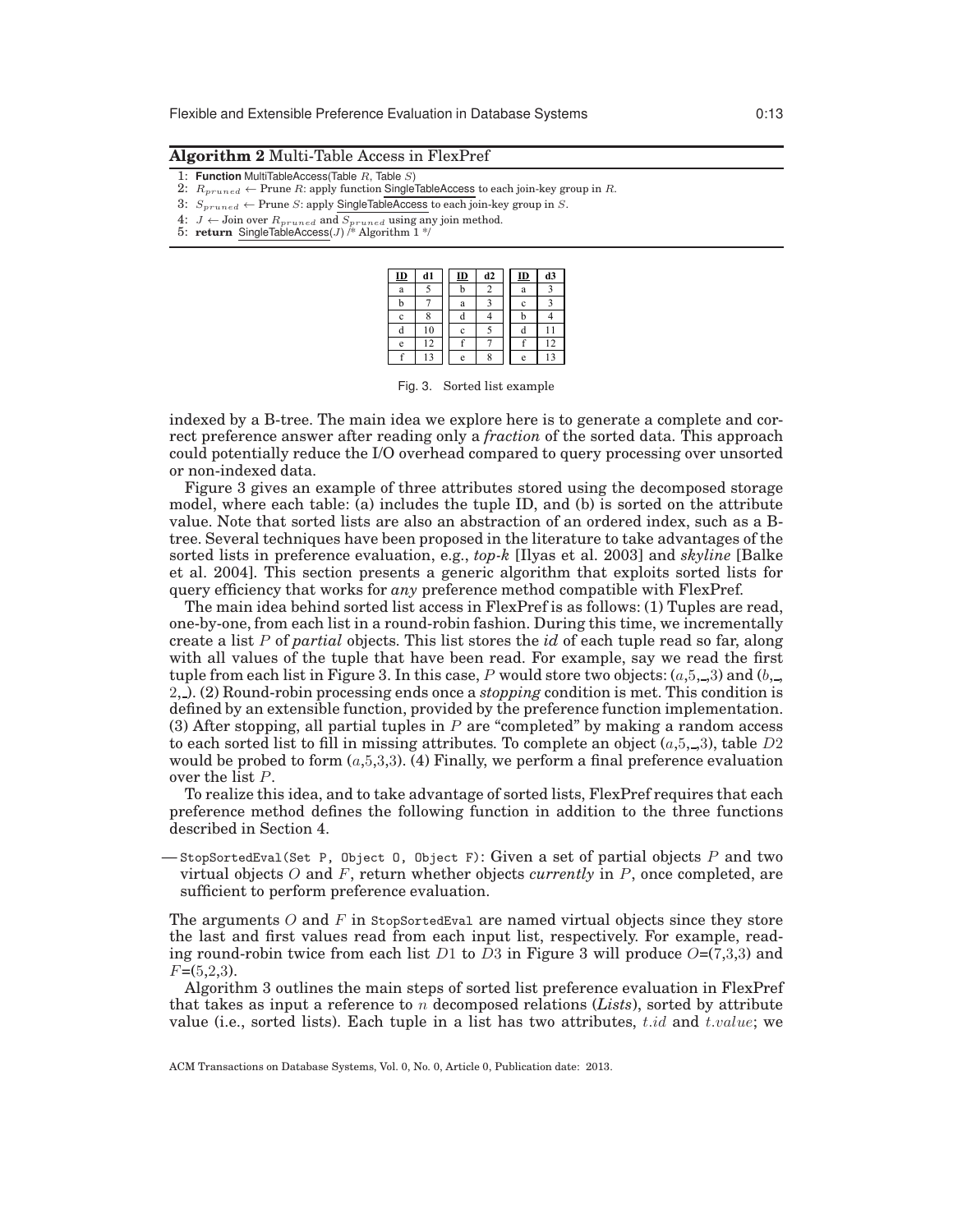**Algorithm 3** Sorted List Access in FlexPref

1: **Function** GeneralSortedAccess(Lists[n],  $CheckInterval)$ <br>2:  $ston \leftarrow false$ ;  $count \leftarrow 0$  $stop \leftarrow false; count \leftarrow 0$ 3: Partial Set  $P \leftarrow \Theta$ <br>4:  $\forall i \leq n$  O[i]= $\Theta$ : F[i]=  $\forall_{i \leq n}$  O[i]= $\Theta$ ; F[i]= $\Theta$ 5: **while**  $stop = false$  **do**<br>6: Read next tuple *t* fr 6: Read next tuple t from Lists[i] in round-robin order<br>7: **if** first value read from List[i] **then**  $F[i]=t.val$ 7: **if** first value read from List[i] **then**  $F[i]=t.val$ <br>8:  $O[i]=t val$ 8:  $O[i]=t.val$ <br>9: Update/Ac 9: Update/Add tuples to P by combining t with existing tuples on t.id 10: if  $count(modulo)CheckInterval = 0$  then 10: **if**  $count(modulo)CheckInterval = 0$  **then**<br>11:  $stop \leftarrow \text{StopSortedEval}(P, O, F);$  $stop \leftarrow$  StopSortedEval(P, O, F); 12: **else** 13:  $\frac{1}{14}$  increment *count* end if 15: **end while 16: for each** incomplete point  $q \in P$  **do** 17:  $\forall i$  s.t. *i* is an incomplete dimension  $\forall$ <sub>j</sub> s.t. *j* is an incomplete dimension of q, make random access to Lists[j] to complete q 18: **end for** 19: **return** SingleTableAccess(P) /\* Algorithm 1 \*/

assume tuples are combined using  $t.id$ . The algorithm also takes as input an integer  $CheckInterval$ , used to throttle the check for a stopping condition after the number of round-robin list retrievals specified by *CheckInterval* value. Calling StopSortedEval after every attribute retrieval may be expensive, so the CheckInterval value is implemented for efficiency reasons. It has no effect on the correctness of the algorithm, since it is alright to check for the stopping condition less often. Initialization sets a boolean value *stop* to false, an integer *count* to zero, and partial set P along with virtual object  $O$  and  $F$  to *null* (Lines 2 to 4). Round-robin processing then starts, and continues until the boolean *stop* is set to true by  $\sigma$  stopSortedEval. A tuple t is read from the current round-robin input list  $i$ , and if it is the first tuple read from  $i$ , the  $i^{th}$  dimension of F is set to t.value. Meanwhile the  $i^{th}$  dimension of O is also set to t.value (Lines 7 to 8). One or multiple tuples are then updated or added to  $P$  based on combining t with previously-read tuples based on  $t.id$ . If this iteration must check for stopping condition (i.e., count module CheckInterval equals zero), the boolean *stop* is set by calling extensible function StopSortedEval. Otherwise, count is incremented and round-robin processing continues (Lines 9 to 14). After round-robin processing, all objects in  $P$  are then "completed" by making a random access to the necessary lists(s) (Lines 16 to 18). Sorted access processing concludes by performing single-table preference evaluation over set P using the algorithm outlined in Algorithm 1 (Line 19).

The method used to build partial objects (Line 9 in Algorithm 3) can be implemented in many ways. For robustness, FlexPref builds partial objects by abstracting the operation as an m-way symmetric hash join [Wilshut and Apers 1993] between  $n$  decomposed (i.e., 2-ary) relations. The idea behind the symmetric hash join is to store a hash table for each input list i. When a tuple t is read from list i, it is hashed to table i using the value of its join attribute. Tuple  $t$  is then used to probe all other hash tables to produce partial (or full) objects.

In addition, it is possible to use the sorted-list algorithm within the pruning step of the preference join algorithm (Algorithm 2). We can simply replace the calls to *SingleTableAccess* in lines 2 and 3 of Algorithm 2 with calls to *GeneralSortedAccess*. Of course, this assumes that all attributes in either the left or right join relation are available in sorted order (e.g., indexed by a B-tree).

### **6. QUERY OPTIMIZATION WITH FLEXPREF**

Query optimization is responsible for the selection of efficient pipelined query execution plans. In some cases, the difference between a good and bad query plan can result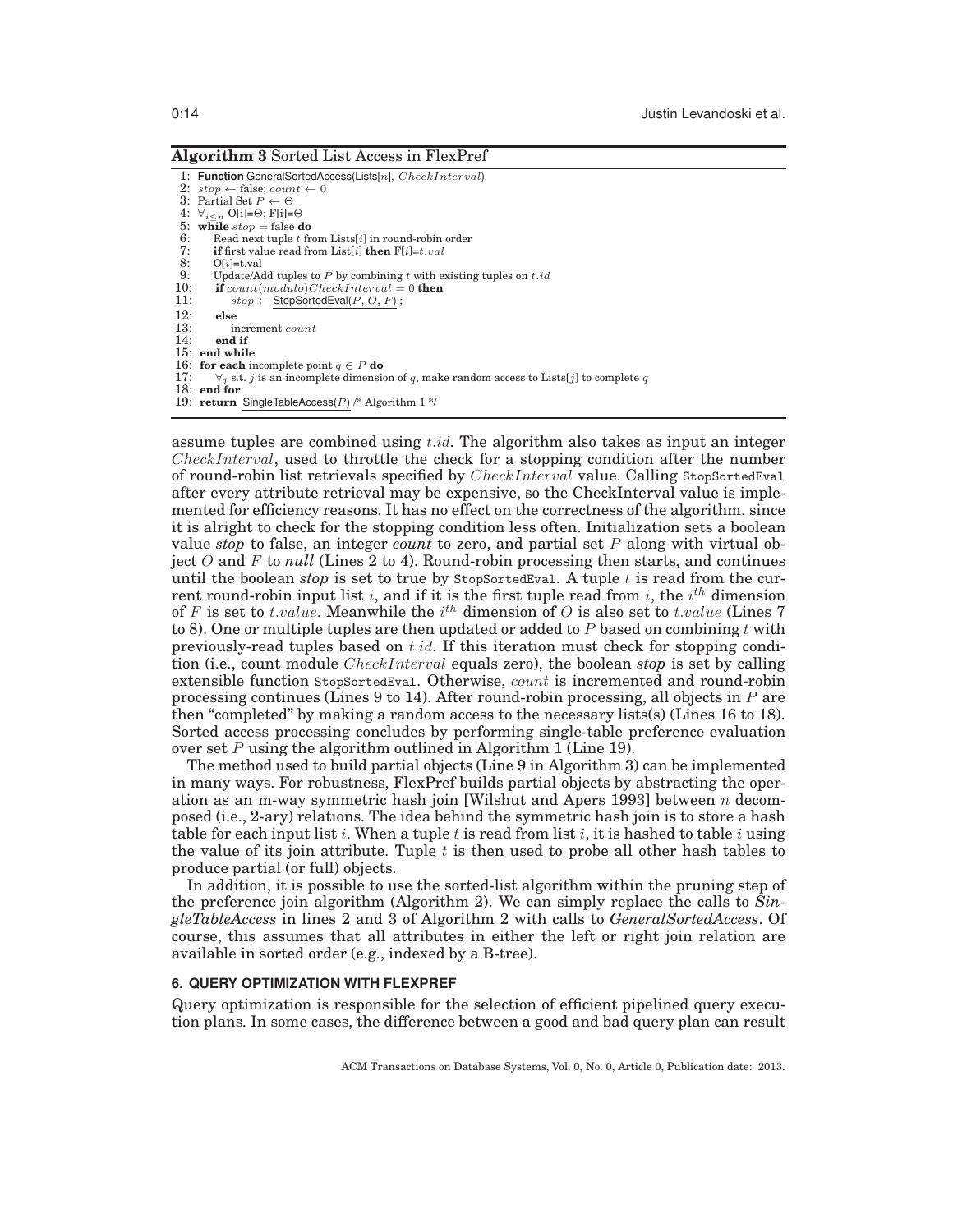in an order of magnitude performance difference. In this section, we explore query optimization techniques for the generic FlexPref operators necessary to integration with a traditional relational query optimizer. The framework discussed in this section allows for FlexPref to become a first-class citizen in a database engine, and allows the query optimizer to consider efficient query plans that contain generic FlexPref operators coupled with traditional relational operators (i.e., select, project, join). We first explore cost estimation of FlexPref operators under difference scenarios. Next, we explore FlexPref support for cardinality estimation. Finally, we explore a number of relational algebra equivalence rules for FlexPref, studying commutability with the following standard relational operators: selection, join, and projection.

Since FlexPref is a generic framework, many of the query optimization rules depend on the semantics of the preference method executing within FlexPref. Many of these rules are known [Chomicki 2003; Endres and Kießling 2011; Hafenrichter and Kießling 2005]. Our goal in this section is not to develop new query optimization rules for each preference method that could be implemented within FlexPref. Rather, we discuss how query optimization may be achieved in relational database system that implements the FlexPref engine. In many cases, we revisit existing query optimization techniques, and classify which techniques apply to FlexPref.

#### **6.1. Cardinality Estimation**

The output cardinality of the FlexPref operator (both single table and join) depends completely on the semantics of the preference method executing within FlexPref. For example, for preference methods capable of producing k results (e.g., top-k, k-frequency, top- $k$  domination), the cardinality when implemented in the FlexPref operator is obviously k. However, the answer to a skyline query is not a total order, thus the answers cannot be "ranked" to produce exactly  $k$  results. Therefore, several skyline cardinality estimation techniques have been developed based on statistical sampling of the input relations [Chaudhuri et al. 2006; Zhang et al. 2009].

Since output cardinalities are unique to a preference method, FlexPref provides a plugin function to provide the query optimizer with the output cardinality of a specific preference method executing within FlexPref. The signature for this function is as follows.

— EstimateCardinality(InputCard C, [Optional] InputRelation R): Given the input cardinality, and optionally a reference to the input relation (if available), return the expected cardinality of the preference method implemented within the FlexPref framework.

The input to this function is (1) the cardinality of the input data. This value can be the cardinality of a database table, or the estimated cardinality derived by the query optimizer for an operator that feeds data to the FlexPref operator. (2) If the input to FlexPref is a relational table R (and not a pipeline operator), a reference to R is passed to the estimation function. This reference is provided in order to accommodate techniques that benefit from sampling the underlying relation (e.g., skylines [Chaudhuri et al. 2006]). The *EstimateCardinality* function is invoked as part of the background statistics collection and caching process common in most database systems. The function does not need to be invoked after each query. Rather, the database may call the function once to retrieve and cache initial cardinality statistics, and call it again in the future if it suspects statistics have changed significantly.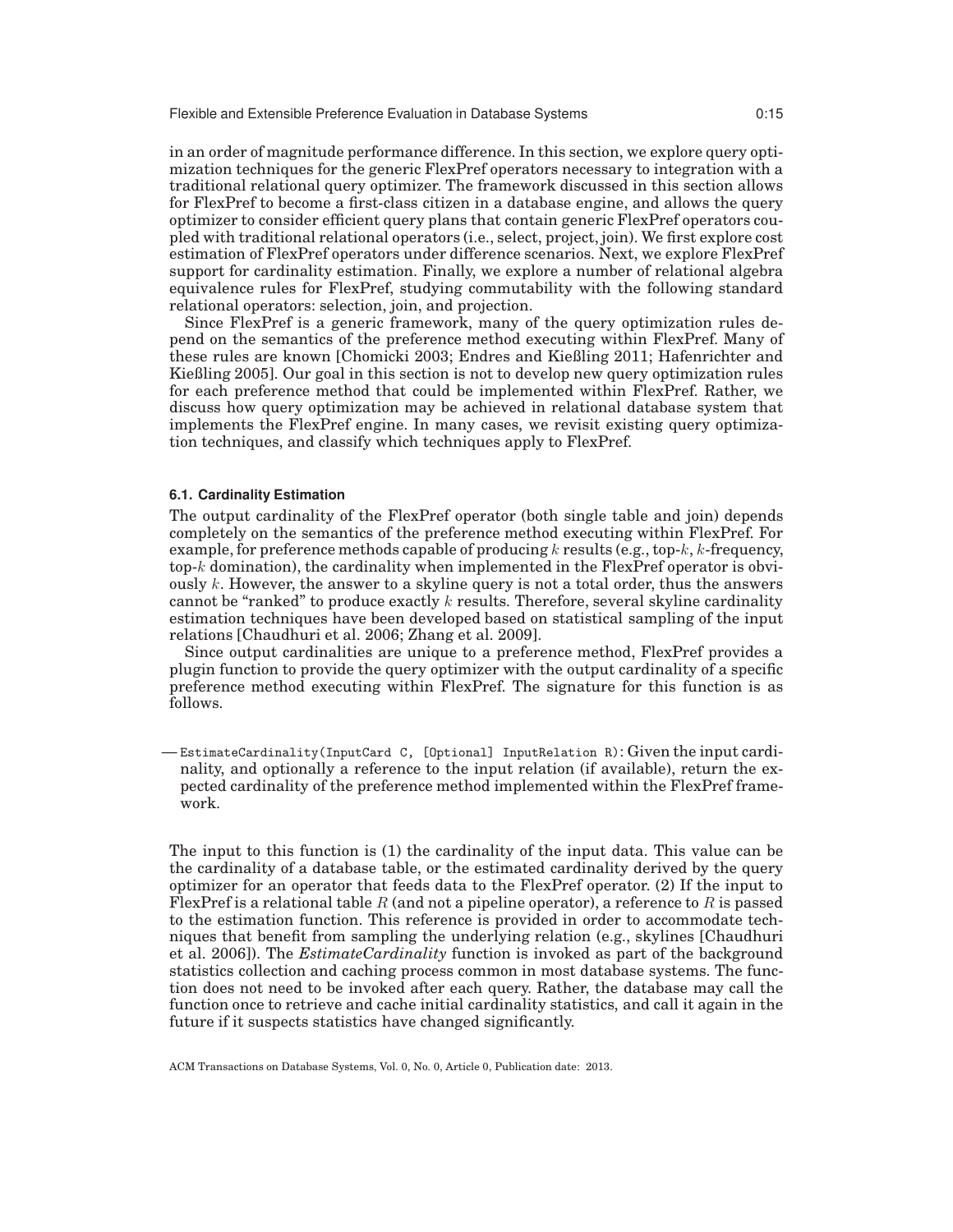### **6.2. Cost Estimation**

In this section, we provide an analysis of the cost estimates for the three versions of the FlexPref operator presented in Sections 5.1 through 5.3. Our cost metric is page I/Os: the most common database cost metric.

6.2.1. Single-table FlexPref Operator. The single-table FlexPref is implemented as a block-nested loop algorithm (i.e., Algorithm 1). We assume the input relation  $T$  is stored on  $N$  pages, and that  $B$  pages are available in each block.

Two factors of the preference method influence the cost estimate of the FlexPref single-table operator: (1) whether the preference method requires exhaustive pairwise comparison (i.e., the plugin function PairwiseCompare does *not* return -2), and (2) whether the preference method is transitive. We identify three cases where the combination of these factors leads to different cost estimates.

*Case 1*. If the preference method requires exhaustive pairwise comparison and is not transitive, the cost can be estimated as  $N(N - B)$ . Essentially, N pages will be read in the outside loop of Algorithm 1,  $B$  pages at a time. The number of pages read in the inside loop is  $(N - B)$ , which is the rest of the pages in relation T less the B pages already in memory (read for the outside loop).

*Case 2*. If the preference method does not require exhaustive pairwise comparison, regardless of whether it is transitive, the cost is estimated as  $N$  (i.e., a single scan). Essentially, if a score can be derived for an object without comparing it to each other object in  $T$ , the inside loop of Algorithm 1 is not needed.

*Case 3*. If the preference method is transitive and requires pairwise comparison, the cost is estimated as  $(N - P)(N - (B + P))$ . The variable P represents the amortized number of pages that can be discarded during runtime due to preference method's transitivity property. In this case, if enough tuples are discarded from in-memory pages during preference evaluation, these pages can be compacted, meaning less page reads in subsequent passes of the nested-loop algorithm.

6.2.2. Multiple-table FlexPref Operator. The cost of the multi-table FlexPref operator consists of the sum of three costs: *pruning*, *joining*, and the final on-top *preference evaluation* (Section 5.2). Recall that the *pruning* step consists of applying the single-table FlexPref operator to each join key group for both join input tables (Algorithm 2). We focus on the cost of pruning a single join input table, as the analysis is symmetric for both inputs. Given a join input consisting of  $N$  pages, there are two cases that yield different I/O costs: (1) If the join key group is clustered, the cost of pruning is  $N$  I/Os, as pruning can be done in a single pass. This cost assumes the number of pages storing each join key group fit in memory, which is very likely. (2) Otherwise, the cost of pruning a join input is the I/O cost of performing a *group by*, necessary to group the join key attributes. We assume the pruning step is performed on in-memory pages resulting from the *group by*.

To predict the cost of the *join* operation, we can use any existing cost function for any standard database join (e.g., [Shapiro 1986]), since FlexPref functions regardless of the join method used. However, the cost function employed will be reliant on the input cardinalities in order to yield an accurate estimate. Since the pruning step removes tuples from the join input, we must find a reliable estimate for the join input cardinalities. Given input relations  $R$  and  $S$  of size  $N$  and  $M$  pages, respectively, the size (in pages) of the inputs to the join is  $(N-P_R)$  and  $(M-P_S)$ , where  $P_R$  and  $P_S$  represent the number of join input pages saved by the pruning operation over  $R$  and  $S$ , respectively. The size of  $P_R$  can be estimated by applying the EstimateCardinality function (described in the previous section) to the average size of each join key group for table R in order to yield an estimated prune cardinality. Subtracting this prune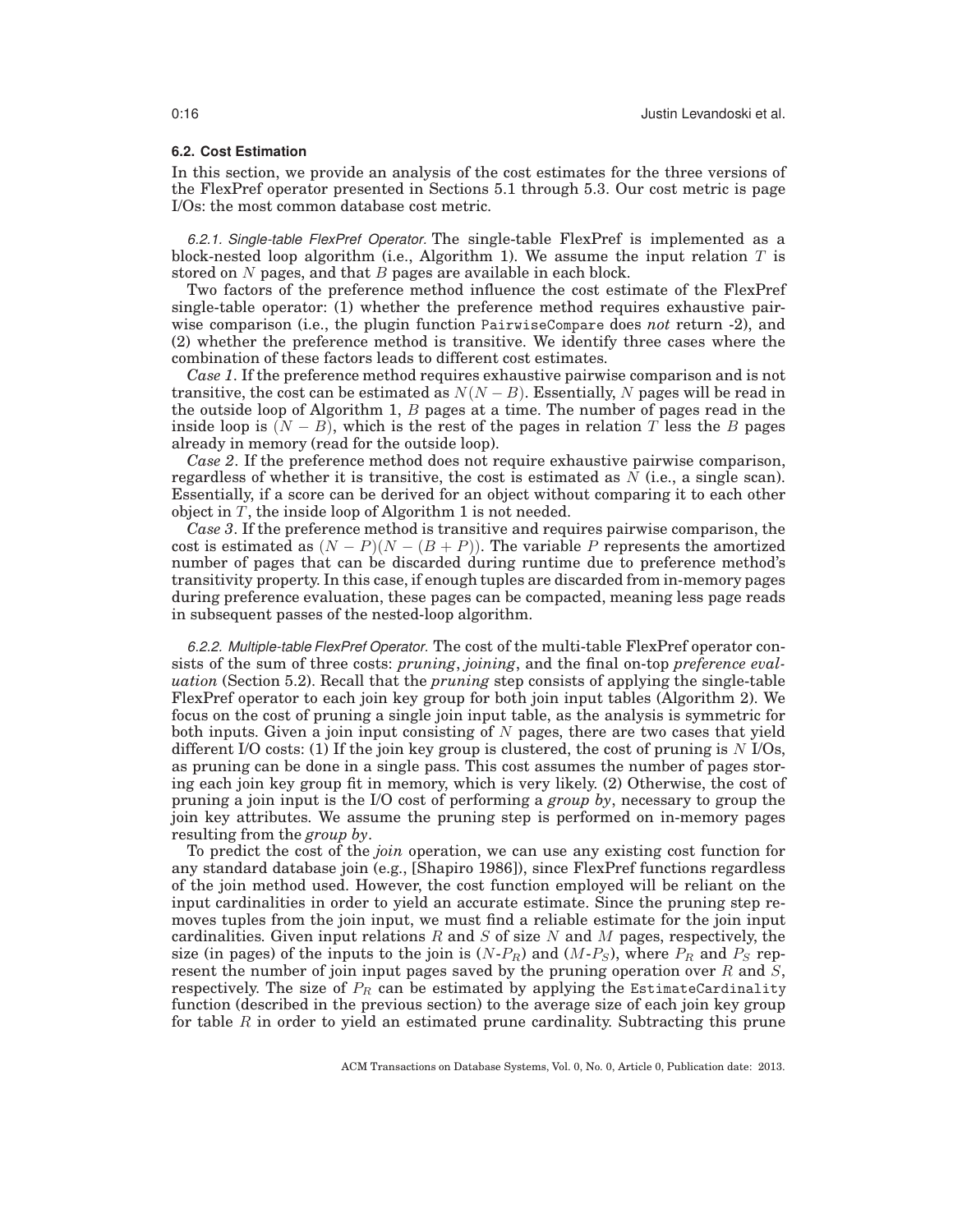cardinality from the cardinality of  $R$  yields the number of pruned tuples; dividing this number by the database page size yields the value of  $P_R$ . Calculating  $P_S$  is similar.

The cost of the final *preference evaluation* is the cost of the single-table FlexPref operation performed after the join. This final cost estimate is necessary, since the final preference evaluation is non-blocking, thus cannot be performed on the fly. This cost was covered in Section 6.2.1, with the exception that the input size is number of pages produced by the join operation.

6.2.3. Sorted List FlexPref Operator. The I/O performance of the FlexPref sorted list operator depends heavily on the stopping condition (implemented in plugin function *StopSortedEval*), and the correlation of each of the D attributes in the preference query (e.g., anti-correlated, correlated, or independent). Modeling an *exact* cost function based on these properties is extensive, and outside the scope of this paper. However, the average cost of the sorted list operator is  $O(N)$ , derived as follows. Given D attributes in a preference query, the best case cost is  $D * 1$ , meaning a single page is read from each input relation. Since D is a constant, the best case is  $O(1)$ . The worse case cost is  $D*N,$  i.e.,  $O(N)$  since all pages must be read from each sorted relation. The average case cost is  $\frac{DN}{2}$ , where only half the data is read from each sorted relation.

6.2.4. Cost of Plugin Functions. Given the cost analysis done so far, the primary I/O overhead for each generic FlexPref operator is dominated by its generic data retrieval steps. The custom plugin functions for each operator are designed to require only simple and straightforward operations (e.g., tuple comparison, list insertion) that we believe lead to negligible I/O overhead. In the rest of this section, we justify this claim, referring to the non-plugin steps executed by FlexPref as *primitive* operations, and the extensible steps as *plugin* operations.

Based on our previous analysis and our experience implementing existing preference methods in FlexPref (see Section 8), we believe the plugin operation overhead will be small compared to the rest of the query processing framework. For instance, consider the generic functions *IsPreferredObject* and *AddPreferredToSet*. For the singletable FlexPref operator (Algorithm 1), these functions have the potential to incur the most I/O, since their plugin operations are responsible for maintaining and organizing data (tuples) in the current preference answer. For preference methods that report k answers (e.g., top-k, k-frequency), the maximum size of the maintained preference answer will be  $k$ . Since  $k$  is likely to be small (compared to the data set size), the plugin operations will operate on data (i.e., the answer set) that fits on (at most) a few memory-bound pages, leading to negligible (if any) I/O costs. Meanwhile, preference methods that *cannot* maintain an answer set based on total rank order are less predictable. Focusing on skylines, given a data set with  $d$  independent dimensions and a cardinality of n, the expected number of skyline objects is  $\Theta(ln^{d-1}n/(d-1)!)$  [Godfrey et al. 2005]. However, the skyline size can be considerably larger in the worst case [Chaudhuri et al. 2006; Godfrey 2004].

Special consideration is required for the sorted list plugin operations of function *StopSortedEval*. This function operates over a potentially large data structure containing partial tuples. Since the cardinality of the partial tuple data could reach the size of the input data, the *StopSortedEval* function has the potential to incur non-trivial I/O in this worse case. However, since the call to *StopSortedEval* can be reduced to every Mth iteration of the sorted list FlexPref algorithm, the I/O overhead of *StopSortedEval* is likely to be amortized over the runtime of the sorted list algorithm. Thus, the I/O cost of the sorted list algorithm will still be dominated by the primitive FlexPref operations.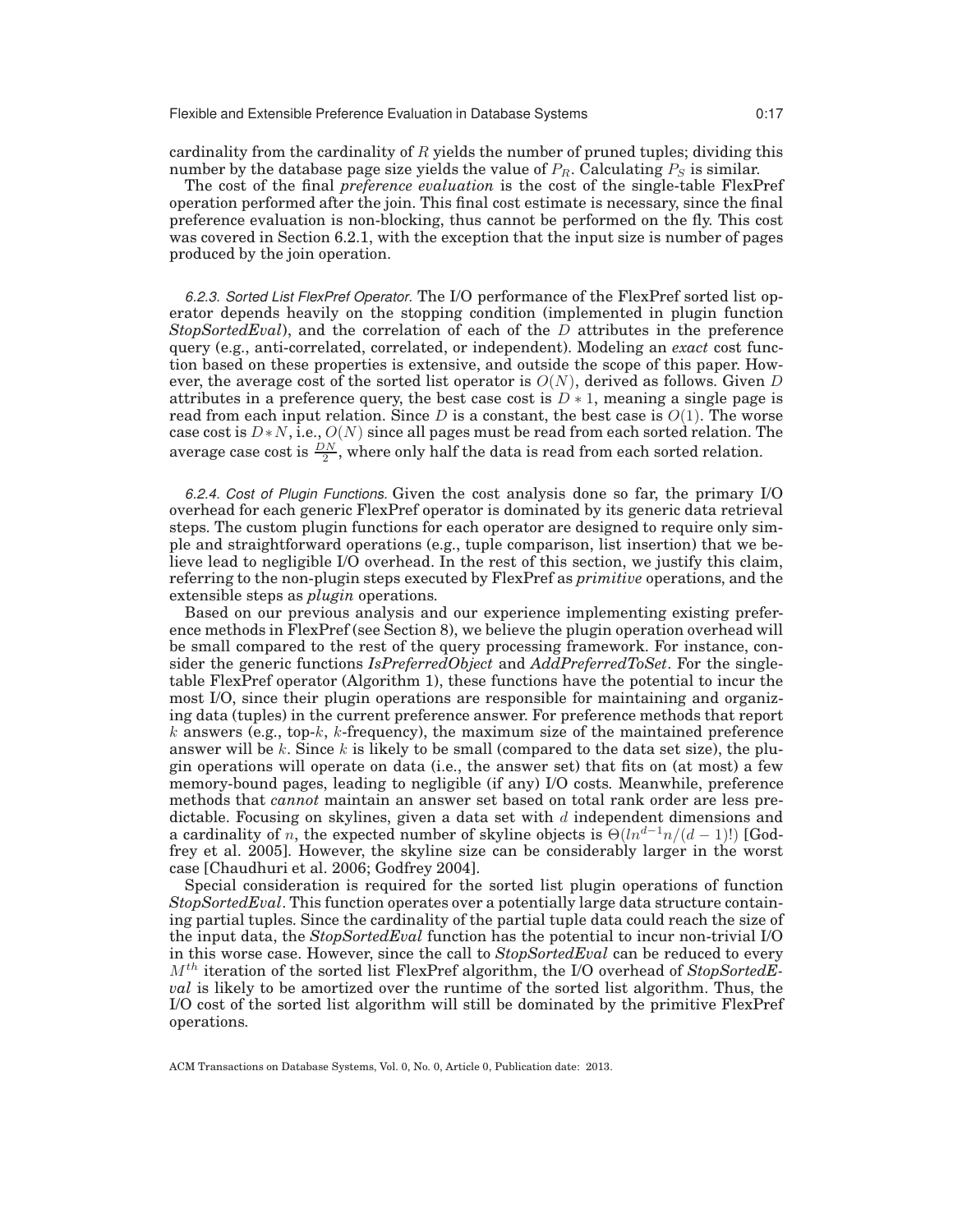#### **6.3. Equivalence Rules**

Along with cost and cardinality optimization, the last piece of information needed to optimize preference queries with FlexPref is a set of algebraic equivalence rules. In this section, we present relational algebra equivalences necessary for the database to optimize FlexPref in a standard select-project-join (SPJ) query. We first discuss commuting selection with the FlexPref operator. We then discuss distributing FlexPref over the join operations. We note that the join distribution rule studied serves a different purpose than the multi-table algorithm presented in Section 5.2. The purpose of join distribution is to study an equivalence that allows us to "push down" the singletable FlexPref operator before a standard join operation, without having to perform preference evaluation again *on top* of the join. Finally, we present rules for commuting FlexPref with projection.

In the rest of this section, we symbolize the FlexPref operator with the algebraic notation  $\mathcal{F}_{\Theta\mathcal{P}}$ . The symbol  $\Theta$  represents the preference method implemented in Flex-Pref (e.g.,  $\Theta$  = skyline). The symbol  $\mathcal P$  represents the set of preferences specified in our extended SQL clause Objectives presented in Section 3.2.1. For instance, preference objectives  $P$  for skyline could be min price and min distance.

6.3.1. Commuting Selection with FlexPref. The ability to commute selection with FlexPref is one of the most important optimizations necessary to efficient preference query processing. Due to the cost of the FlexPref operator in the average case (covered in Section 6.2.1), pushing selection can greatly increase query efficiency by data input into FlexPref. Formally, we study the following equivalence.

$$
\sigma_{\mathcal{C}}(\mathcal{F}_{\Theta \mathcal{P}}(R)) = \mathcal{F}_{\Theta \mathcal{P}}(\sigma_{\mathcal{C}}(R))
$$

Where  $\mathcal C$  is the selection condition, and R represents a single relational input.

Unfortunately, due to the wide variety of preference methods that can be implemented within the FlexPref framework, there is no standard selection commutability law that applies to FlexPref. In fact, a preference method can fall into one of three classifications for commutability with the selection operation.

(1) *Always commutes*. In this class, the semantics of the preference method allow selection to be placed before or after preference evaluation, regardless of the selection condition. A prime example of a preference method in this class is ranking [Li et al. 2005]. Since the rank value of each object is only a function of the attributes of the object (i.e., the rank does not require comparison to other objects), ranking commutes with selection regardless of the preference objectives  $P$  or selection condition  $C$ .

(2) *Conditionally commutes* In this class, selection commutability is conditional upon the constraints in either the selection predicate  $C$ , the preference objectives  $P$ , or a combination of both. An example of a preference method in this class is the skyline [Börzsönyi et al. 2001] method, where it has been shown that, in order to commute (a) the selection condition must be specified over an attribute that is also a preference objective and (b) the selection condition cannot contradict the preference objective [Chomicki 2003].

(3) *Never commutes* In this class, the semantics of the preference method never allow commutability with selection. An example of a preference method in this class is top-k dominance [Yiu and Mamoulis 2007]. Since this method ranks each object  $O$ based on the number of other objects  $O$  dominates in relation  $R$ , performing selection before preference domination can remove important tuples and thus alter rank values, changing the final preference answer.

In order to correctly optimize preference queries involving any three of these selection commutability classes, the FlexPref framework extends the query optimizer with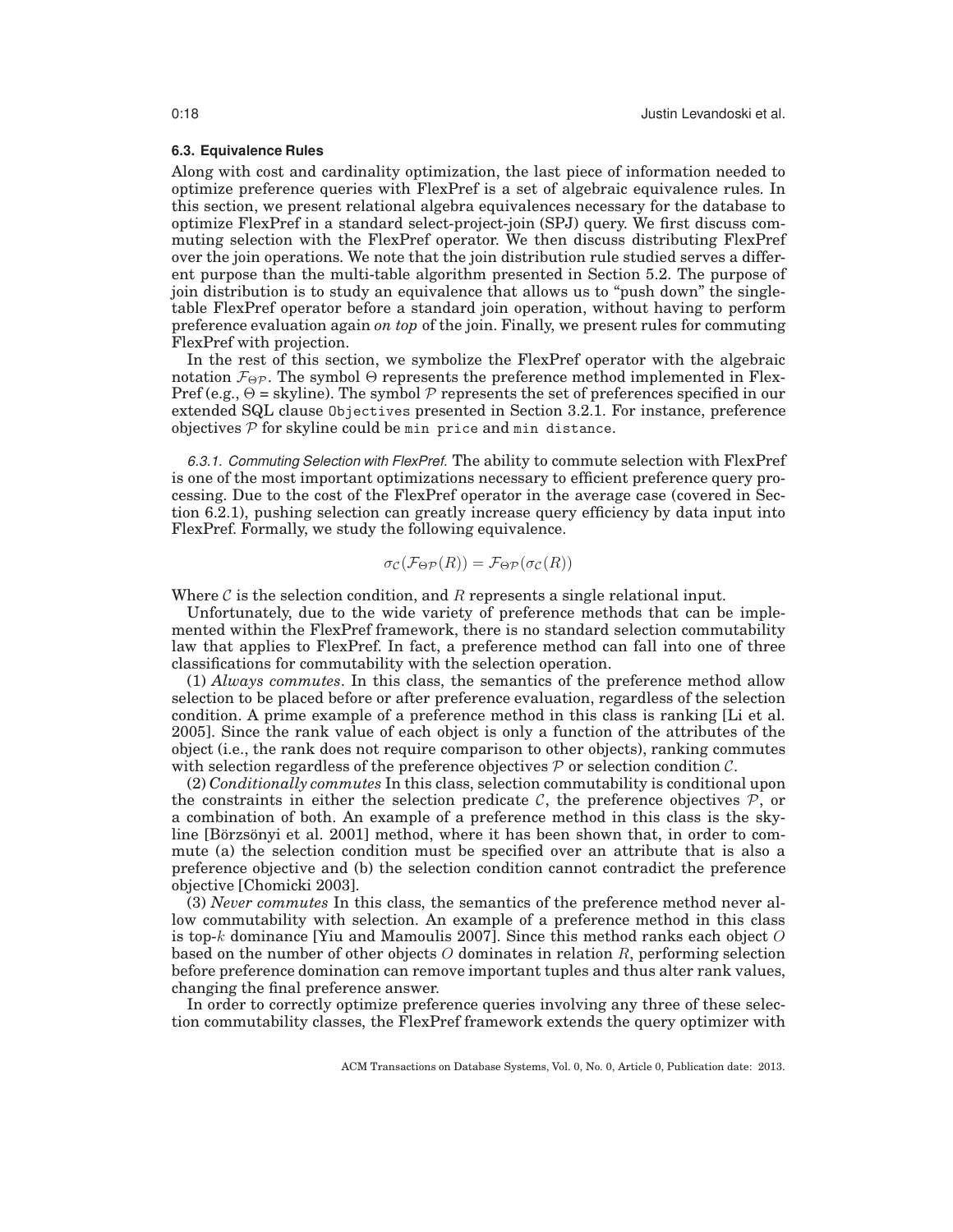a plugin function that specifies whether the running preference method commutes with selection. This plugin function is written by the preference method implementer.

— SelectionCommute(Selection condition C, Preference objectives  $P$ ): Give the selection condition and preference objectives, return whether the preference method can commute with the selection operation.

This function returns true for preference methods that *always commute*, and false for methods that *never commute*. Thus, implementation of this function is necessary for functions that *conditionally commute*. In Section 8, we study the selection commutability rules implemented in this function for our seven case study methods.

6.3.2. Distributing FlexPref over EquiJoins. For FlexPref to distribute over the join operation on two relations  $R$  and  $S$ , we are required to "break up" the preference objectives in P into: (1)  $\mathcal{P}_R$ , the objectives that apply to attributes in R, and (2)  $\mathcal{P}_S$ , the objectives that apply to attributes in  $S$ . As an example, consider a skyline query over relations *Hotels S* and *Restaurants R* with P={min S.price, max S.rating, min R.price, max R.rating}. Here,  $\mathcal{P}_R = \{ \text{min} \ R. \text{price}, \ \text{max} \ R. \text{rating} \}$ , while  $\mathcal{P}_S = \{ \text{min} S. \text{price}, \ \text{max} \ R. \text{radius} \}$ S.rating}. Formally, we investigate the following equivalence.

$$
\mathcal{F}_{\Theta\mathcal{P}}(R \bowtie_{\mathcal{J}} S) = \mathcal{F}_{\Theta\mathcal{P}_R}(R) \bowtie_{\mathcal{J}} \mathcal{F}_{\Theta\mathcal{P}_S}(S)
$$

Where  $\mathcal J$  represents the join predicate. Note that if  $\mathcal J = \phi$ , the join is a Cartesian product.

The distribution of FlexPref over a join is dependent on three main factors: (1) the preference method  $\Theta$ , (2) the join predicate J, and (3) whether  $\mathcal{P}=\mathcal{P}_R$  or  $\mathcal{P}=\mathcal{P}_S$ , that is, whether the preference objectives apply to attributes in only  $R$  or  $S$ . No standard join distribution law applies to FlexPref. For instance, the skyline preference method has been shown to distribute with Cartesian product [Chomicki 2003] (i.e., when  $\mathcal{J} = \phi$ ). Skyline also distributes over a join when  $P = \mathcal{P}_R$  (or  $P = \mathcal{P}_S$ ) in the case of an equijoin, i.e., the preference objectives apply to attributes only in  $R$  or  $S$ . However, skyline does not distribute for an equijoin when objectives in P apply to attributes in *both* R and S. Meanwhile, the top- $k$  method does not even distribute over a Cartesian product. Assuming  $P$  applies to attributes in both R and S, the top-k evaluation cannot be "pushed down" below the Cartesian product, as this transformation would produce  $k$  inputs to the Cartesian product from both R and S, meaning  $k^2$  results would be generated from the Cartesian product. Essentially, this "push down" rule will not work for any method designed to produce  $k$  results (e.g., top- $k$  domination) without also integrating preference evaluation *within* or *on-top* of the join (e.g., see [Li et al. 2005]).

In order to correctly optimize preference queries involving various preference methods exhibiting different distribution rules for join, the FlexPref framework provides a plugin function that specifies whether the running preference method commutes with a join operation. The definition of this function is as follows.

— JoinDistribute(Preference objectives  $P$ , Join predicate  $\mathcal{J}$ , R Attributes  $A_R$ , S Attributes  $A_S$ ): Given a set of preference objectives, the join predicate, the tuple attributes of input relation  $R$ , and the tuple attributes of input relation  $S$ , return whether the preference method can distribute over the join operation.

In Section 8, we provide the implementation details of this plugin function for our seven case study methods, along with extensive examples.

6.3.3. Commuting Projection with FlexPref. Given a projection operation  $\pi_{\mathcal{V}}$ , where  $\mathcal{V}$  is the set of projected attributes, we investigate the following equivalence.

$$
\pi_{\mathcal{V}}(\mathcal{F}_{\Theta\mathcal{P}}(R)) = \mathcal{F}_{\Theta\mathcal{P}}(\pi_{\mathcal{V}}(R))
$$

ACM Transactions on Database Systems, Vol. 0, No. 0, Article 0, Publication date: 2013.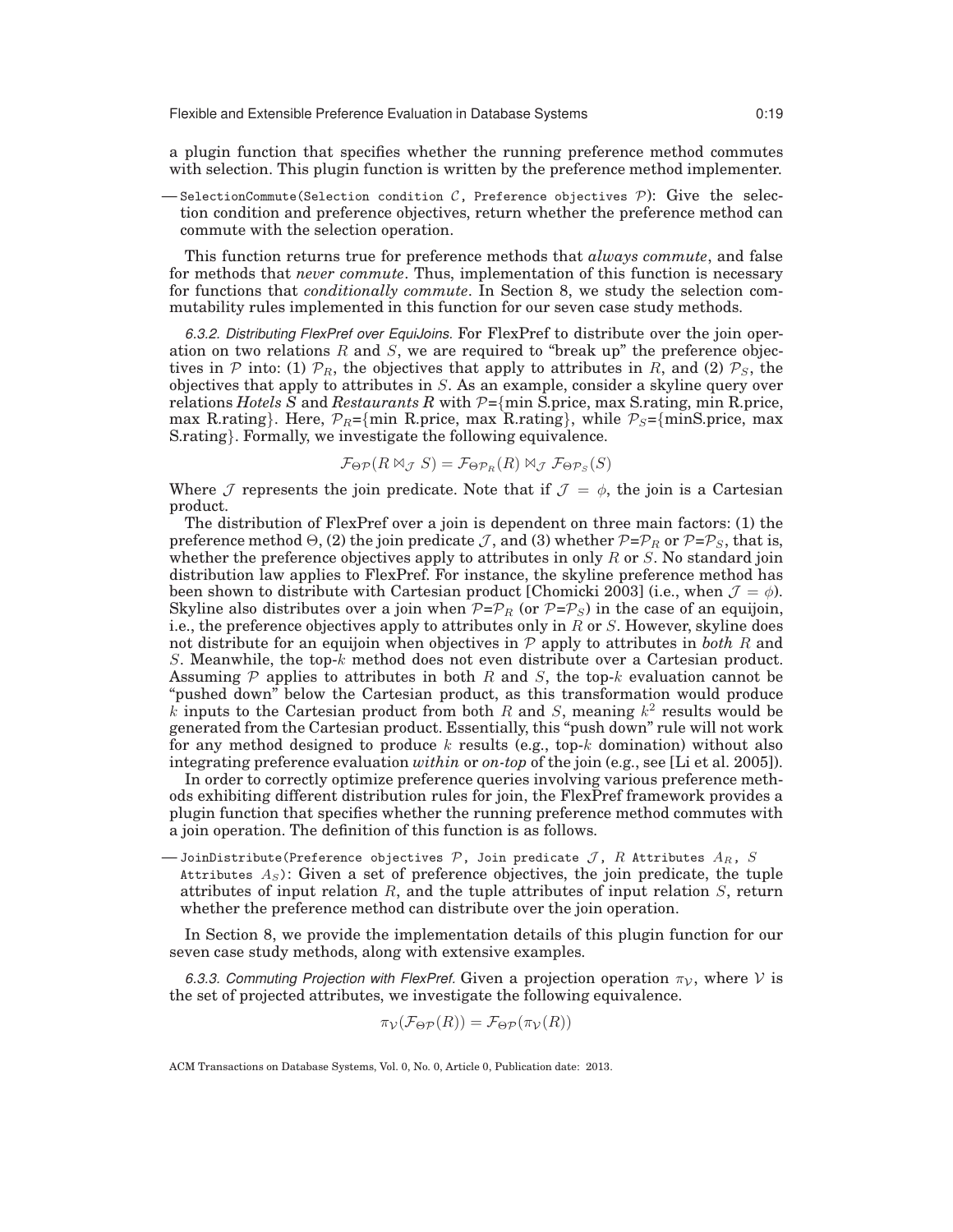| <b>Property</b> | <b>Definition</b>                                                                                            | FlexPref    |
|-----------------|--------------------------------------------------------------------------------------------------------------|-------------|
|                 |                                                                                                              | Support     |
| Reflexive       | $t_x \succ_p t_x, \forall t_x \in R$                                                                         | Not Allowed |
| Irreflexive     | $\neg (t_x \succ_p t_x), \forall t_x \in R$                                                                  | Required    |
| Symmetric       | $(t_x \succ_p t_y) \Rightarrow (t_y \succ_p t_x), \forall t_x, t_y \in R$                                    | Not Allowed |
| Transitive      | $(t_x \succ_p t_y) \wedge (t_y \succ_p t_z) \Rightarrow (t_x \succ_p t_z)$ , $\forall t_x, t_y, t_z \in R$ , | Allowed     |
|                 | $t_x \neq t_y \neq t_z$                                                                                      |             |
| Asymmetric      | $(t_x \succ_p t_y) \Rightarrow \neg (t_y \succ_p t_x)$ , $\forall t_x, t_y \in R$                            | Allowed     |
| Antisymmetric   | $(t_x \succ_p t_y) \wedge (t_y \succ_p t_x) \Rightarrow (t_x = t_y)$ , $\forall t_x, t_y \in R$              | Allowed     |
| Connective      | $(t_x \succ_p t_y) \vee (t_y \succ_p t_x) \vee (t_x = t_y)$ , $\forall t_x, t_y \in R$                       | Allowed     |
|                 |                                                                                                              |             |

Table I. Binary relation properties supported by FlexPref

Projection will always commute with FlexPref, no matter the preference method Θ, as long as  $\mathcal{P} \subset \mathcal{V}$ , i.e., the set of attributes in the preference objectives are contained in the set of projected attributes. If this case does not hold, and projection is performed before FlexPref, at least one attribute in  $P$  will be discarded prior to preference evaluation, which is illegal.

### **7. SUPPORT FOR PREFERENCE METHOD PROPERTIES IN FLEXPREF**

In this section, we present a taxonomy of theoretical properties that are supported (and not supported) by FlexPref. The goal here is to present a road map for database practitioners, such that creators of new (or existing) preference methods can easily tell if their method qualifies for implementation in FlexPref. Looked at another way, the content of this section serves as a theoretical foundation of FlexPref, as it defines the boundaries of what is theoretically possible to accomplish within the FlexPref framework. In the rest of this section, we discuss our taxonomy of theoretical properties broken down into the following five classes: (1) binary preference relations, (2) preference granularity, (3) preference definition types, (4) preference composition, and (5) deterministic and non-deterministic answers.

#### **7.1. Binary Preference Relation**

In this section, we explore seven binary relation properties that preference methods must meet for implementation in FlexPref. These properties are listed in Table I, and have become standard in categorizing preference evaluation approaches [Chomicki 2003; Koutrika et al. 2010; Stefanidis et al. 2011]. We note that these properties also have a corresponding graph representation [Koutrika et al. 2010; Stefanidis et al. 2011]. For each property, we give: (a) A formal definition, in terms of a binary preference relation  $\succ_p$  defined between two tuples in a relation R. These formal definitions are given in Table I (b) A classification of whether FlexPref supports preference methods that exhibit the property. Three classifications are possible: (1) *Not Allowed*, the semantics of the property are not supported by FlexPref; (2) *Required*, the preference method must adhere to the property to be implemented in FlexPref; (3) *Allowed*, Flex-Pref is indifferent to whether the preference method exhibits the property.

7.1.1. Reflexive. The reflexive property states that all tuples can dominate themselves. This property makes (non-empty) preference answer derivation impossible, and is not allowed in FlexPref.

7.1.2. Irreflexive. The irreflexive property states that no tuple can dominate itself. In FlexPref, a tuple is never compared with itself in the generic query processing framework. Thus, embedded preference methods must be irreflexive, i.e., no tuple can dominate itself.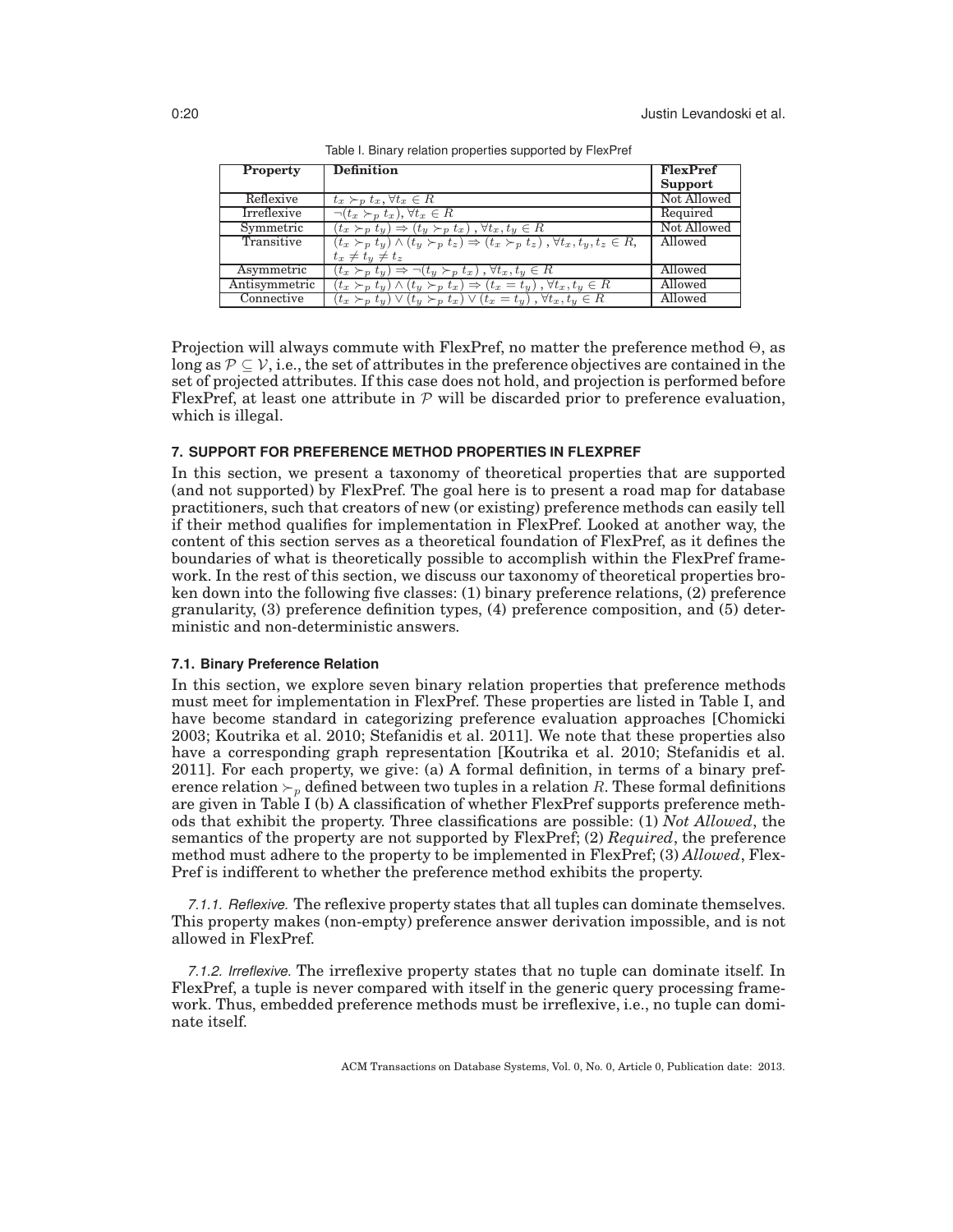| <b>Granularity</b> | <b>Definition</b>                                          | <b>FlexPref Support</b> |
|--------------------|------------------------------------------------------------|-------------------------|
| Tuple              | Preferences defined at the tuple level, preference evalua- | Supported               |
|                    | tion performed between two individual database tuples      |                         |
| <b>Set</b>         | Preferences defined between a set (or cluster) of common,  | Limited Support         |
|                    | preference evaluation performed between tuple sets         |                         |
| Attribute          | Preferences defined between attributes, used to determine  | Not Supported           |
|                    | which attributes are more important in preference evalu-   |                         |
|                    | ation                                                      |                         |

Table II. Preference granularity properties supported by FlexPref

7.1.3. Symmetric. The symmetric property states that for all pair of tuples, the dominance property is symmetric (i.e., each pair can dominate each other). Preference functions exhibiting the symmetric property are not allowed in FlexPref. If all tuples can dominate each other, deriving a non-empty preference answer is impossible.

7.1.4. Transitivity. FlexPref handles both transitive and non-transitive preference methods. As discussed in Section 6.2, transitivity leads to optimizations in FlexPref query processing, and more query processing overhead for non-transitive methods.

7.1.5. Asymmetric. The asymmetric property states that for all tuple pairs  $t_x$  and  $t_y$ , if  $t_x$  dominates  $t_y$ , then  $t_y$  can never dominate  $t_x$ . FlexPref is indifferent to whether a preference method exhibits the asymmetric dominance property, as dominance is evaluated both ways for all tuple pairs. It is important to note that a non-symmetric preference method does *not* imply the method exhibits symmetry.

7.1.6. Antisymmetric. The antisymmetric property states that for all tuple pairs  $t_x$  and  $t_y$ , if the pair exhibits symmetric dominance then  $t_x$  and  $t_y$  are equivalent. FlexPref can support preference methods where tuples dominate each other but are not equivalent (discussed previously for the asymmetric case). Thus, FlexPref is indifferent to the antisymmetric property.

7.1.7. Connective. The connective property implies a total order (or strong order) can be derived using the preference method. The ability to assign a numeric score to each tuple in FlexPref implies that FlexPref supports connective preference methods (e.g., top-k). However, scoring tuples is not a requirement in FlexPref, thus non-connective methods (e.g., skylines) are also supported.

### **7.2. Preference Granularity**

Preference granularity refers to the "level" at which preferences are expressed and evaluated. Table II summarizes the preference granularity properties supported by FlexPref. There are three granularity properties we consider.

7.2.1. Tuple-level granularity. Preferences at this granularity are expressed at the tuple level, usually through the values of their attributes (e.g., minimize price, maximize rating). Preference evaluation is performed between two individual database tuples. Tuple-level preference granularity is the most widely used in practice (e.g., skyline [Börzsönyi et al. 2001], k-dominance [Chan et al. 2006a]). FlexPref supports tuple-level preference granularity, as its core functionality compares tuples pairwise in building a preference answer.

7.2.2. Set preferences. Set properties allow users to express preferences constraints over a set of tuples. For instance, a user may prefer a set of four restaurants, minimizing price and distance, where two of them should be Chinese restaurants. FlexPref supports set preferences in a limited fashion. FlexPref *does not* support set preferences at neither the syntax nor query processing level. However, FlexPref *does* support a lim-

ACM Transactions on Database Systems, Vol. 0, No. 0, Article 0, Publication date: 2013.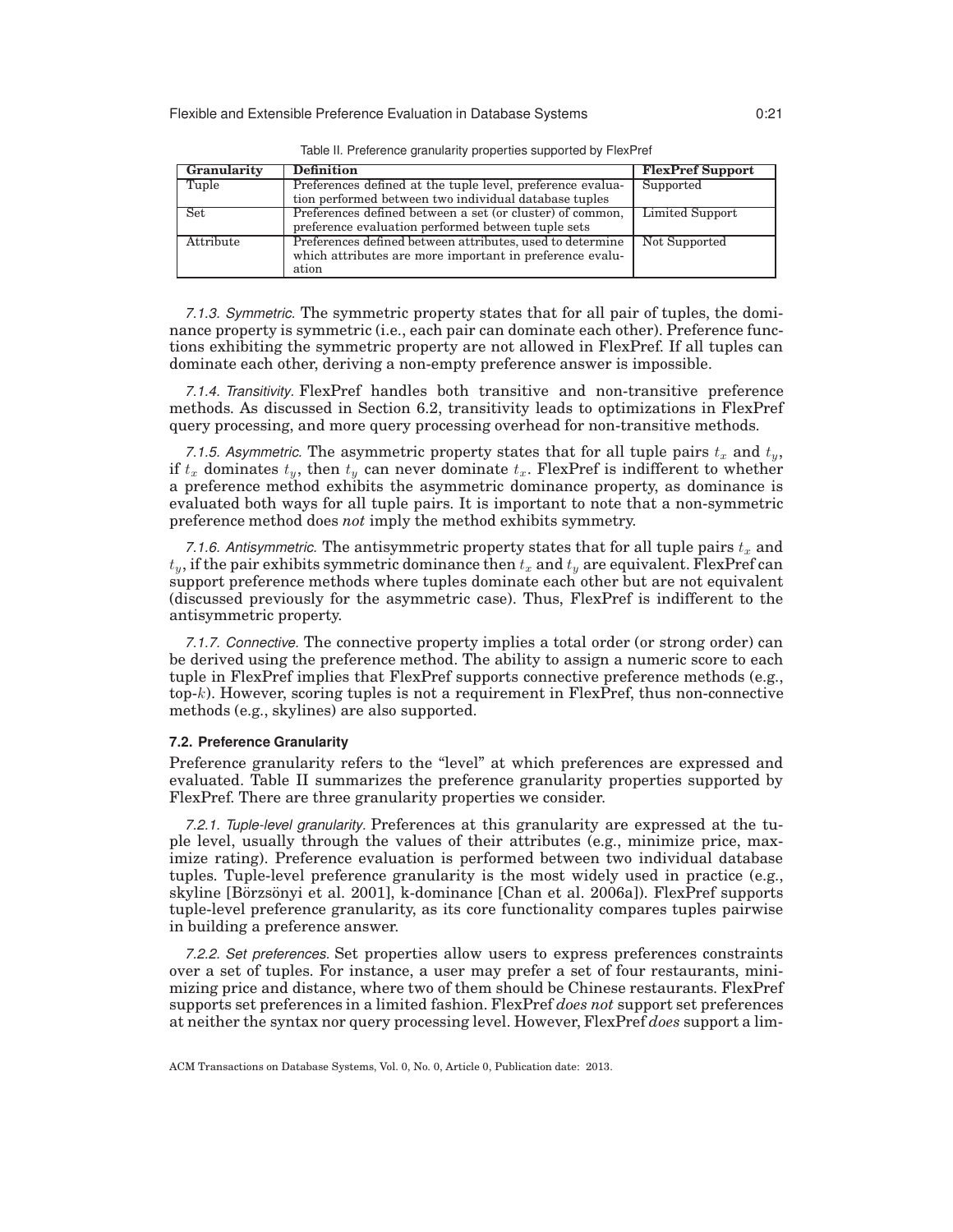| Property    | <b>Definition</b>                                        | <b>FlexPref Support</b> |
|-------------|----------------------------------------------------------|-------------------------|
| Numeric     | Preference expressions over numeric tuple attributes     | Supported               |
| Categorical | Preference expressions over categorical tuple attributes | Limited                 |
| Contextual  | Numeric or categorical preference expressions valid only | Not Supported           |
|             | under given contextual constraints                       |                         |

Table III. Preference definition properties supported by FlexPref

ited form of set preferences if the set can be expressed using aggregation and transformed into a single tuple. In this case the FlexPref operators can evaluate the result tuples from the aggregate operator(s).

7.2.3. Attribute preferences. Attribute preferences allow the user to express preferences *between attributes*, such that the top-n attributes are included in the preference query [Koutrika and Ioannidis 2004]. For instance, one could specify that preferences over a restaurant price attribute should matter more in a preference query than restaurant rating. FlexPref does not support attribute-granularity preferences at the syntax nor query processing level.

#### **7.3. Preference Definition**

Preference definition properties refer to how a user expresses preferences, and what type of data a user can express preferences over in the system. We consider a classification of four different preference definition properties in FlexPref. Table III summarizes these properties and their support in FlexPref.

7.3.1. Numeric Preferences. Numeric preferences refers to support for preferences defined over numeric attributes. FlexPref supports numeric preferences using the MIN and MAX expressions. Numerical ranking (i.e., top- $k$  processing) is supported by specifying a monotonic ranking function as a user-defined function within the With Objectives clause (see the top-k example in Section 3.2.2). FlexPref also supports trivial substitutable value (SV) semantics [Kießling 2002] on single attributes. An example is the AROUND preference from PreferenceSQL that substitutes a stored value  $x$ with its distance to a given value v, formally,  $abs(x - v)$ . FlexPref supports this class of preferences by allowing user-defined functions in its With Objectives clause(e.g., MIN  $abs(x-v)$ . These functions are applied to a tuple before processing by the FlexPref operator.

7.3.2. Categorical Preferences. The focus of the FlexPref framework is primarily on numerical attributes. However, FlexPref provides *limited* support for categorical preferences by translating categorical preferences to numerical preferences. We classify this support as limited since the translation must be performed as a pre-processing step using a set of categorical preferences given by the user.

To perform the translation, we assume that categorical preferences are expressed using the common "better-than" graph [Kießling 2002; Wong et al. 2008]. A better-than graph is a finite, acyclic, directed graph, where nodes represent values of a category attribute, and a directed edge between nodes specifies that the source node is preferred over the destination node. For example, assume a user expressed the following preferences for a restaurant type categorical attribute: (Thai $\rightarrow$  Chinese), (Italian $\rightarrow$  French), (French $\rightarrow$  Chinese). From these preferences, we can construct a better than graph as depicted in Figure 4, where each node is assigned a level value (lower is better). The level is the minimum number of graph traversals, starting from a "best" node, necessary to reach the destination node, where a "best" node is a node with no incoming edges (Italian and Thai at level 0 in Figure 4). All unspecified nodes are assigned the highest level, labeled "everything else" in Figure 4. Substituting the numeric level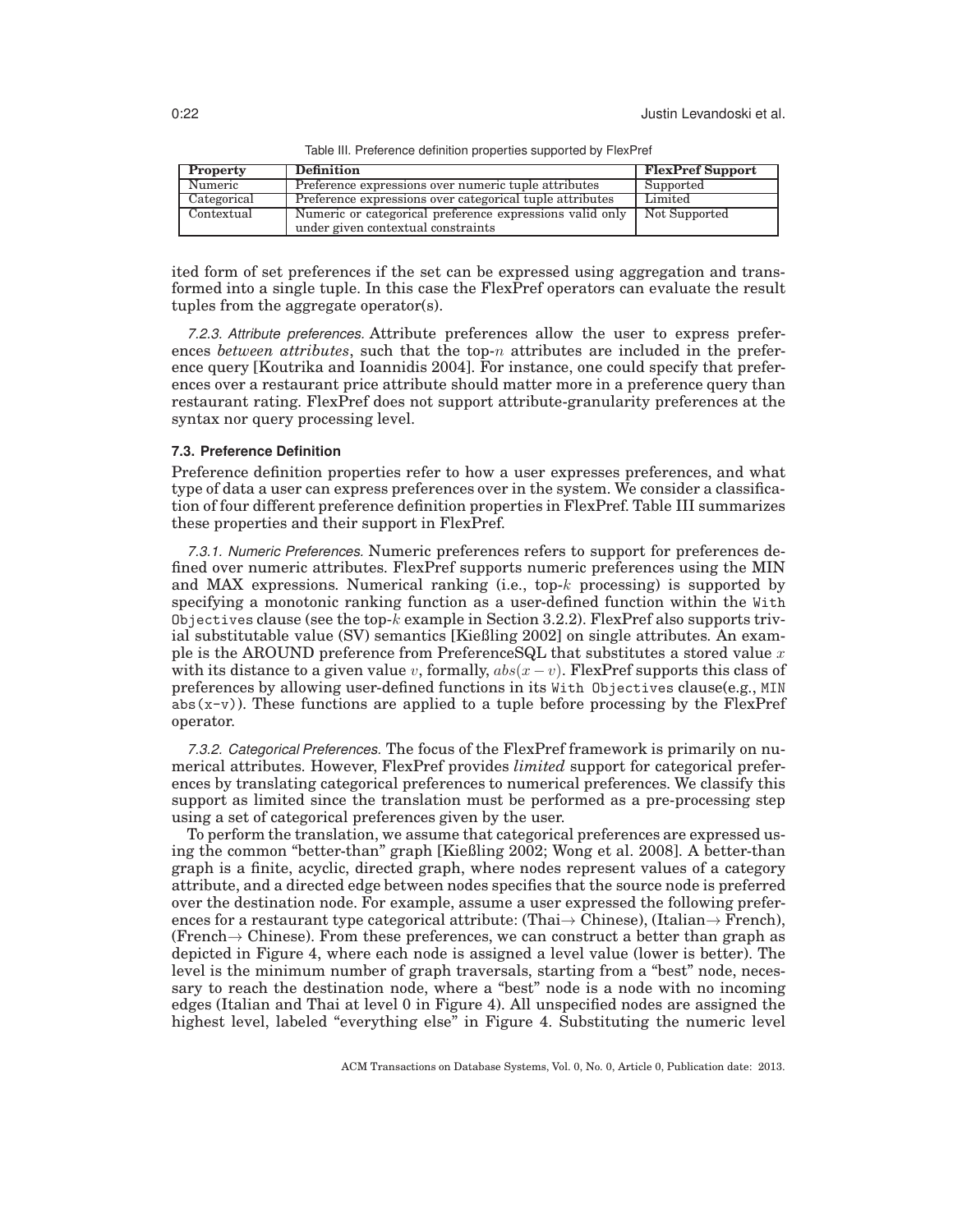

Fig. 4. Categorical preferences represented as "better-than" graph

value for each category value, we can then transform the categorical preference into numeric preference expression that minimizes the level value.

7.3.3. Contextual Preferences. Contextual preferences are preference expressions that are valid only if a given contextual constraint holds. For example, a user may prefer expensive French restaurants over Chinese restaurants only if the weather is sunny. Contextual preferences can be qualitative [Agrawal et al. 2006] or quantitative [Stefanidis and Pitoura 2008].

FlexPref supports neither type of contextual preference at the syntax or query processing level due to the high overhead needed to process contextual preference queries. In general, support for contextual preferences requires an offline "reconciliation" step used to disambiguate conflicts in contextual constraints. For instance, a user may have the following two conflicting preferences: (1) French restaurants preferred over Chinese restaurants if the weather is sunny; (2) Chinese restaurants preferred over French restaurants if weather is sunny and cold. In this example, a reconciliation step is needed to break the cyclic preference for French and Chinese restaurants. This reconciliation step is NP-hard [Agrawal et al. 2006]. There have been recently been modular approaches to constructing context-aware preferences [Roocks et al. 2012], though FlexPref does not support this approach.

| Composition                | <b>Definition</b>                                               | <b>FlexPref Support</b> |
|----------------------------|-----------------------------------------------------------------|-------------------------|
| Pareto<br>compo-<br>sition | Base preferences given equal importance in preference<br>method | Supported               |
| Prioritized                | Base preferences can be prioritized, some more important        | Not Supported           |
| composition                | to preference method than others                                |                         |

Table IV. Preference composition properties supported by FlexPref

#### **7.4. Preference Composition**

Preference composition refers to how a preference method assumes base preferences are combined. In FlexPref, multiple base preferences are listed in the PREFERRING clause, separated by the AND keyword. Examples of two base preferences for restaurant data are *minimize price* and *maximize rating*. Two alternatives exist for preference composition; their support in FlexPref is summarized in Table IV.

7.4.1. Pareto composition. Pareto composition treats all base preferences as equally important. Due to its commonality, Pareto composition with trivial substitutable semantics [Kießling 2002] is supported by FlexPref.

7.4.2. Prioritized composition. Prioritized composition allows users to "rank" base preferences based on importance [Kießling 2002]. For instance, a user may state that minimizing *price* is more important than maximizing *rating* when looking for a restaurant. Prioritized preference composition is used very little in practice, as it is not used by

ACM Transactions on Database Systems, Vol. 0, No. 0, Article 0, Publication date: 2013.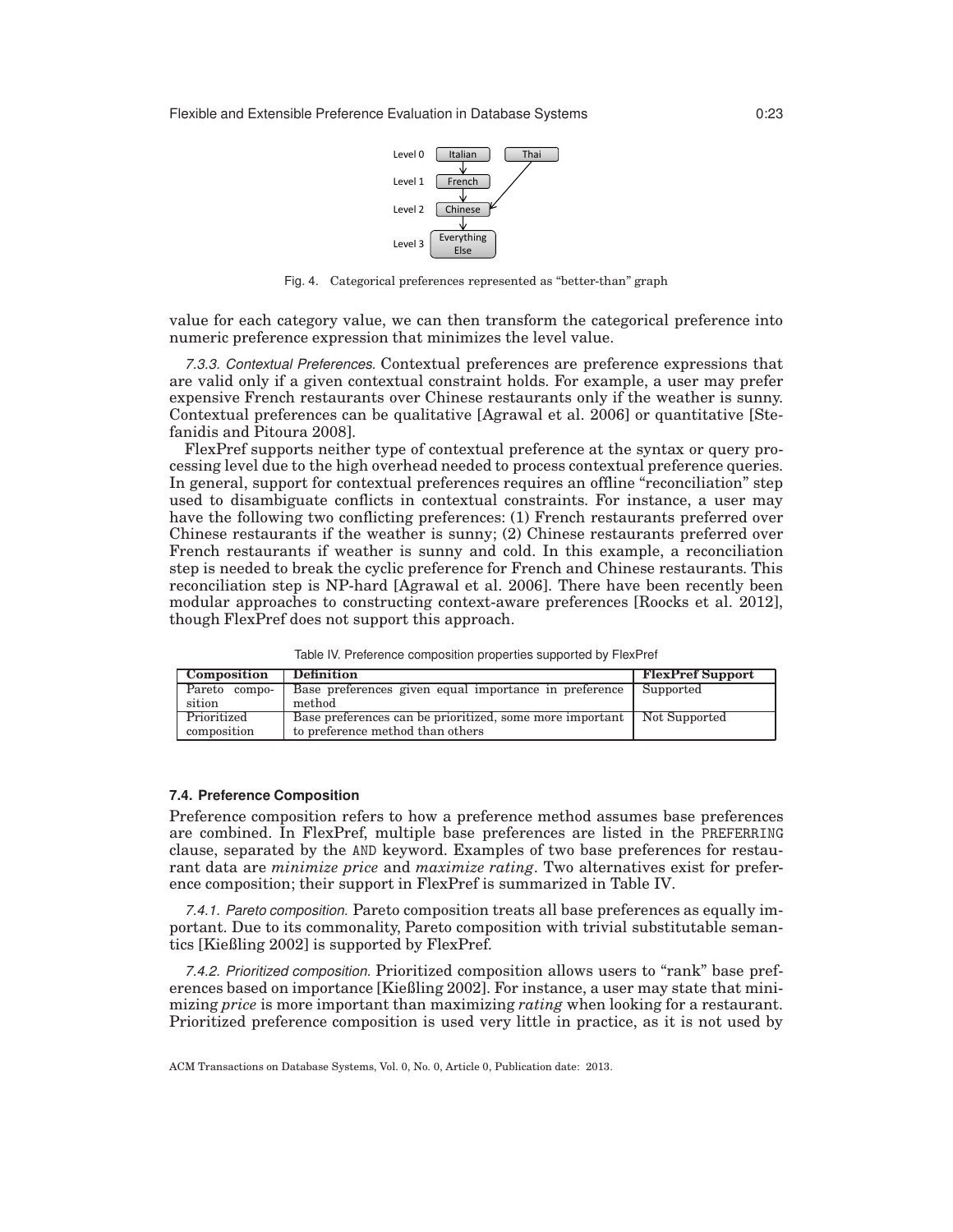| <b>Property</b>   | <b>Definition</b>                                           | <b>FlexPref Support</b> |
|-------------------|-------------------------------------------------------------|-------------------------|
| Deterministic an- | Query processing logic has ability to produce deterministic | Supported               |
| swers             | answer                                                      |                         |
| Nondeterministic  | Query processing logic has ability to produce nondeter-     | Supported               |
| answers           | ministic answer                                             |                         |

Table V. Deterministic and non-deterministic answers in FlexPref

many preference methods. FlexPref does not support prioritized composition at the syntax or query processing level.

#### **7.5. Deterministic and Non-Deterministic Answers**

In this section, we discuss FlexPref support for preference methods that produce deterministic and non-deterministic answers, summarized in Table V.

7.5.1. Deterministic Answers. FlexPref supports the ability to produce deterministic preference answers, meaning multiple runs of the same preference query over the same data will produce the same answer. At its core, FlexPref is a generic framework that provides a query processing framework for preference methods, while determinism of a preference method is solely a property of the preference method itself. Thus, determinism is controlled by the logic implemented in the extensible FlexPref plugin functions.

7.5.2. Nondeterministic Answers. FlexPref supports the ability to produce nondeterministic preference answers, as long as all nondeterministic of the preference method can be encapsulated in the extensible plugin functions. In other words, a preference method cannot base its nondeterministic behavior on functionality outside of FlexPref, e.g., tuple orders produced by other DBMS operators feeding the FlexPref operators.

### **8. CASE STUDIES**

In this section, we demonstrate the extensibility and usefulness of FlexPref by providing case studies for injecting seven state-of-the-art preference evaluation methods introduced in Section 3.2.2. We chose these case studies carefully to cover a wide spectrum of preference methods. In particular, *skyline* represents transitive dominance-based preference methods, *k-dominance* and  $\epsilon$ -*dominance* represent non-transitive dominance-based preference methods, *top-k* represents ranking-based preference methods, *top-k dominating* and k*-representative skyline* represent preference methods that combine ranking-based and dominance-based preferences, and *kfrequency* represents methods that propose object rankings that do not require a specific function, but base their scoring on inherent properties of an object (e.g., attribute correlation and subspace search).

For each preference method, we first describe its functionality. We then cover the implementation of the general functions described in Section 4, and the query optimization functions described in Section 6. Finally, we give illustrative examples, using the data in Figure 5, for single table, multi-table, and sorted list access. Unless otherwise mentioned, the examples assume the MIN preference over numeric attributes. The details in this section are summarized in the online appendix.

#### **8.1. Case Study 1: Skylines**

Given a dataset D, the objective of skyline preference evaluation [Börzsönyi et al. 2001] is to find the set of objects S that are *not dominated* by any other object in D. An object  $P$  is said to *dominate* an object  $Q$  if  $P$  is better than or equal to  $Q$  in all dimensions, and *strictly* better than Q in at least one dimension. For example, in Figure 5(a) object a dominates object  $e$  as it is better (i.e., less) in all three dimensions.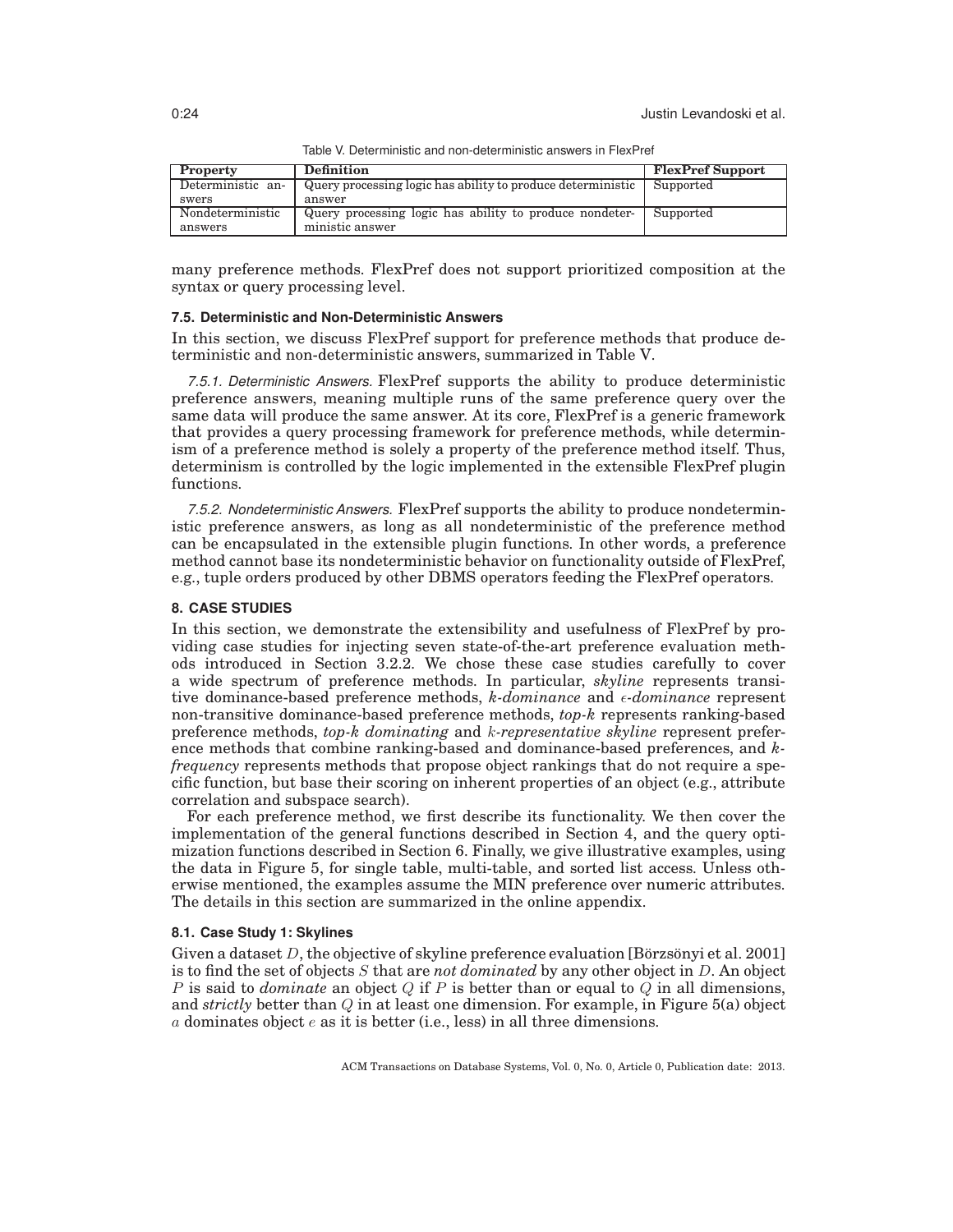

Fig. 5. Case study example data

8.1.1. General Function Implementation. A skyline implementation in FlexPref is given below.

# **Macros**

- (1) Default Score: Skyline evaluation does not rank objects. Thus, within our framework, the skyline score of an object  $P$  is binary and is set to one if  $P$  is not dominated, and zero otherwise. Initially, each object is assumed to be a skyline, thus, each object has a default score of one.
- (2) IsTransitive: Returns *true*; the skyline method exhibits the transitive property.

# **Evaluation functions**

- (1) PairwiseCompare: Change the score of P to zero *only* if it is dominated by Q, and return the appropriate value (i.e., 1, 0, or -1) based on the dominance relation between P and Q, i.e., if P is dominated it cannot be a preferred object, and vice versa. Q's score is not updated in PairwiseCompare per the function definition given in Section 4.
- (2) IsPreferredObject: This function does not need the reference set S to determine if P is a preferred object. Instead, we return *true* if the score of P is one, i.e., P was not dominated by any object.
- (3) AddPreferredToSet: Append  $P$  to the end of set  $S$ , and remove any non-skyline objects in S.
- (4) StopSortedEval: The skyline stopping condition can be based on previous research in distributed skyline query processing [Balke et al. 2004]. This condition is: *stop once there is a complete object* Q *in set* P. At this stopping point, the complete object Q is equal to, or dominates, the virtual object O. Furthermore, any new object added to P cannot be better than  $O$ , thus only objects currently in P are skyline candidates.

## **Optimization functions**

- (1) EstimateCardinality: Much previous work has addressed cardinality estimation for the skyline preference method [Chaudhuri et al. 2006; Godfrey 2004; Zhang et al. 2009]. Any of these methods can be used within this function.
- (2) SelectionCommute: Skyline commutability with selection is conditional upon the selection predicate. Let  $C_1(t)$  represent a selection condition over a tuple t; also, let  $C_2(p,q)$  represent the given preference criteria that specify whether tuple p is preferred over tuple  $q$  (e.g., MIN price and MIN distance). It has been shown that the following condition must hold in order for selection to commute with skyline, which can be verified in quadratic time [Chomicki 2003].

$$
\forall p, q[(C_1(q) \land C_2(p,q)) \Rightarrow C_1(p)]
$$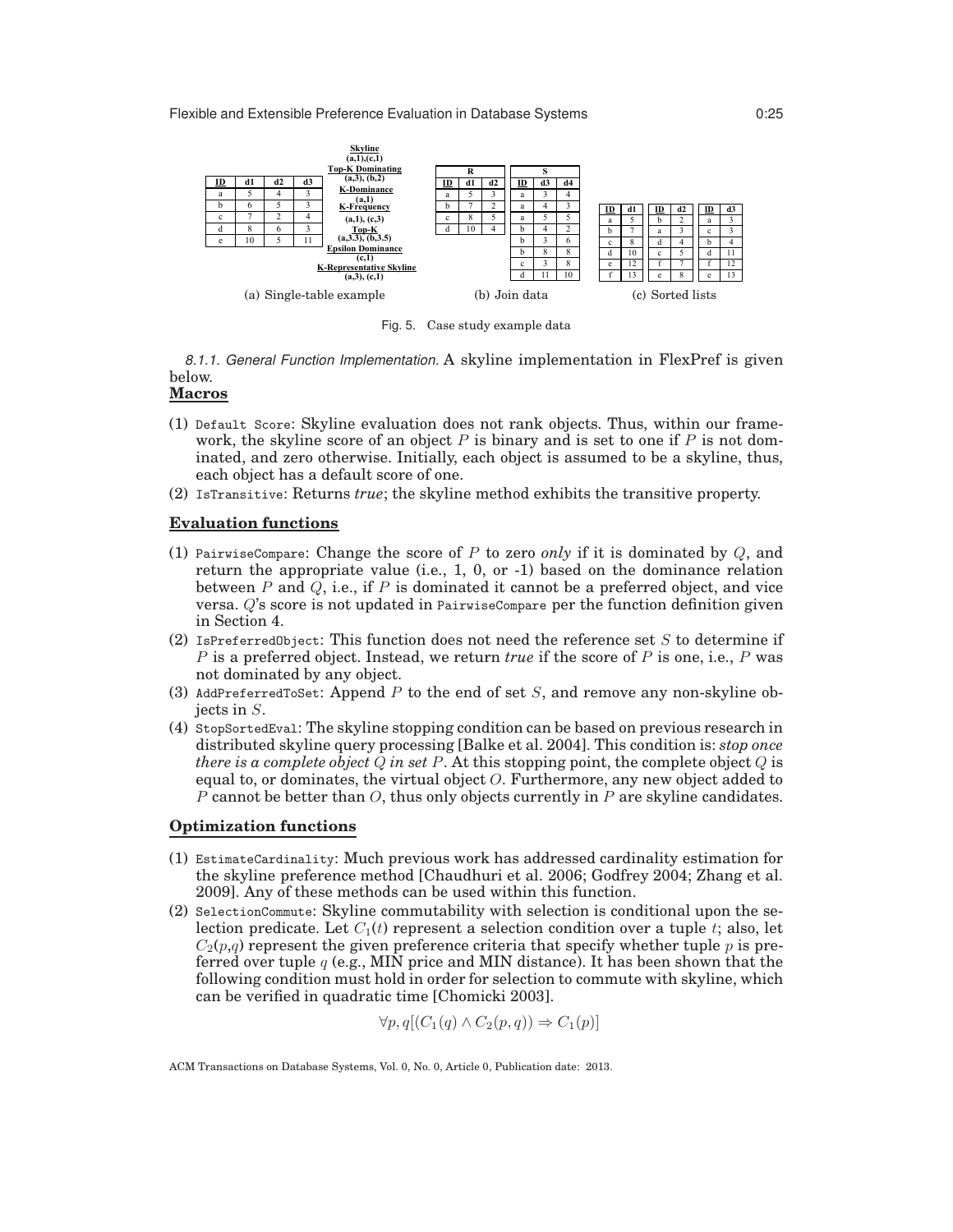That is, the selection condition over a "non-preferred" tuple  $q$ , logically combined with an AND condition with the preference conditions must imply the selection condition over the preferred tuple  $p$ .

(3) JoinDistribute: Skyline can distribute over a Cartesian product (i.e., when  $J = \phi$ ) [Chomicki 2003]. Furthermore, skyline will distribute over an equijoin when the preference objectives in  $P$  apply to attributes in only one of the join input relations (e.g,  $\mathcal{F}_{\Theta\mathcal{P}}(R \Join_{\mathcal{J}} S) = \mathcal{F}_{\Theta\mathcal{P}_R}(R) \Join_{\mathcal{J}} S$ ). However, skyline will not distribute over an equijoin in the general case when  $P$  applies to attributes in both input relations [Jin et al. 2007; Jin et al. 2010].

8.1.2. Preference Evaluation Example. **Single Table Execution.** Consider the threedimensional data in Figure 5(a). First, object  $a$  is read, given a default score of 1, and compared pairwise with all other objects using PairwiseCompare. Function PairwiseCompare returns -1 when a is compared with object b, 0 when compared to c, and -1 when compared to d and e. Thus, b, d, and e are discarded from the data set. Since a is not dominated, function PairwiseCompare does *not* change a's score to 0. Thus, IsPreferredObject reports that  $a$  can be added to the preference answer. Object  $c$  is then read and also found to be a preferred answer (as it is not dominated by  $a$ , the only object left in the data set). After processing  $c$ , no objects are left in the data set and execution terminates. Objects a and c exist in the preference set, each with a score of one, as given in the skyline answer in Figure 5(a).

**Multi-Table Execution.** In Figure 5(b), pruning removes tuples  $(a,5,5)$  and  $(b,8,8)$ from table  $S$  prior to the join. These tuples are not skylines within their join-key groups. Furthermore, these tuples cannot possibly be skylines when joined with their corresponding tuples  $(a,5,5)$  and  $(b,7,2)$  in table R. For example, joined tuple  $(a,5,3,5,5)$ will at least be dominated by members of its same join group: both  $(a,5,5,3,4)$  and  $(a,5,5,4,3)$ . Similarly, joined tuple  $(b,7,2,8,8)$  would be dominated by both  $(b,7,2,4,2)$  and  $(b.5.5.4.3).$ 

**Sorted Table Access.** Round-robin processing can stop after five reads for the data in Figure 5(c). At this point, set P contains objects  $(a,5,3,3)$  and  $(b,7,2,.)$ , while object O equals (7,3,3) and object F equals (5,2,3). Clearly, any new object added to P cannot be better than virtual object  $O$  due to sorted access, and any new object added to  $P$  will be dominated by the complete object a.

### **8.2. Case Study 2: Top-K Dominating**

Given a data set  $D$ , the objective of top-k dominating preference evaluation [Yiu and Mamoulis 2007] is to score each object P by its *dominance power*, i.e., the number of objects it dominates. Here, the dominance definition is the same as the skyline method. The preference answer contains the  $k$  objects with the highest score (i.e., the objects that dominate the most other objects). As an example, consider objects a and  $c$  in Figure 5(a). Object a has a score of three, as it dominates objects b, d, and e. Object c has a score of one as it only dominates e. Object preference is based solely on *dominance power*, thus non-skyline objects can be preference answers.

8.2.1. General Function Implementation. A top- $k$  dominating implementation in FlexPref is given below.

# **Macros**

(1) Default Score: Each object is given a default score of zero.

(2) IsTransitive: Returns *true*.

# **Evaluation functions**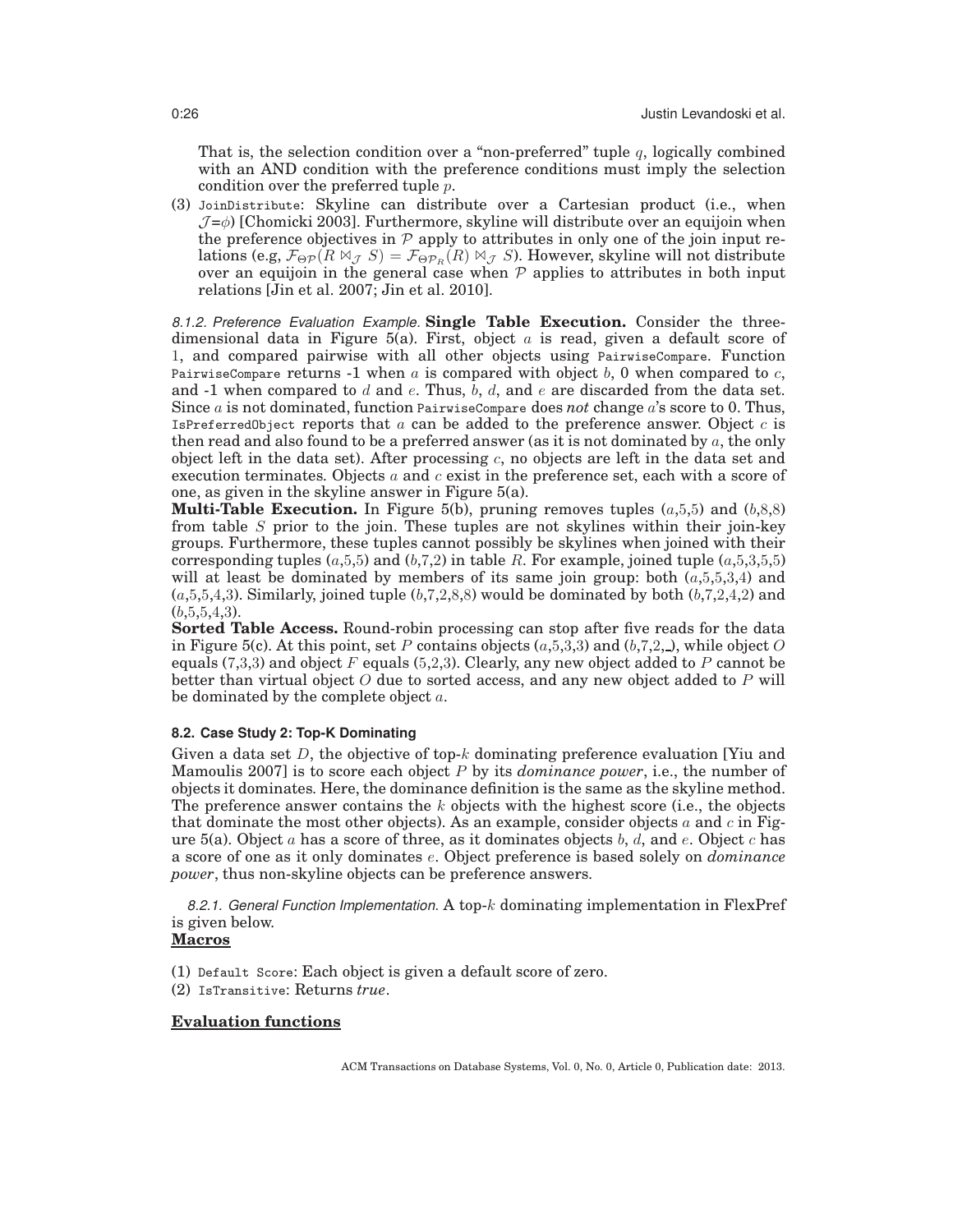- (1) PairwiseCompare: When it is found that P dominates an object  $Q$ , it increments P's score by one. An object can never be ruled out of the preference answer using pairwise comparison, since  $P$ 's score must be calculated through comparison with all objects, thus this function always returns zero.
- (2) IsPreferredObject: Returns true if P has a score superior to any of the current  $k$ objects in  $S$ , or if  $S$  contains less than  $k$  objects.
- (3) AddPreferredToSet: Adds  $P$  in sorted order in  $S$ , removing the old  $k^{th}$  object if applicable.
- (4) StopSortedEval: One stopping condition can be *stop once there are* k *complete objects in set* P. While it is possible that some *incomplete* objects in P will be superior to the complete  $k$  objects, this stopping condition at least ensures that the complete k objects dominate any objects not yet added to  $P$ . The unseen objects are equal-to or dominated by object O, which in turn is equal-to or dominated by each of the  $k$ complete objects.

# **Optimization functions**

- (1) EstimateCardinality: The cardinality is k, since top-k domination can rank objects to produce a total order.
- (2) SelectionCommute: As discussed in Section 6.3.1, selection does not commute with top-k domination in any case.
- (3) JoinDistribute: As discussed in Section 6.3.2, given the semantics preference methods designed to return  $k$  results, top- $k$  domination does not distribute over a Cartesian product, nor equijoins (which is semantically selection over a Cartesian product).

8.2.2. Preference Evaluation. The top- $k$  domination answer is given in Figure 5(a) assuming  $k = 2$ . In Figure 5(b), top-k domination pruning removes from S tuples (a,5,5) and  $(b,8,8)$  both with scores of zero. These pruned tuples are not in the top-2 in their *local* join-key groups. Meanwhile, sorted round-robin processing can stop after nine reads for the data in Figure 5(c). At this point, set P contains objects  $(a,5,3,3)$ ,  $(b,7,2,4)$ ,  $(c, 8, 3)$ , and  $(d, 4, 4)$ , while objects O equals  $(8, 4, 4)$  and object F equals  $(5, 2, 3)$ .

### **8.3. Case Study 3: K-Dominance**

Given a data set  $D$  and a value  $k$ ,  $k$ -dominance preference evaluation [Chan et al. 2006a] finds the set of objects S that are *not k-dominated* by any other object in D. kdominant queries are similar in spirit to skyline queries, except for the relaxed notion of dominance: an *n*-dimensional object  $P$  is allowed to dominate another object  $Q$  on *any*  $k \leq n$  dimensions. When  $k = n$ , a k-dominant query reverts to a skyline query. As an example, consider objects a and c in Figure 5(a). For  $k = 2$ , object a k-dominates object c since a is better in dimensions d1 and d3 (less is better). However, when  $k = 3$ neither object dominates the other as in the case of skylines.

8.3.1. General Function Implementation. A  $k$ -dominance implementation in FlexPref is given below.

# **Macros**

- (1) Default Score: As k-dominance does not rank objects, each object can either have a score of one if it is not k-dominated, zero otherwise
- (2) IsTransitive: Returns *false*, as k-dominance is not transitive as *circular dominance* is possible: an object x can k-dominate an object y, y can k-dominate an object z, and  $z$  can  $k$ -dominate  $x$ .

### **Evaluation functions**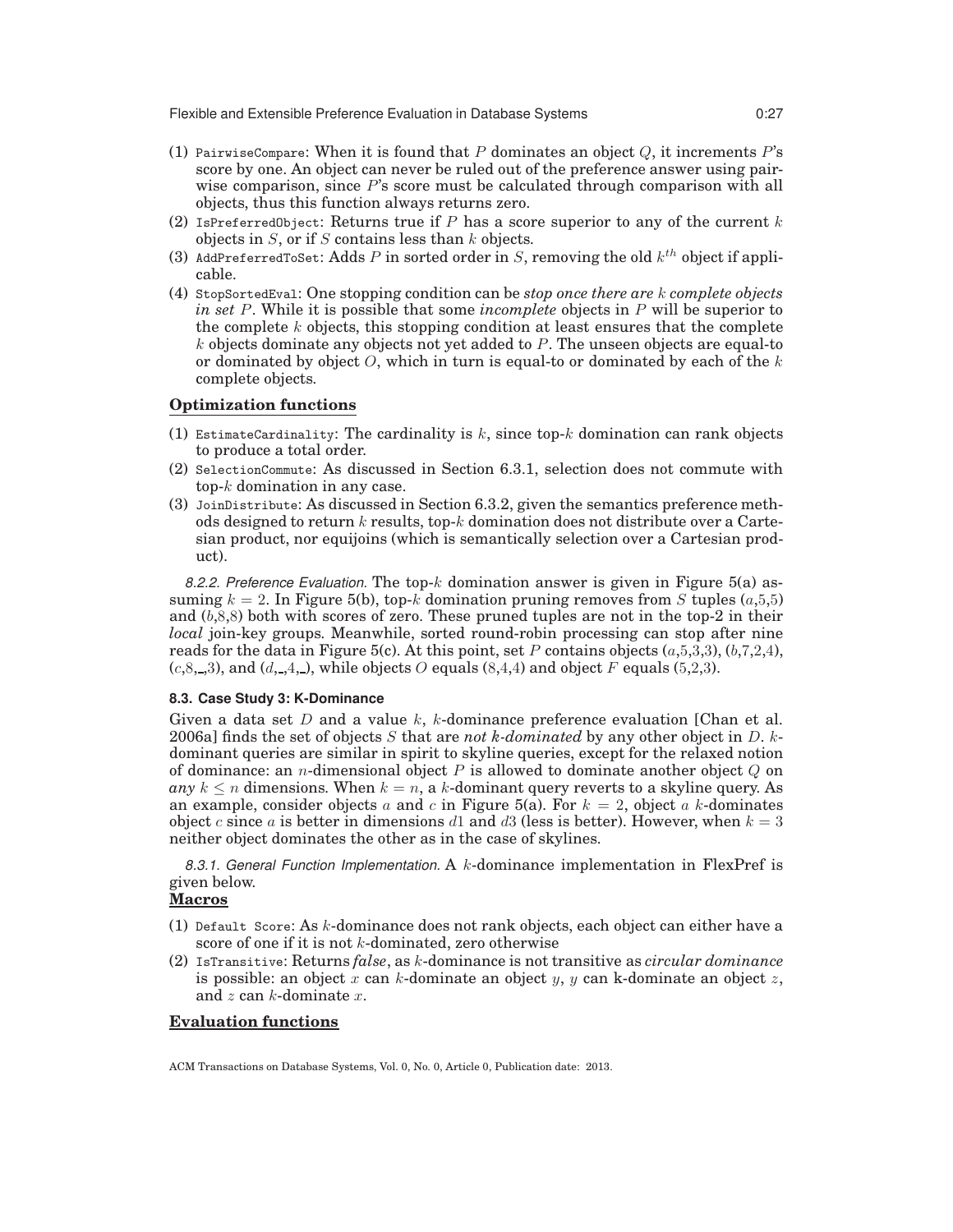- (1) PairwiseCompare: The function PairwiseCompare changes the score of P to zero *only* if it is  $k$ -dominated by  $Q$ , and returns the appropriate value based on dominance relation between P and Q.
- (2) IsPreferredObject: Returns *true* if P's score is 1 (i.e., P is not k-dominated), 0 otherwise.
- (3) AddPreferredToSet: Appends P to the end of set S.
- (4) StopSortedEval: A stopping condition is *stop once set* P *contains an object* Q *with at most* k − 1 *incomplete dimensions, and* Q *k-dominates virtual object* O*, and* O *does not k-dominate*  $Q$  *(where the value*  $\infty$  *is substituted for the incomplete dimensions of*  $Q$ *)*. Having an object  $Q$  with at most  $k - 1$  incomplete dimensions ensures that it cannot be k-dominated on these incomplete dimensions by an object not yet added to P. Furthermore, since Q k-dominates virtual object O, but O does not k-dominate  $Q$ , then any object not yet added to P is guaranteed to be k-dominated by  $Q$ . Thus the  $k$ -dominant answer candidates must exist in  $P$ . We note that for multi-table execution, where tables R and S have contain  $d_R$  and  $d_S$  dimensions each, pruning computes the  $d_R$  and  $d_S$ -dominant answer, and then the k-dominant answer in the final (i.e., root) preference evaluation.

#### **Optimization functions**

- (1) EstimateCardinality: There has been no work exploring cardinality estimation of the k-dominance preference method, and providing an in-depth cardinality estimate is outside the scope of this paper. However, for *any* value of k, we can find an *upper bound* estimate by employing skyline cardinality techniques (e.g., see [Chaudhuri et al. 2006; Zhang et al. 2009]).
- (2) SelectionCommute: Given a d-dimensional dataset, when  $k=d$ , k-dominance will commute under the same condition as the skyline method, as they are equivalent in this case. When  $k < d$ , selection does not commute with k-dominance, as selection performed before preference evaluation may filter objects that can kdominate objects that qualify for selection. As an example, consider the case of 2-dominance for a datset D with schema  $(id, d_1, d_2, d_3)$  and three objects  $(a, 2, 3, 6)$ ,  $(b,3,2,6)$ , and  $(c,1,4,2)$ . Given the selection condition  $d_2 < 4$ , which is "legal" in the case of a skyline, performing  $\mathcal{F}_{\Theta\mathcal{P}}(\sigma_{d_2<4}(D))$  will produce  $\{a,b\}$  as an answer, while  $\sigma_{d_2 \leq 4}(\mathcal{F}_{\Theta}(\mathcal{D}))$  produces  $\{\phi\}$  as an answer. In this case pushing selection filtered the key object  $c$  that 2-dominates both  $a$  and  $b$ .
- (3) JoinDistribute: Given a two join relations R and S with  $A_R$  number or attributes in R and  $A<sub>S</sub>$  number of attributes in S, k-dominance has the same join distribution properties as a skyline when  $k=A_R+A_S$ . However, k-dominance does not distribute over a Cartesian product (and hence join) when  $k \leq (A_R + A_S)$ . We consider three cases: (1)  $A_R \leq k$  and  $A_S \leq k$ . Pushing preference evaluation before the join will produce skyline objects as input to the Cartesian product. Per skyline distribution rules, the resulting Cartesian product is also a skyline. However, we can construct an example where the result is not k-dominant. Consider the case where  $k = 5$  and  $R = \{(1,1,1,1)\}$  and  $S = \{(1,2,1,2), (2,1,2,1)\}$  (all three objects are skylines). However, neither tuple in the Cartesian product  $(1,1,1,1,1,2,1,2)$  and  $(1,1,1,1,2,1,2,1)$  is 5dominant. (2)  $A_R > k$  and  $A_S > k$ . We can again construct a case where the output is not k-dominant. Consider the previous example from the first case for  $k = 3$ . Both inputs  $R$  and  $S$  are 3-dominant, but neither object in the Cartesian product is 3-dominant. (3)  $A_R > k$  and  $A_S \leq k$  (or vice versa). The exact same argument for case 2 applies to this case.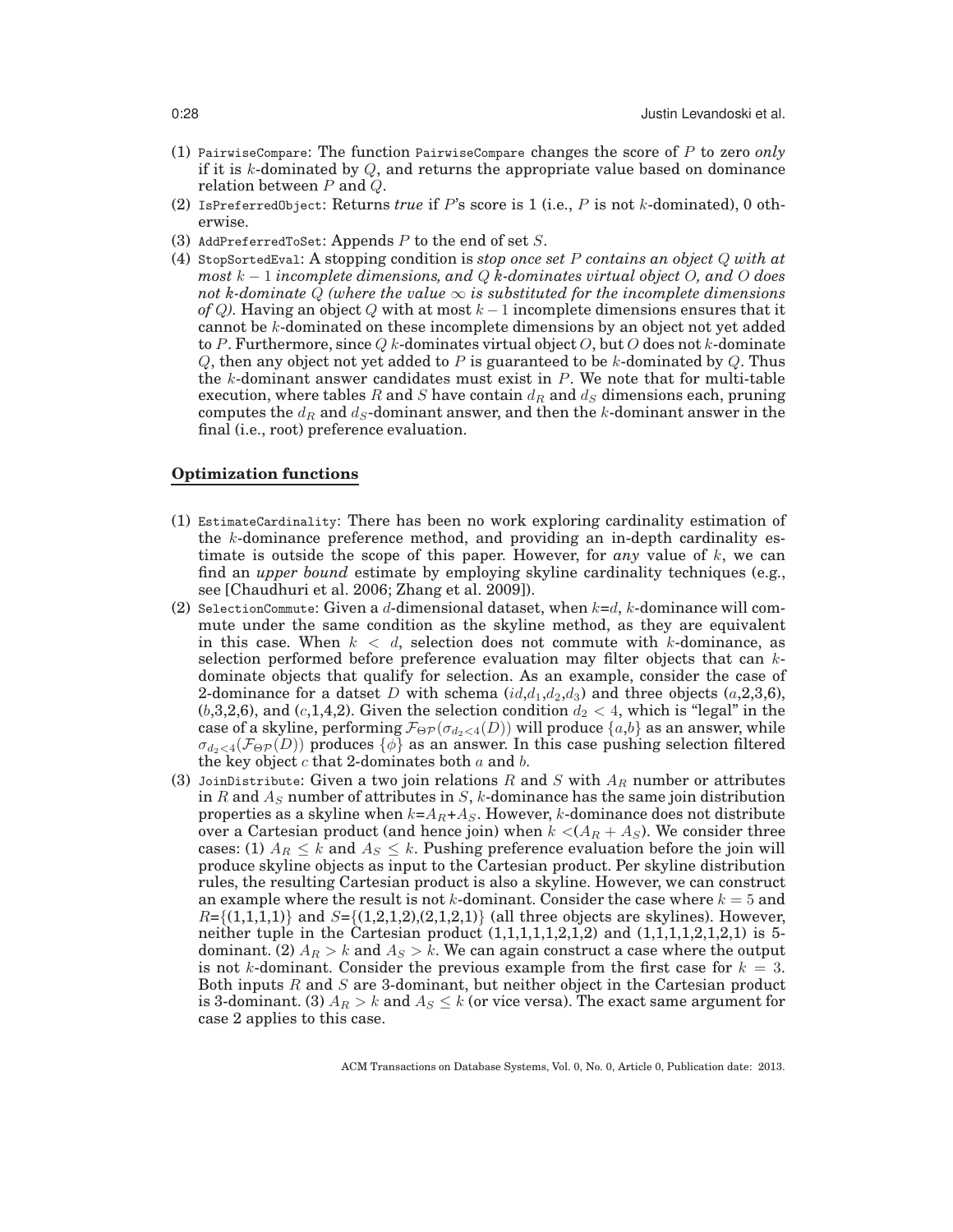8.3.2. Preference Evaluation Example. The k-dominance answer is given in Figure 5(a) assuming  $k = 2$ . In Figure 5(b), pruning will remove from table S tuples (a,5,5) and  $(b,8,8)$ , as they are k-dominated within their join-key groups. Similarly, round-robin processing can stop after five reads for the data in Figure  $5(c)$ , where set P contains objects  $(a,5,3,3)$  and  $(b,7,2)$ , while object O equals (7,3,3) and object F equals (5,2,3).

## **8.4. Case Study 4: K-Frequency**

Given a data set D, k-frequency preference evaluation [Chan et al. 2006b] scores each object P by its *dominated subspaces*: the number of possible sub-dimensions in which P is dominated. The preference answer contains the  $k$  objects with the lowest score (i.e., the objects that are dominated in the least number of possible sub-dimensions). As an example, object  $a$  in Figure 5(a) has a score of one, since it can only be dominated in a single sub-dimension (d2 by object c). Meanwhile, object  $e$  has a score of 7, since it is dominated in all possible sub-dimensions by object a (i.e.,  $\{d1\}$ ,  $\{d2\}$ ,  $\{d3\}$ ,  $\{d1, d2\}$ ,  $\{d1, d3\}, \{d2, d3\}, \{d1, d2, d3\}.$ 

8.4.1. General Function Implementation. A  $k$ -frequency implementation in FlexPref is given below.

# **Macros**

- (1) Default Score: Each object is given a default score of zero.
- (2) IsTransitive: Returns *true*.

### **Evaluation functions**

- (1) PairwiseCompare: Dominant sub-dimension counting must be performed carefully for k-frequency. For instance, in Figure 5(a) object c is dominated on overlapping dimensions by different objects. That is, c is dominated in sub-dimensions ( $\{d1\}$ ,  $\{d3\}$ ,  $\{d1, d3\}$  by object a, and sub-dimension  $\{d3\}$  by object d. Clearly, over-counting dominated sub-dimensions is an issue. Thus, this function must have access to an extra data structure that stores the dominated sub-dimensions for each object P. Tracking these sub-dimensions ensures that an object is scored correctly, i.e., *distinct* sub-dimensions can be extracted and counted.  $P_{score}$  is updated based on the *distinct* sub-dimensions where Q dominates P. An object can never be ruled out of the preference answer using pairwise comparison since  $P$ 's score must be calculated through comparison with all objects, thus this function always returns zero.
- (2) IsPreferredObject: Returns true if P has a score superior to any of the current  $k$ objects in  $S$  or if  $S$  contains less than  $k$  objects.
- (3) AddPreferredToSet: Adds  $P$  in sorted order in  $S$ , possibly removing the old  $k^{th}$  object.
- (4) StopSortedEval: Uses the same stopping condition as skylines. This condition guarantees that an interesting set of objects exists in P, as any object *not yet* added to  $P$  is guaranteed to be equal-to or dominated by the complete object  $Q$ . Thus, any object not in  $P$  is guaranteed to be dominated in all possible sub-dimensions, meaning that all unseen objects will have the same score. If there are not yet  $k$ objects in  $P$  when the stopping condition is met, then any arbitrary objects can be added to  $P$  as they have the same score.

# **Optimization functions**

(1) EstimateCardinality: The cardinality is k, since k-frequency can produce exactly k answers based on ranking objects in total order.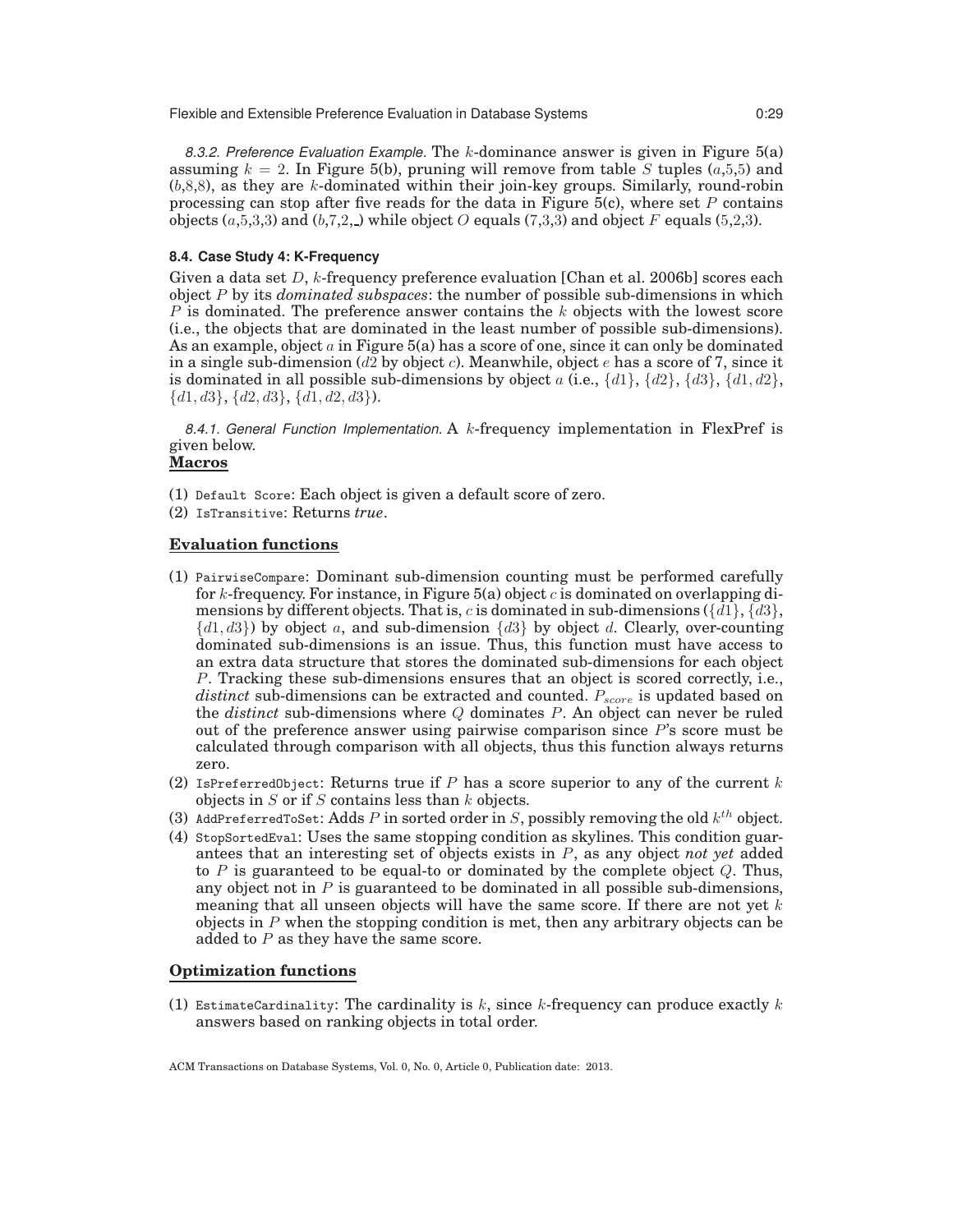- (2) SelectionCommute: k-frequency does not commute with selection, as it ranks objects based on counting dominant subspaces against all other objects in the data set. The basic argument is the same as that of top-k domination.
- (3) JoinCommute: As discussed in Section 6.3.2, given the semantics preference methods designed to return  $k$  results,  $k$ -frequency does not distribute over a Cartesian product, nor equijoins.

8.4.2. Preference Evaluation. The  $k$ -frequency answer is given in Figure 5(a) assuming  $k = 2$ . In Figure 5(b), k-frequency pruning will remove from table S tuples (a,5,5) and  $(b,8,8)$ , as they both have local scores of three, i.e., they are dominated in all possible subspaces. Round-robin processing can stop after five reads for the data in Figure 5(c). At this point, P contains objects  $(a,5,3,3)$  and  $(b,7,2,.)$ , while object O equals (7,3,3) and object  $F$  equals (5,2,3).

# **8.5. Case Study 5: Top-K**

Given a set of data  $D$ , top-k preference evaluation [Chaudhuri and Gravano 1999] scores each data object P using a monotonic ranking function f. The preference answer contains the k objects with the minimum score. A monotone function  $f$  takes as input multiple attribute values of an object  $P$  and returns a single real number as its score. For example, for object a in Figure 5(a) and a monotone function  $f = (\frac{1}{10} * (d1 + d2) + \frac{4}{5} * d3)$ ,  $a$ 's score is 3.3.

8.5.1. General Function Implementation. A top-k implementation in FlexPref is given below.

# **Macros**

- (1) Default Score: Each object has a default score of zero.
- (2) IsTransitive: Returns *true*.

### **Evaluation functions**

- (1) PairwiseCompare: Top-k does *not* rely on pairwise comparison since an object's score is determined using only its own attributes. Thus, this function returns -2 by default.
- (2) IsPreferredObject: Computes object  $P$ 's score using a monotonic ranking function f, and returns true if P has a score superior to any of the current k objects in S, or if  $S$  contains less than  $k$  objects.
- (3) AddPreferredToSet: Adds  $P$  in sorted order in  $S$ , removing the old  $k^{th}$  object if applicable.
- (4) StopSortedEval: A possible stopping condition is based on previous research that defines threshold score for efficient top-k joins over sorted lists [Ilyas et al. 2003]. Specifically, the condition is: *stop once there are k complete objects in P that have scores less than or equal-to a given threshold value T*. Threshold T is a lower-bound on the scores of any object not seen so far in set P, defined as MIN $(f(O[1], F[2], \cdots, F[n]), f(F[1], O[2], \cdots, F[n]), f(F[1], F[2], \cdots, O[n])$ ). That is, the minimum of the scores taken from combining the last value seen from each input with the first values read from every other input.

#### **Optimization functions**

- (1) EstimateCardinality: The cardinality is k, since top-k can produce exactly k answers based on ranking objects in total order.
- (2) SelectionCommute: From the extensive previous work in top- $k$  processing, it is semantically correct for top-k to commute with selection [Li et al. 2005].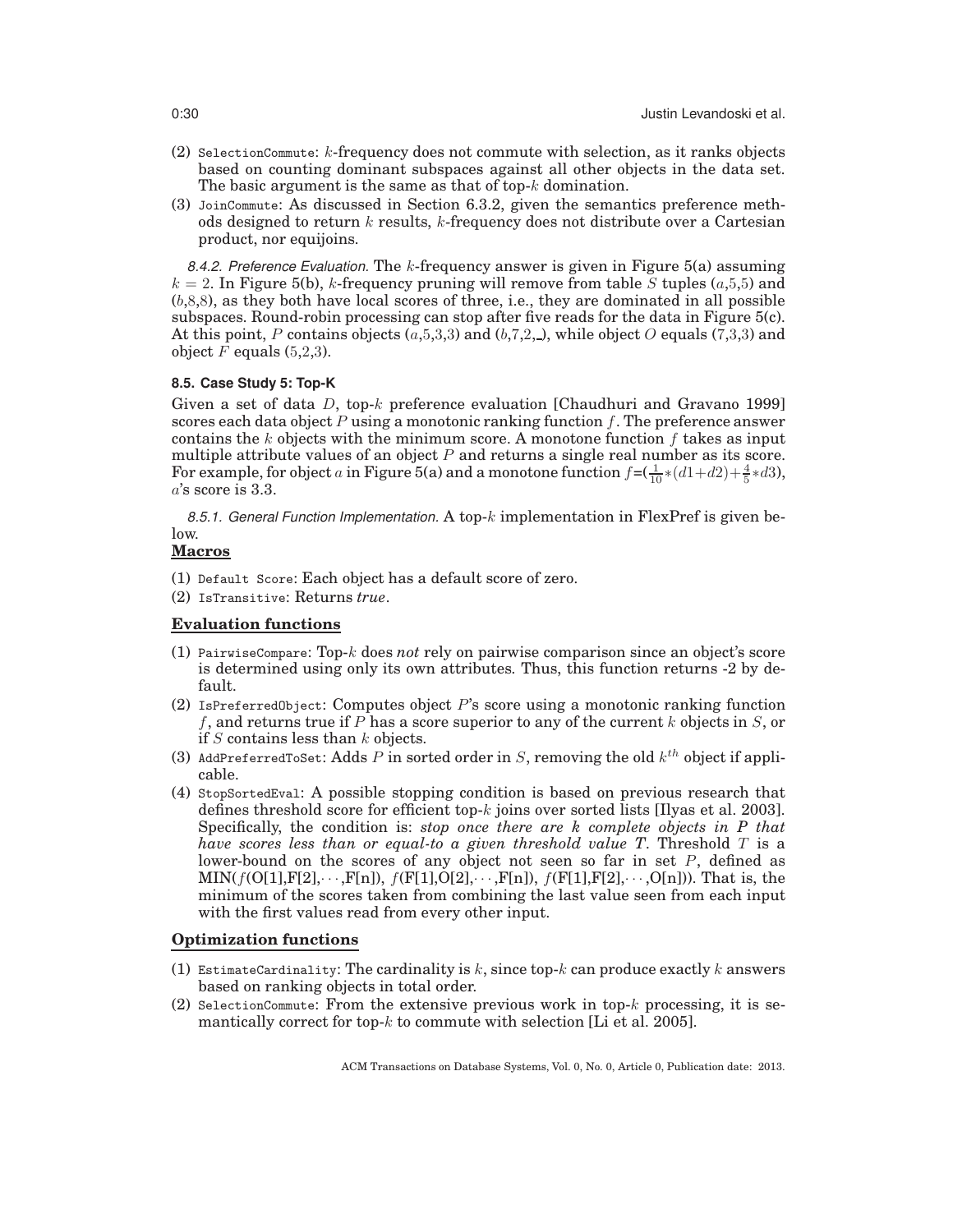(3) JoinCommute: As discussed in Section 6.3.2, given the semantics preference methods designed to return  $k$  results, top- $k$  does not distribute over a Cartesian product, nor equijoins.

8.5.2. Preference Evaluation. The top-k answer is given in Figure 5(a) for  $k = 2$ , where we aim to minimize scores based on a ranking function that sums all attribute values. In Figure 5(b), pruning removes from  $S$  tuples  $(a,5,5)$  and  $(b,8,8)$  with scores 10 and 16, respectively. These pruned tuples are not in the top-2 in their join-key groups. Roundrobin processing can stop after 12 reads for the data in Figure 5(c). At this point, set P contains  $(a,5,3,3), (b,7,2,4), (c,8,5,3), (d,10,4,11),$  while  $O=(10,5,11), F=(5,2,3),$  and threshold  $T = 13$ .

#### **8.6. Case Study 6: Epsilon Dominance**

The epsilon-dominance (abbr.  $\epsilon$ -dominance) preference method [Xia et al. 2008] alters the concept of traditional skyline dominance to be more flexible. The idea is to increase or decrease the dominance region of each object in the dataset by a constant  $\epsilon^1$ . Formally, given two  $d$  dimensional points  $p$  and  $q$ , with a set of weights on each dimension  $W {=} \{ w_i | i \: \in \: [1, d], 0 \: < \: w_i \: \le \: 1 \}, \ p \: \epsilon \text{-dominates} \; q \: \text{ if } \: \forall i \: \in \: [1, d], \: p[i] \cdot w_i \: \le \: q[i] \cdot w_i \: + \, \epsilon$ and  $\exists j \in [1, d], p[j] < q[j]$ , assuming less is better. The  $\epsilon$ -dominant answer is given in Figure 5, assuming  $w_1=0.5$ ,  $w_2=w_3=1$ , and  $\epsilon=1.5$ . In this case, c is the only preference answer, which differs from a traditional skyline answer of  ${a,c}$ , since c  $\epsilon$ -dominates a.

8.6.1. General Function Implementation. A  $\epsilon$ -dominance implementation in FlexPref is given below.

# **Macros**

- (1) Default Score: Each object has a default score of one.
- (2) IsTransitive: If  $\epsilon > 0$ , return *false*. In this case,  $\epsilon$ -dominance loses the transitive property. Otherwise, if  $\epsilon \leq 0$ , return *true*.

# **Evaluation functions**

- (1) PairwiseCompare: If P  $\epsilon$ -dominates Q, return 1. If Q  $\epsilon$ -dominates P, set the score of P to zero, and return -1. Else, return 0.
- (2) IsPreferredObject: Return *true* if the score of P is one. Otherwise return *false*.
- (3) AddPreferredToSet: Append  $P$  to the end of set  $S$ .
- (4) StopSortedEval: If  $\epsilon \leq 0$ , we can use the standard skyline stop condition *stop once there is a complete object Q in set P.* If  $\epsilon > 0$ , a stopping condition is *stop once there is a complete point Q in P that is not e-dominated by virtual point O*. With this condition, we can be certain that any incomplete points will not be dominated by any unseen objects, since the complete point Q is *at least as good* as any incomplete object (i.e., it is better than O).

## **Optimization functions**

- (1) EstimateCardinality: For the average case,  $\epsilon$ -dominant cardinality can be estimated by employing skyline cardinality techniques (e.g., see [Chaudhuri et al. 2006; Zhang et al. 2009]). However, refining this estimation for varying values of  $\epsilon$  remains as future work.
- (2) SelectionCommute:  $\epsilon$ -dominance shares similar semantics to skyline when  $\epsilon \leq 0$ . In this case it shares the same selection commutability rules with skyline. However,

<sup>&</sup>lt;sup>1</sup><sub>c</sub>-dominance is a specific instance of skylines using the more general "substitutable value" (or S-V) preference semantics proposed in [Kießling 2005], where  $\epsilon$  is similar to the d-value of S-V Semantics

ACM Transactions on Database Systems, Vol. 0, No. 0, Article 0, Publication date: 2013.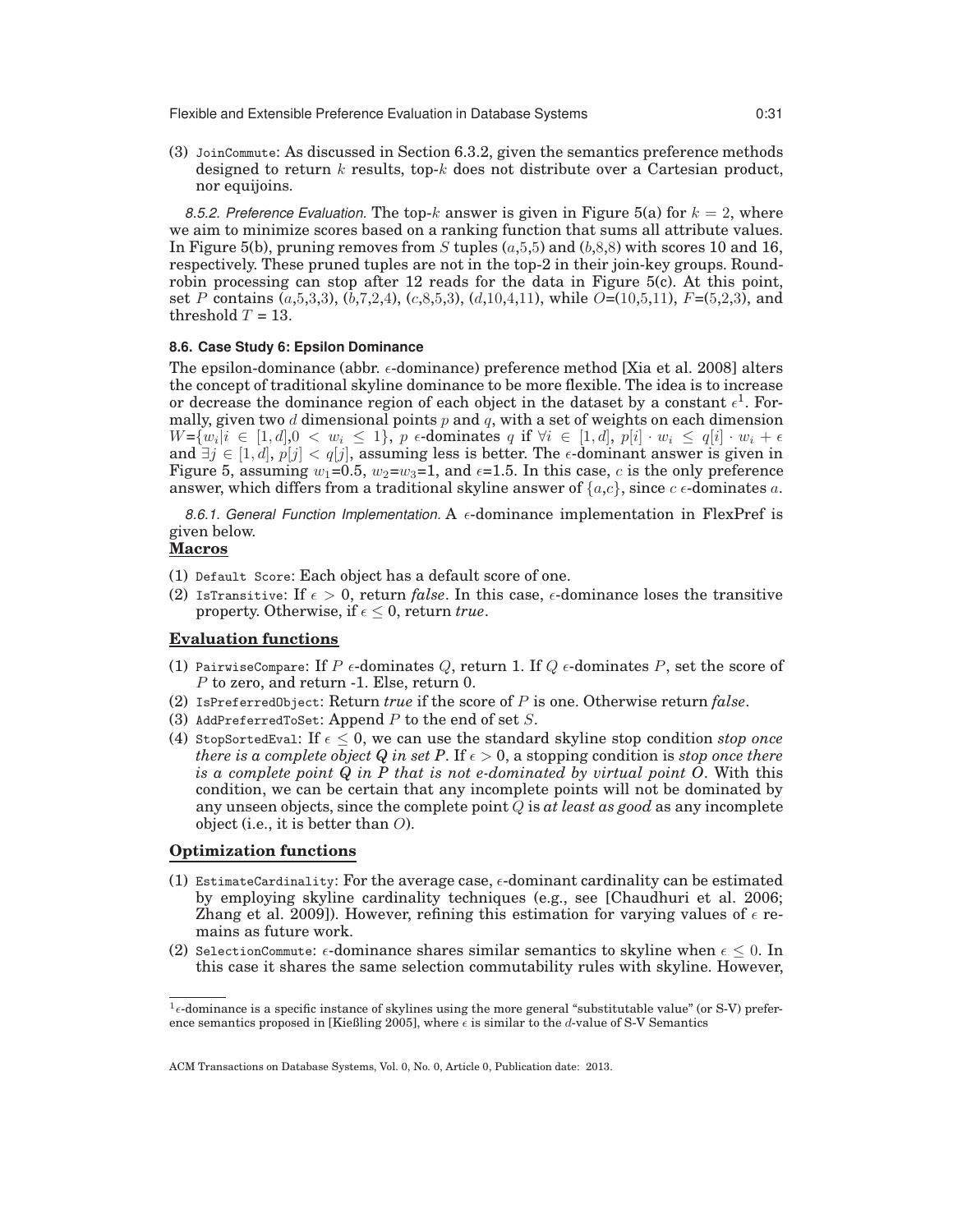when  $\epsilon > 0$ , selection does not commute with  $\epsilon$ -dominance. As  $\epsilon$ -dominance is nontransitive in this case, the proof is the same as that made for  $k$ -dominance, i.e., we can construct a case where a filtered tuple dominates a non-filtered tuple during preference evaluation.

(3) JoinDistribute: For any value of  $\epsilon$ , the  $\epsilon$ -dominance method shares the same join distribution rules as skyline. This rule holds as the dominance definition for both methods relies on independent pairwise comparability in *every* dimension between two objects. For the case of Cartesian product, performing preference evaluation before the join will guarantee that joined objects are part of the preference answer, as each object's dimensions are compared independent of one another. For the case of equijoin, the same non-distribution for skyline applies to  $\epsilon$ -dominance.

8.6.2. Preference Evaluation Example. For these  $\epsilon$ -dominance examples, we assuming  $w_1=0.5$ ,  $w_2=w_3=1$ , and  $\epsilon=1.5$ . For single-table evaluation, the  $\epsilon$ -dominant answer is given in Figure 5. In Figure 5(b),  $\epsilon$ -dominance pruning removes from S tuples  $(a,3,4)$ ,  $(a,4,3), (a,5,5),$  and  $(b,8,8)$ . These pruned tuples are all  $\epsilon$ -dominated within their joinkey groups. Sorted round-robin processing can stop after *five* reads for the data in Figure 5(c). At this point set P contains objects  $(a,5,3,3)$  and  $(b,7,2)$ , while object O equals (7,3,3) and F equals (5,2,3). The complete object ( $a,5,3,3$ ) cannot be  $\epsilon$ -dominated by O.

# **8.7. Case Study 7:** k**-Representative Skyline**

The  $k$ -representative skyline [Lin et al. 2007] is based on the same dominance property of the traditional skyline method, except each object in the preference answer is ranked by the number of objects it dominates. Thus, a total ordering of skyline objects is achieved. As an example, the k-representative skyline preference answer is given in Figure 5, where object a is the top-ranked object with a score of 3, since it dominates objects b, d, and e. Meanwhile, object c is ranked after a with a score of 1, since it only dominates object e.

8.7.1. General Function Implementation. A k-representative skyline implementation in FlexPref is given below.

# **Macros**

- (1) Default Score: The default score of an object is zero.
- (2) IsTransitive: Returns *true*.

# **Evaluation functions**

- (1) PairwiseCompare: If P dominates Q, increase the score of P by one. This function always returns 0, as an object's rank requires pairwise comparison to every other object in the data set.
- (2) IsPreferredObject: Compare P to object in S, if P is a skyline return *true*. Otherwise, return *false*.
- (3) AddPreferredToSet: Add  $P$  to  $S$  in sorted order by the score of  $P$ ; also remove any non-skyline objects from S.
- (4) StopSortedEval: The stopping case for  $k$ -representative skyline is the same as the standard skyline method.

## **Optimization functions**

(1) EstimateCardinality: If the size of the skyline is greater than or equal to  $k$ , the k-representative skyline can produce exactly  $k$  answers based on the total order ranking of the skyline. Otherwise, cardinality can be estimated using existing estimation techniques for skyline.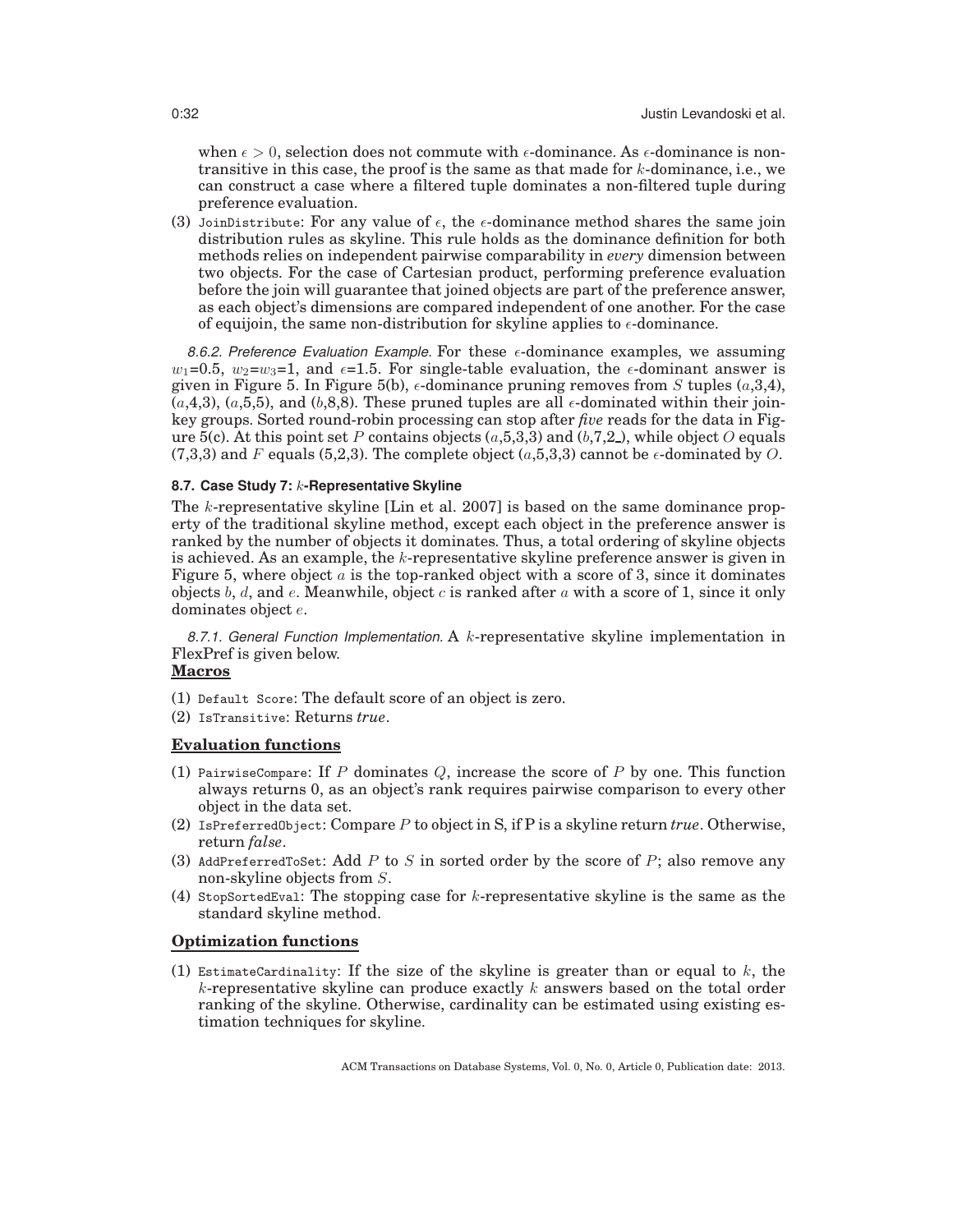- (2) SelectionCommute: As the  $k$ -representative skyline has the same semantics as the skyline, the selection commutability rules are the same as skyline.
- (3) JoinDistribution: The same join distribution rules for skyline apply to the  $k$ representative skyline.

8.7.2. Preference Evaluation Example. For these examples, we assume  $k=2$ , i.e., we want the top-2 representative skyline objects. For single-table evaluation, the  $k$ representative skyline answer is given in Figure 5. In Figure 5(b),pruning removes from S tuples  $(a,5,5)$ , and  $(b,8,8)$ , as these tuples can never contribute to the top-2 representative skyline when joined with any counterpart tuple. Sorted round-robin processing can stop after *five* reads for the data in Figure 5(c). At this point set P contains objects  $(a,5,3,3)$  and  $(b,7,2)$ , while object O equals (7,3,3) and F equals (5,2,3).

# **9. EXPERIMENTAL EVALUATION**

In this section, we experimentally evaluate the performance of FlexPref. Our experiments involve the following implementations: (1) The skyline,  $k$ -dominance, and top- $k$ preference evaluation methods implemented in FlexPref according to the function definitions given in Section 8. These implementations are denoted  $\text{Flex}_{SKY}$ ,  $\text{Flex}_{KDOM}$ , and  $\text{Flex}_{TK}$ , respectively<sup>2</sup>. (2) The *custom* implementations of the skyline block nested loop operator (Cust<sub>SKY</sub>) [Börzsönyi et al. 2001], the sort-first-skyline (Cust<sub>SKY −SFS</sub>) with an added elimination filter step), and the two-scan K-dominance algorithm  $(Cust_{KDOM})$  [Chan et al. 2006a]. We also implemented the custom multi-relational skyline join operator ( $JClust_{SKY}$ ) [Jin et al. 2007] in order to fairly evaluate our multirelational preference execution framework. These custom implementations make for the fairest comparison against our framework as they do not assume sorted or indexed data. We note that for the case of top- $k$ , no custom implementation exists that assumes completely unsorted/unranked input [Ilyas et al. 2008]. An exception to this claim is the case involving sorted list access, which we discuss in Section 9.2. Our experiments evaluate four main aspects of FlexPref: (1) multi-table access (Section 9.1), (2) sorted list access (Section 9.2), (3) single table access (Section 9.3), and (4) query optimization (Section 9.4).

All approaches are implemented in the query processor of the PostgreSQL 8.3.5 open-source database [PostgreSQL ]. The experiment machine is an Intel Core2 8400 at 3Ghz with 4GB of RAM running Ubuntu Linux 8.04. We use the generator specified in [Börzsönyi et al. 2001] to generate synthetic data sets for all experiments. Unless otherwise mentioned, the data contain six integer attributes, where the attribute values are generated independent of one another. We experiment with data set sizes ranging from 10K to 3M tuples. The value of  $k$  for the  $k$ -dominance preference is set at 4. For the top- $k$  method, the default number of answers  $(k)$  is set to 20. As mentioned in Section 3.2.1, the k in k-dominance is different than that used for top-k. The k in top-k refers to the number of desired answers, while the  $k$  in  $k$ -dominance represents the *number of dimensions* to use when evaluating dominance. Our performance metric is the *elapsed time* reported by the PostgreSQL EXPLAIN ANALYZE command.

#### **9.1. Multi-Table Join Query**

In these experiments, we study the impact of the FlexPref multi-table preference evaluation framework that prunes join input tuples, and then compare the FlexPref implementations to Cust<sub>SKY</sub>, Cust<sub>SKY–SFS</sub>, and Cust<sub>KDOM</sub>, as well as the custom skyline join algorithm  $JCust_{SKY}$ . The general SQL signature for this query is:

Select \* From T1, T2 WHERE T1.id=T2.id

<sup>&</sup>lt;sup>2</sup>We implemented all methods from Section 8, but omit results as the general trend is similar

ACM Transactions on Database Systems, Vol. 0, No. 0, Article 0, Publication date: 2013.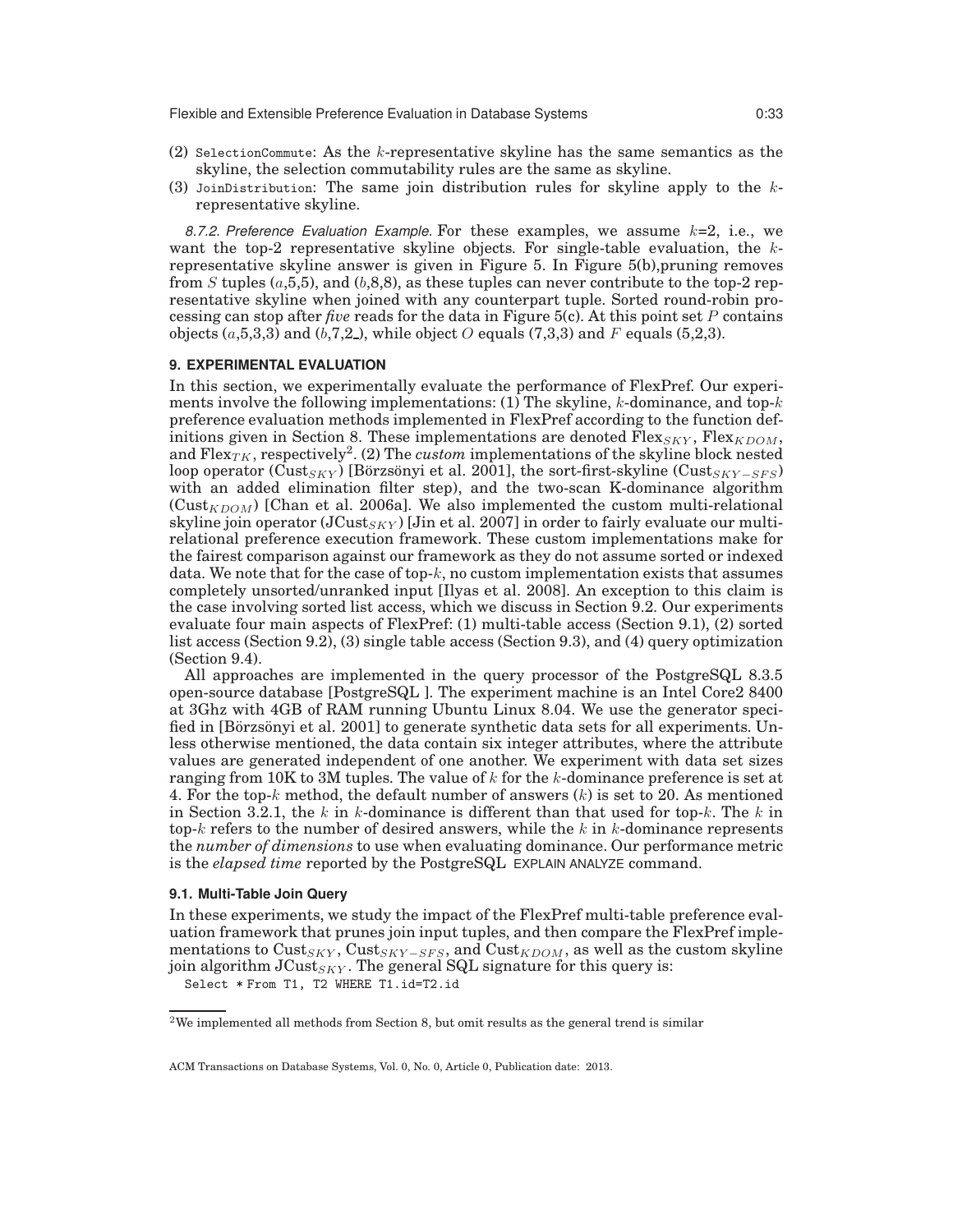

Fig. 6. Multi-table FlexPref join

Preferring T1.d1 AND T1.d2 AND T1.d3 AND T2.d1 AND T2.d2 AND T2.d3

We omit the using clause as multiple preference methods are tested. The join is an  $m:m$  binary join where tables T1 and T2 contain three-attribute tuples, plus an id, while preference is evaluated over all six attributes. Each table contains 1K unique ids, with an equal number of tuples assigned to each join-key group. We increase the size of each table from 10K to 100K that increases the join ratio from 10:10 to 100:100, as well as the join result cardinality.

9.1.1. Effect of Pruning. This experiment studies the effect of pruning join inputs in FlexPref's multi-table execution. We study the skyline, and top- $k$  implementations in FlexPref using the naive join approach (abbr. Flex<sub>SKY</sub>, and Flex<sub>TK</sub>) against the optimized pruned approach (abbr. J $Flex_{SKY}$  and J $Flex_{TK}$ ). For space purposes, we do not discuss the  $k$ -dominance implementation, however, it exhibits similar behavior to the skyline case. Figures 6(a) and 6(b) provide the runtimes for the skyline and top- $k$ methods, respectively. Clearly, pruning is beneficial to the FlexPref framework, keeping preference evaluation scalable for multi-table queries. For the skyline method, tuples are pruned throughout the progression of join ratios, reducing the workload of the join and final post-join preference evaluation. For the case of top- $k$  (with default  $k = 20$ , pruning takes effect after the 20:20 ratio. For smaller ratios, no join input tuples can be pruned as join-key groups contain less than 20 tuples, thus pruning causes an overhead for these cases.

9.1.2. Comparison With Custom Algorithms. Given that pruning in FlexPref is beneficial to multi-table preference queries, we now compare the optimized skyline and  $k$ dominance FlexPref implementations, JFlex<sub>SKY</sub> and JFlex<sub>KDOM</sub>, against Cust<sub>SKY</sub>,  $Cust<sub>SKY-SFS</sub>$ , and  $Cust<sub>KDOM</sub>$  that must perform preference evaluation *after* the join (i.e., *on-top* of the query plan). We also compare FlexPref against the specialized skyline join operator [Jin et al. 2007], JCust<sub>SKY</sub>). Figures 6(c) and 6(d) give the runtimes for skyline and  $k$ -dominance methods, respectively. These results clearly highlight the advantages of FlexPref. The optimized FlexPref implementations exhibit scalable behavior as the join ratio (and data size) increases. FlexPref is superior to the  $\text{Cust}_{SKY}$ ,  $\text{Cust}_{SKY-SFS}$ , and  $\text{Cust}_{KDOM}$  methods that represent an *on-top* approach for the multi-table case. Cust<sub>SKY</sub>, Cust<sub>SKY-SFS</sub>, and Cust<sub>KDOM</sub> cannot reduce the input to the join, thus must process the complete join result. Interestingly,  $JFlex_{SKY}$ exhibits comparable performance to the *custom* skyline join  $JCust_{SKY}$ . These results are promising, and show that (1) FlexPref is clearly advantageous for arbitrary DBMS queries compared to an *outside* (or *on-top*) and (2) competitive with *specialized* approaches for more sophisticated queries.

We do not compare our JFlex $_{KDOM}$  method against a custom k-dominance join algorithm, as none exist. The only possible implementation for k-dominance in the case of arbitrary multi-relational queries is to perform evaluation *on-top* of the query plan. This fact highlights the strength of FlexPref. Once registered with FlexPref, *any* pref-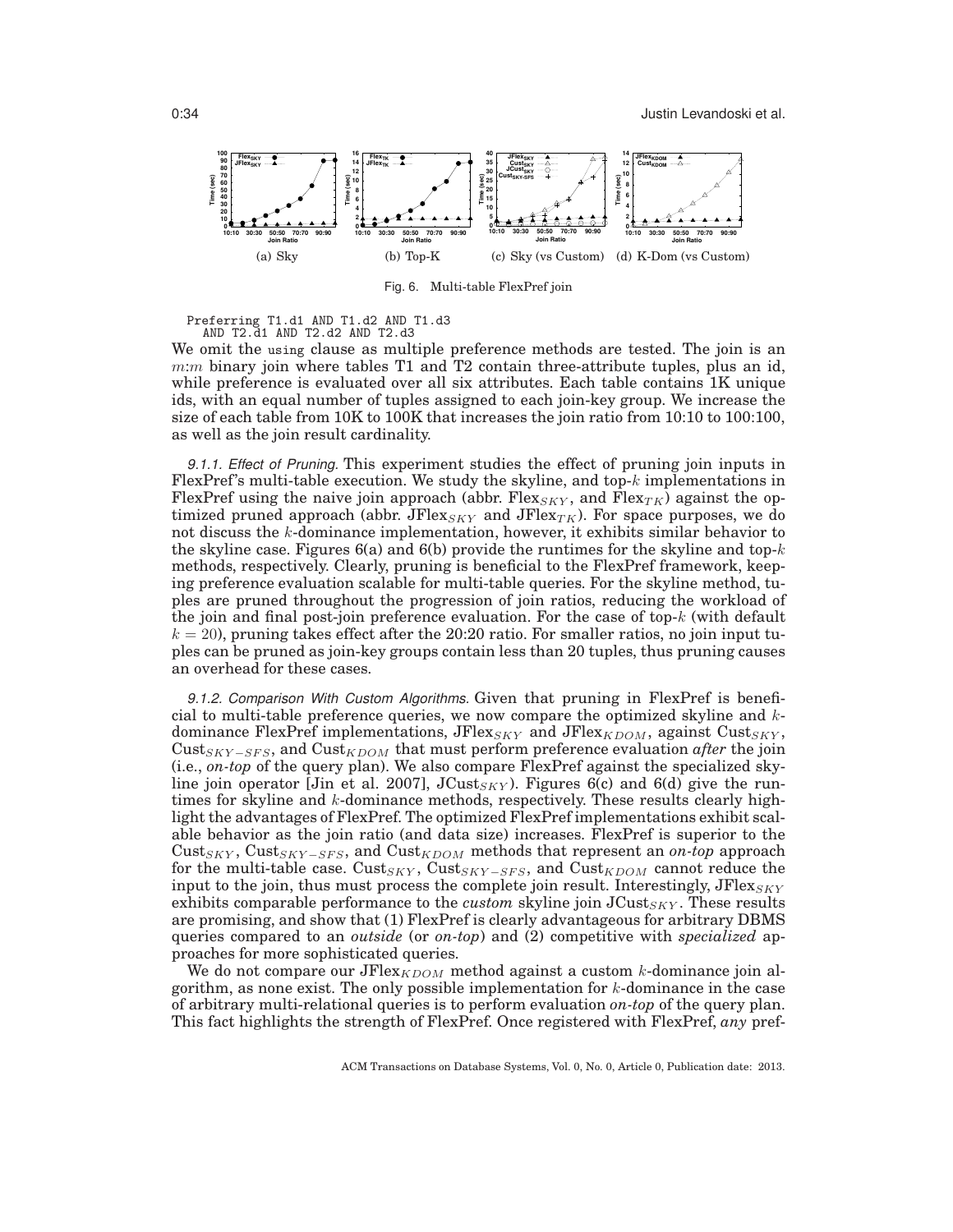

Fig. 7. Sorted list access

erence method gains the advantages of being coupled with non-trivial database operations. This experiment highlights the efficiency gains by taking the general extensible approach of FlexPref.

#### **9.2. Sorted List Access**

This experiment studies the efficiency of the general sorted access preference evaluation algorithm outlined in Section 5.3 for the skyline and top-k methods. For space purposes, we do not plot the  $k$ -dominance experiment, however, it exhibits similar behavior to the skyline case. The signature for this query is:

Select \* From T1,...,T6

Where T1.id=T2.id=T3.id=T4.id=T5.id=T6.id

Preferring T1.d AND ... AND T6.d

We again omit the using clause as multiple preference methods are tested. The join is 1:1 that combines six 2-ary tables T1-T6, each with a primary key  $id$  and attribute  $d$ ; all tables are sorted on  $d$ . We compare the FlexPref optimized join implementation (JFlex<sub>SKY</sub> and JFlex<sub>TK</sub>) to the FlexPref sorted list implementation for the skyline and top-k methods (SLFlex<sub>SKY</sub> and SLFlex<sub>TK</sub>). For the skyline case, we also compare with  $JCust_{SKY}$ . We do not implement a custom join algorithm for top- $k$ , as the FlexPref top $k$  sorted list implementation actually reduces to an m-way version of the custom join specified in [Ilyas et al. 2003]. Figure 7 gives the runtimes for both skyline and top- $k$ as the table sizes increase from 500K to 3M tuples. The results confirm the efficiency of the general sorted list access framework of FlexPref. As input size increases, the sorted list method makes use of the stopping condition in order to end I/O earlier during processing. Of course, The FlexPref join framework must read every input tuple in order to perform the full join. Interestingly, the custom skyline join  $JCust_{SKY}$  shows poorer performance than both FlexPref implementations. This poor performance is due to JCust<sub>SKY</sub> needing to materialize *every* intermediate join result in the query tree in order to find a *global* skyline for the input to the subsequent join.

### **9.3. Single-Table Access**

This experiment studies the performance of the skyline and  $k$ -dominance preference implementations for a single table access query. The query signature is:

Select \* From T

Preferring T.d1 AND ... AND T.d6

Figures 8(a) and 8(b) give the runtimes for the skyline and  $k$ -dominance methods, respectively, as the table cardinality is increased from 500K to 3M tuples. Both the FlexPref skyline and k-dominance implementations (Flex $_{SKY}$  and  $Flex_{KDOM}$ ) show inferior performance to their counterpart custom implementations  $(Cust_{SKY}, Cust_{SKY-SFS},$  and  $Cust_{KDOM}$ ). Implemented as user-defined functions, both Cust<sub>SKY</sub>, Cust<sub>SKY –SFS</sub>, and Cust<sub>KDOM</sub> resemble a *specialized* approach for this experiment as they are designed to read data from a single, unsorted table. As ex-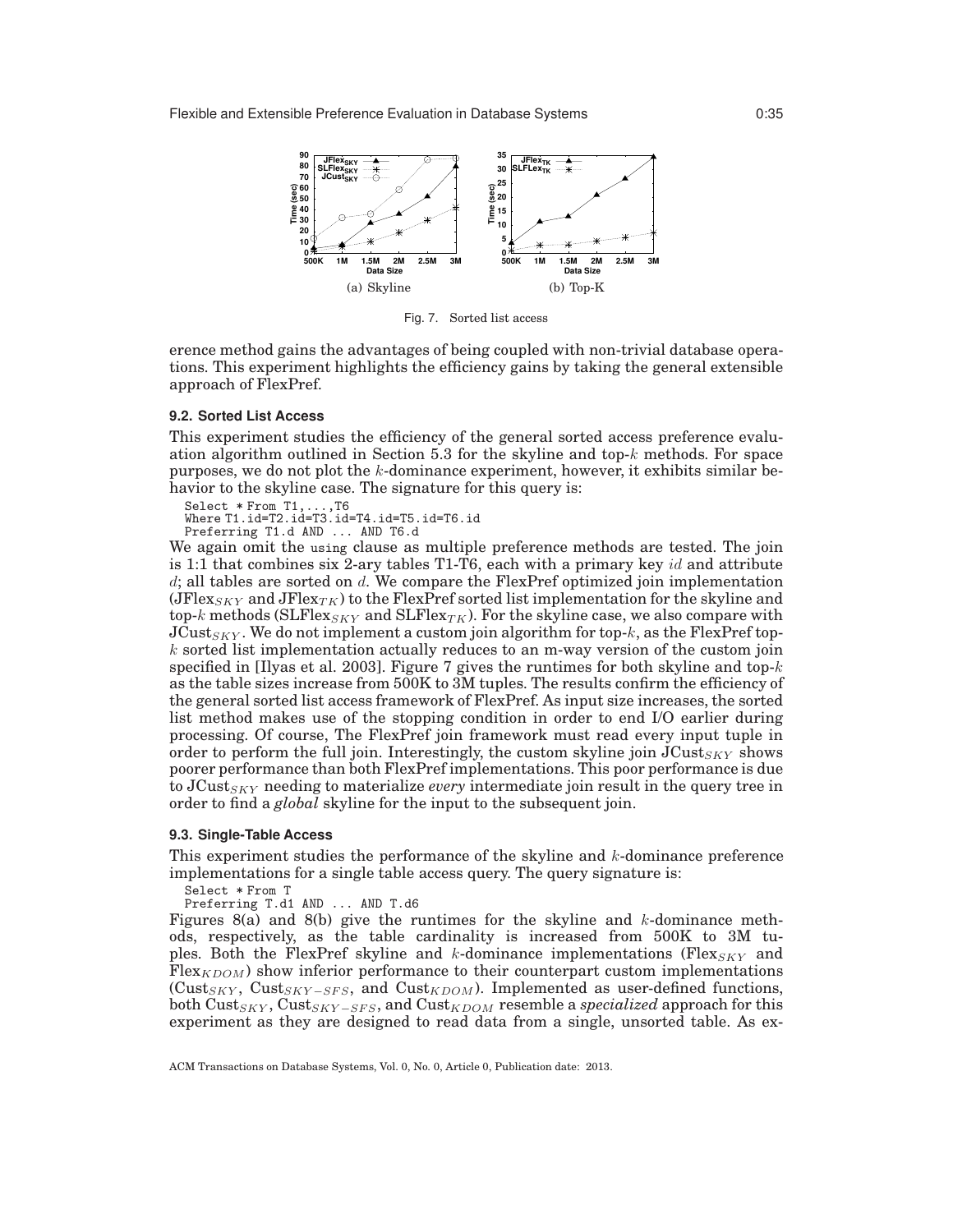

Fig. 8. Single-table preference evaluation

pected,  $\text{Cust}_{SKY-SFS}$  shows superior performance the generic BNL implementation of Cust<sub>SKY</sub> as reported in previous work [Chomicki et al. 2003; Godfrey et al. 2005]. We emphasize that it is *not* the objective of FlexPref to win over these very *specialized* implementations for this case of single table access. The power of FlexPref appears in: (a) its support for optimizing more sophisticated queries, as we studied in previous experiments, where any preference method in FlexPref is coupled with non-trivial database operations, and (b) its practical approach to implementing a wide array of preference evaluation methods, which would require a great amount of effort without FlexPref. Regardless, Flex<sub>SKY</sub> and Flex<sub>KDOM</sub> display linear behavior similar to  $\text{Cust}_{SKY}$  and  $\text{Cust}_{KDOM}$ , as the FlexPref single-table access algorithm cuts its inner loop immediately when an outer object is found to be dominated, thus staying competitive with the customized algorithms  $[B\ddot{\text{o}}rzs\ddot{\text{o}}ryst]$  et al. 2001; Chan et al. 2006a].

#### **9.4. FlexPref Query Optimization**

This experiment studies the efficiency gains when FlexPref operators can be optimized alongside existing relational operators. Specifically, we investigate performance gains when the selection (Section 9.4.1) and projection (Section 9.4.2) operator can be pushed completely below the single-table FlexPref operator.

9.4.1. Pushing Selection. In this experiment, we study the performance gain when the selection operator can be pushed below the single-table FlexPref operator. The general SQL signature is:

Select \* From T Preferring T.d1 AND ... AND T.d6 Using Skyline Where T.d1 < X

The variable X allows for various selectivity ratios. These experiments use the skyline implementation due to its ability to commute with selection (Section 8.1).

Figure 9(a) plots the runtimes for the skyline method as the table cardinality increases from 500K to 3M tuples when the selectivity is set to 10%. When selection is pushed below FlexPref (labeled  $Flex_{SKY-Push}$ ), we see approximately a factor of seven speedup for all data sizes when compared to the case when selection is performed after preference evaluation (labeled  $Flex_{SKY-N\circ Push}$ ). This performance gain is due selection filtering a large number of tuples before reaching the more expensive FlexPref operator. Figure 9(b) plots the same query for a selectivity of 30%. Even with this higher selectivity ratio, we see approximately a speedup of four when selection is pushed below the FlexPref operator.

9.4.2. Pushing Projection. This experiment studies the performance improvement when the projection operator can be pushed below the single-table FlexPref operator. The general SQL signature is:

Select T.d1, T.d2, T.d3 From T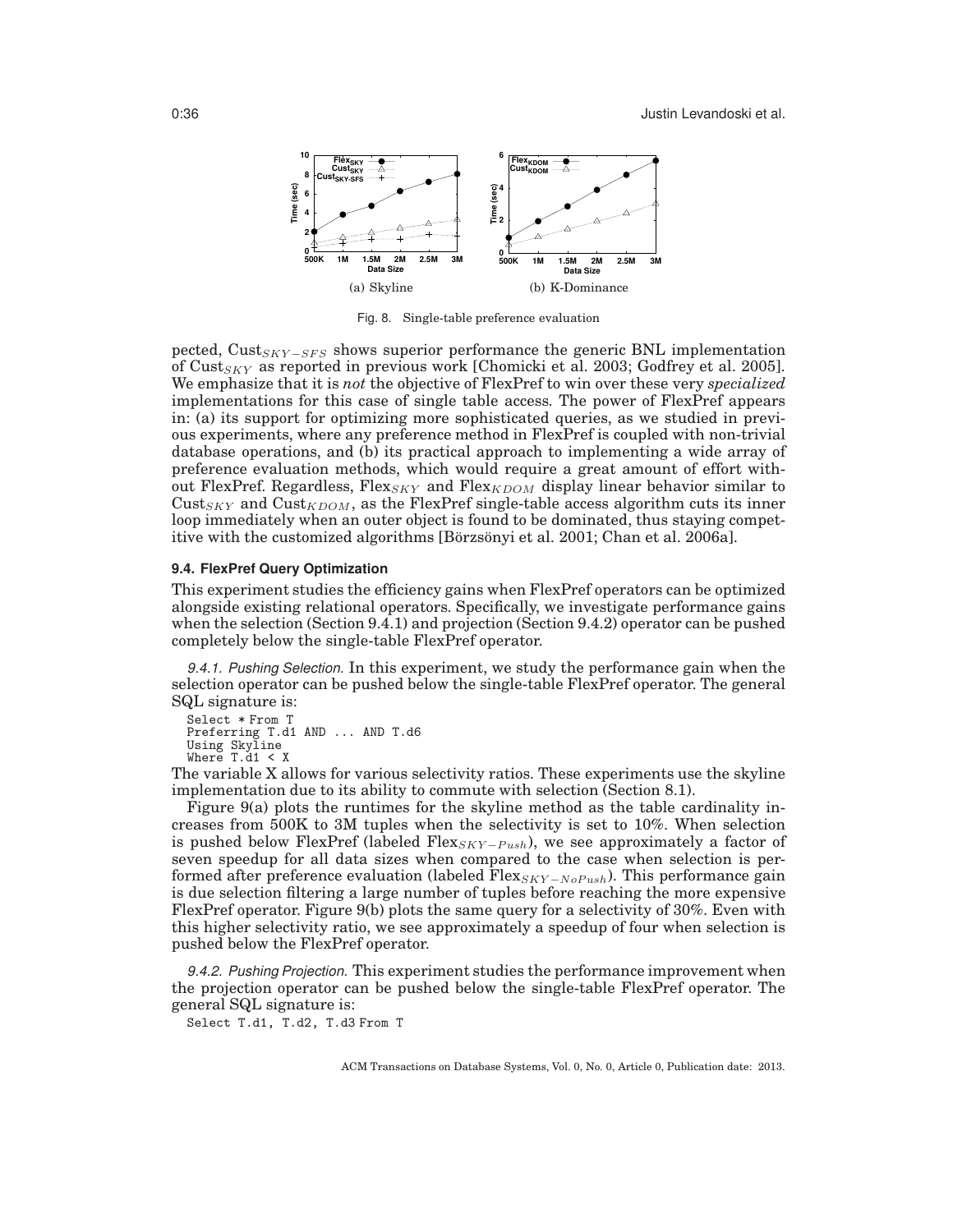

Fig. 9. Query optimization experiments

Preferring T.d1 AND ... AND T.d3 Using Skyline

For this query, the projection operator removes half of the attributes from the default six-attribute tuples in table T (i.e., T.d4, T.d5, T.d6). This query is legal according to the rules for commuting projection with the FlexPref operator as discussed in Section 6.3.3, as none of the attributes removed by projection take part in preference evaluation. Figure 9(c) provides the query performance numbers when projection is pushed below FlexPref operator implementing the skyline method (labeled Flex $_{SKY-Push}$ ) and when projection is done after the FlexPref operator (labeled Flex $_{SKY-NoPush}$ ). Here, we see a small constant speedup when projection is pushed below the FlexPref operator. For both query plans, FlexPref must process all tuples in table T. However, for the  $Flex_{SKY-Push}$  approach, the tuples processed by FlexPref are 50% smaller, which is the reason for the better performance.

#### **10. CONCLUSION**

This paper presented FlexPref, a general framework for extensible preference evaluation. FlexPref is implemented in the query processor of a database, and supports various preference evaluation methods. Implementing a new preference method requires the registration of only *three* functions that capture its essence. Once integrated, the preference method "lives" at the core of the database, enabling the efficient execution of preference queries involving common database operations. We provided the details of how FlexPref is integrated into three database operations: single-table access (preference selection), joins, and sorted list access. We provided a query optimization framework for FlexPref, as well as a theoretical framework that defines the properties a preference method must exhibit to be implemented in FlexPref. We detailed the implementation of *seven* state-of-the-art preference methods within FlexPref. We also provided experimental evidence that verified the ability of FlexPref to provide efficient query support for arbitrary preference queries. FlexPref lays the groundwork for further generic and extensible support for preference evaluation in databases, including, but not limited to: uncertainty handling, indexing, and integration with aggregate operators.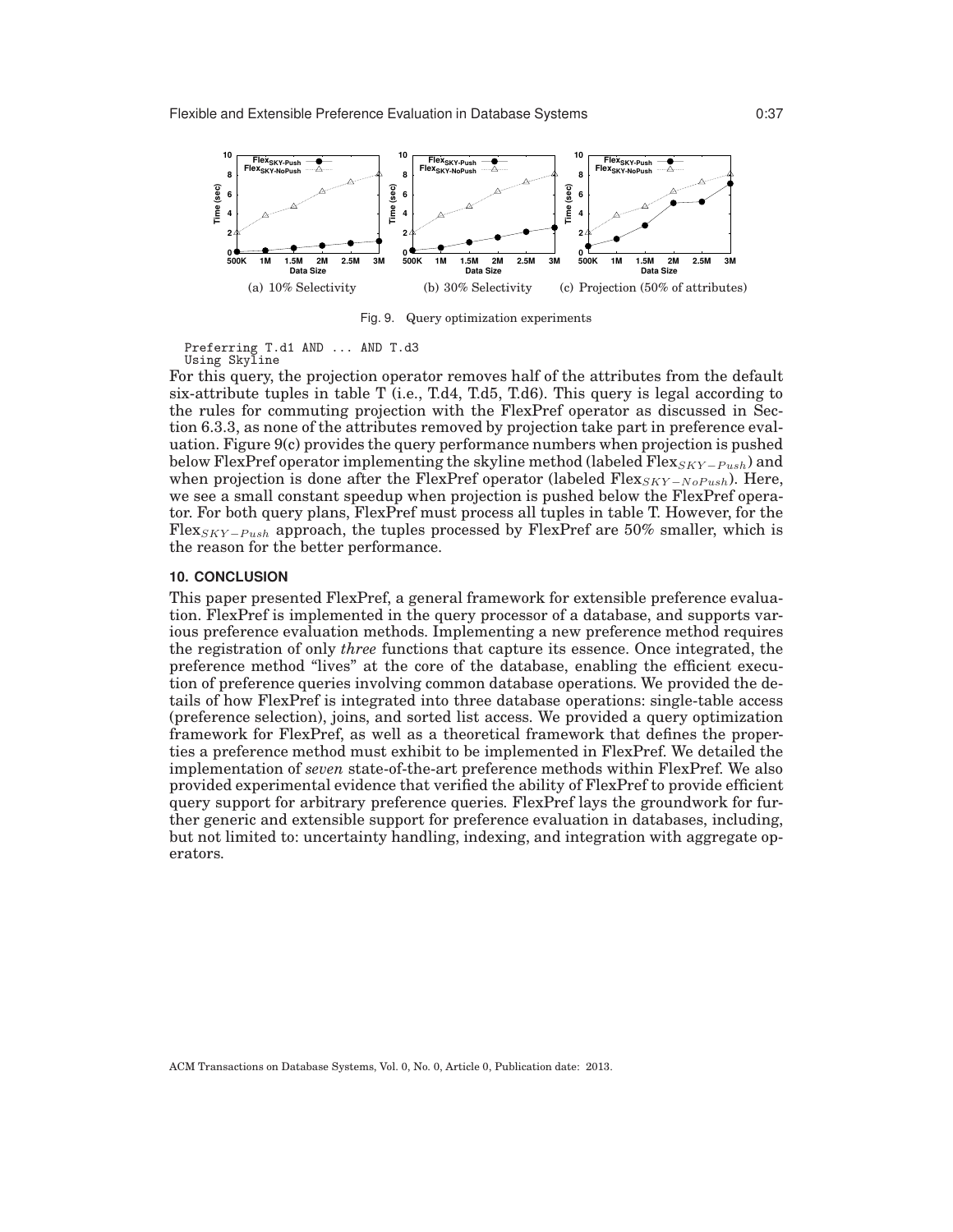0:38 Justin Levandoski et al.



Fig. 10. Three-table join

#### **APPENDIX**

This appendix supplements the main body of the paper as follows. Appendix B provides further experimental evaluation of FlexPref. Appendix C provides a single-page implementation summary for all of the case studies presented in Section 8.

#### **B. FURTHER EXPERIMENTAL EVALUATION**

This section provides further experimental evaluation of FlexPref. We begin by providing further evidence of FlexPref's usefulness in multi-table join queries. We then evaluate FlexPref using data generated using both anti-correlated and correlated data sets.

#### **B.1. Three-Table Join Query**

This experiment expands on the multi-table join query presented in Section 9 by using a three-table join query to evaluate FlexPref compared to  $Cust_{SKY}$ ,  $Cust_{SKY-SFS}$ , and  $\text{Cust}_{KDOM}$ . The SQL signature for this experiment is:

Select \* From T1, T2, T3 WHERE T1.id=T2.id=T3.id

Preferring T1.d1 AND T1.d2 AND T1.d3

AND T2.d1 AND T2.d2 AND T2.d3 AND T3.d1 AND T3.d2 AND T3.d3

Figure 10(a) provides the results for the skyline query. In this case the prune optimization of J $\text{Flex}_{SKY}$  leads to two orders of magnitude performance speedup over both Cust<sub>SKY</sub> and Cust<sub>SKY</sub> – <sub>SFS</sub>. Since this is a non-reductive join, the input to both  $\text{Cust}_{SKY}$  and  $\text{Cust}_{SKY-SFS}$  explodes as the number of joins increases. The runtime of both increases by an order of magnitude compared to the two-table join experiment in Section 9. Since both Cust<sub>SKY</sub> nor Cust<sub>SKY</sub> – s<sub>FS</sub> perform preference evaluation after the join, they can do nothing to limit the input. Meanwhile,  $JFlex_{SKY}$  scales well with the addition of another join, exhibiting a runtime of 26 seconds in the worst case, compared to 3710 and 3029 seconds for Cust<sub>SKY</sub> and Cust<sub>SKY</sub> – <sub>SFS</sub>, respectively. Figure 10(b) plots the results for the  $k$ -dominance query. As expected, the overall runtime for Cust<sub>KDOM</sub> is higher than the two-table query. The runtime for  $JFlex_{KDOM}$  is comparatively higher as well, but still exhibits an order of magnitude speedup compared to Cust<sub>KDOM</sub> for higher join ratios.

#### **B.2. Correlated and Anti-Correlated Data**

This experiment explores how FlexPref performs when run on data with correlated and anti-correlated dimensions. For each data set, we re-run the single-table experiment from Section 9. Figures 11(a) and 11(b) report the results for the correlated data. On a whole, the algorithms exhibit better (or same) performance than when using independent data set in Section 9. The custom implementations still show a general trend of besting FlexPref in this setting. As discussed previously, it is not the objective of Flex-Pref to win against specialized implementations for single-table queries; the previous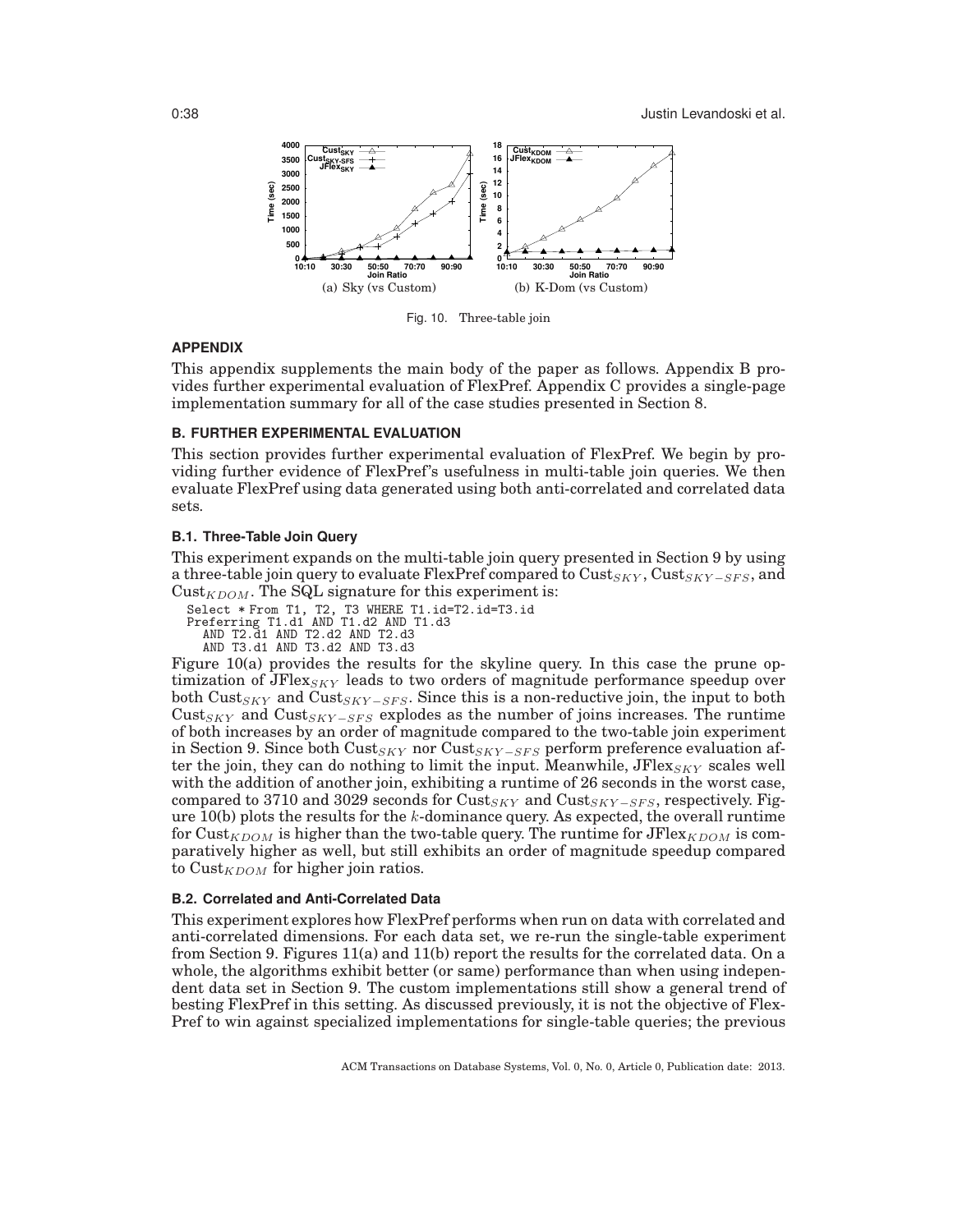

Fig. 11. Single table preference evaluation with correlated and anti-correlated data

join query experiments show that FlexPref is clearly advantageous for more complex preference queries. Figures 11(c) and 11(d) plot the results for the anti-correlated data. These results exhibit the same general trend as the previous experiments.

#### **C. IMPLEMENTATION SUMMARY FOR CASE STUDIES**

This section provides a compact implementation summary for all case studies presented in Section 8. Table VI provides this summary; the rows correspond to a preference method, while the columns correspond to each pluggable function of the framework.

#### **REFERENCES**

- Rakesh Agrawal, Ralf Rantzau, and Evimaria Terzi. 2006. Context-Sensitive Ranking. In *SIGMOD*. 383– 394.
- Rakesh Agrawal and Edward L. Wimmers. 2000. A Framework for Expressing and Combining Preferences. In *SIGMOD*. 297–306.
- Anastasios Arvanitis and Georgia Koutrika. 2012. Towards Preference-aware Relational Databases. In *ICDE*. 426–437.
- Wolf-Tilo Balke and Ulrich Güntzer. 2004. Multi-objective Query Processing for Database Systems. In *VLDB*. 936–947.
- Wolf-Tilo Balke, Ulrich Güntzer, and Jason Xin Zheng. 2004. Efficient Distributed Skylining for Web Information Systems. In *EDBT*. 597–608.
- Don S. Batory. 1986. Extensible Cost Models and Query Optimization in GENESIS. *IEEE Data Engineering Bulletin* 9, 4 (1986), 30–36.
- Don S. Batory, J. R. Barnett, J. F. Garza, K. P. Smith, K. Tsukuda, B. C. Twichell, and T. E. Wise. 1988. GENESIS: An Extensible Database Management System. *IEEE Transactions on Software Engineering* 14, 11 (1988), 1711–1730.
- Don S. Batory and Michael V. Mannino. 1986. Panel on Extensible Database Systems. In *SIGMOD*. 187–190.

Stephan Börzsönyi, Donald Kossmann, and Konrad Stocker. 2001. The Skyline Operator. In *ICDE*. 421–430.

- Michael J. Carey and David J. DeWitt. 1987. An Overview of the EXODUS Project. *IEEE Data Engineering Bulletin* 10, 2 (1987), 47–54.
- Michael J. Carey, David J. DeWitt, Daniel Frank, Goetz Graefe, Joel E. Richardson, Eugene J. Shekita, and M. Muralikrishna. 1991. *On Object-Oriented Database Systems*. Springer, Chapter The Architecture of the EXODUS Extensible DBMS, 231–256.
- Michael J. Carey and Laura M. Haas. 1990. Extensible Database Management Systems. *SIGMOD Record* 19, 4 (1990), 54–60.
- Michael J. Carey and Donald Kossmann. 1997. On saying "Enough Already!" in SQL. In *SIGMOD*. 219–230.
- Chee Yong Chan, Pin-Kwang Eng, and Kian-Lee Tan. 2005. Efficient Processing of Skyline Queries with Partially-Ordered Domains. In *ICDE*. 190–191.
- Chee-Yong Chan, H.V. Jagadish, Kian-Lee Tan, Anthony K.H. Tung, and Zhenjie Zhang. 2006a. Finding k-Dominant Skylines in High Dimensional Space. In *SIGMOD*. 503–514.
- Chee-Yong Chan, H.V. Jagadish, Kian-Lee Tan, Anthony K.H. Tung, and Zhenjie Zhang. 2006b. On High Dimensional Skylines. In *EDBT*. 478–495.
- Kevin Chen-Chuan Chang and Seungwon Hwang. 2002. Minimal Probing: Supporting Expensive Predicates for Top-k Queries. In *SIGMOD*. 346–357.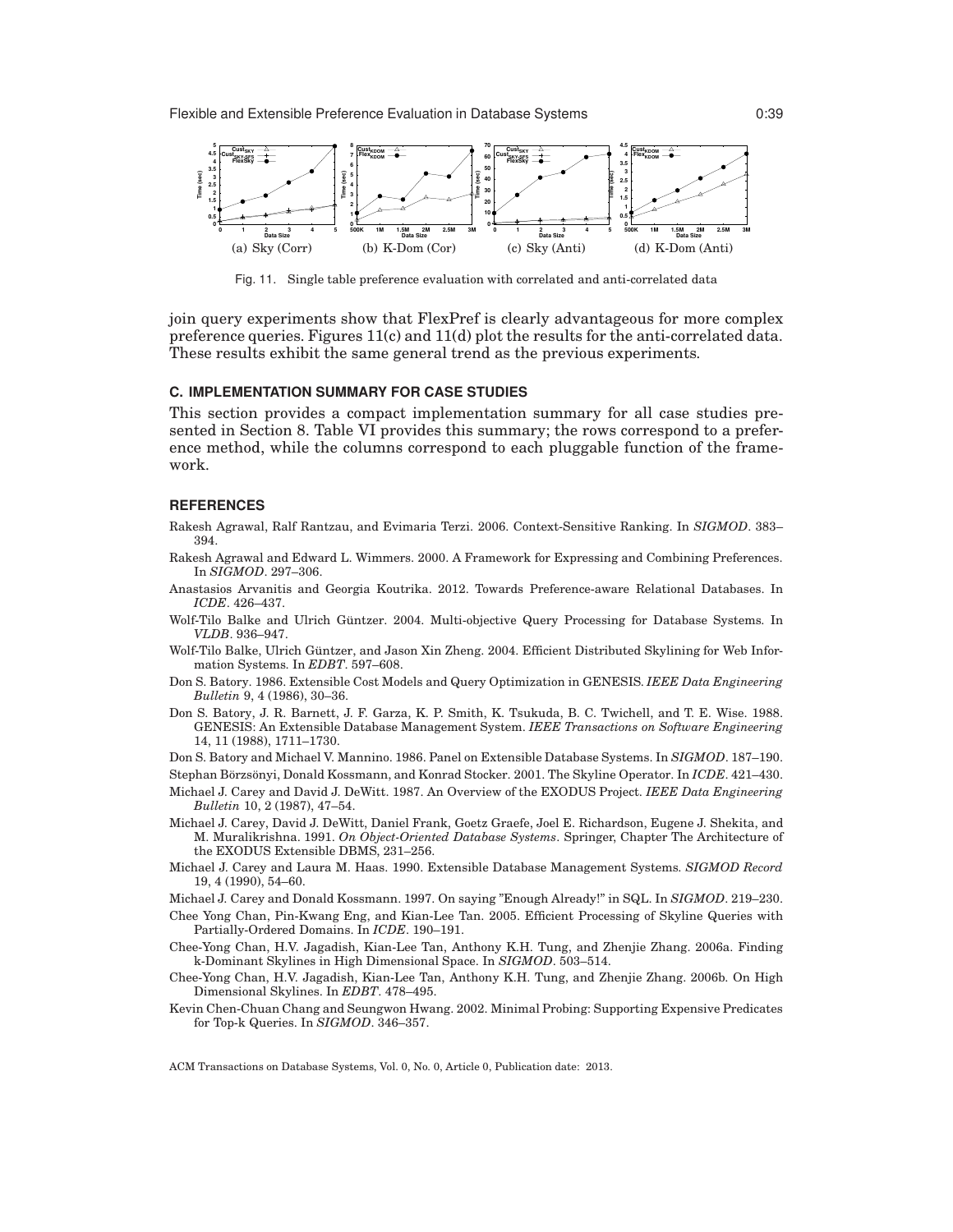- Surajit Chaudhuri, Nilesh N. Dalvi, and Raghav Kaushik. 2006. Robust Cardinality and Cost Estimation for Skyline Operator. In *ICDE*. 64.
- Surajit Chaudhuri and Luis Gravano. 1999. Evaluating Top-K Selection Queries. In *VLDB*. 397–410.

- Jan Chomicki. 2003. Preference Formulas in Relational Queries. *TODS* 28, 4 (2003), 427–466.
- Jan Chomicki, Parke Godfrey, Jarek Gryz, and Dongming Liang. 2003. Skyline with Presorting. In *ICDE*. 717–816.
- Douglas Comer. 1979. The Ubiquitous B-Tree. *Commun. ACM* 11, 2 (1979), 121–137.
- George P. Copeland and Setrag N. Khoshafian. 1985. A Decomposition Storage Model. In *SIGMOD*. 268–279. Markus Endres and Werner Kießling. 2011. Semi-Skyline Optimization of Constrained Skyline Queries. In *ADC*. 7–16.
- Ronald Fagin, Amnon Lotem, and Moni Naor. 2001. Optimal Aggregation Algorithms for Middleware. In *PODS*. 102–113.
- Parke Godfrey. 2004. Skyline Cardinality for Relational Processing. *Foundations of Information and Knowledge Systems* 2942, 1 (2004), 78–97.
- Parke Godfrey, Ryan Shipley, and Jarek Gryz. 2005. Maximal Vector Computation in Large Data Sets. In *SIGMOD*. 229–240.
- Goetz Graefe. 1994. Volcano An Extensible and Parallel Query Evaluation System. *TKDE* 6, 1 (1994), 120–135.
- Goetz Graefe and David J. DeWitt. 1987. The EXODUS Optimizer Generator. In *SIGMOD*. 160–172.
- Antonin Guttman. 1984. R-Trees: A Dynamic Index Structure For Spatial Searching. In *SIGMOD*. 47–57.
- Laura M. Haas, Johann Christoph Freytag, Guy M. Lohman, and Hamid Pirahesh. 1989. Extensible Query Processing in Starburst.. In *SIGMOD*. 377–388.
- Bernd Hafenrichter and Werner Kießling. 2005. Optimization of Relational Preference Queries. In *ADC*. 175–184.
- Joseph M. Hellerstein, Jeffrey F. Naughton, and Avi Pfeffer. 1995. Generalized Search Trees for Database Systems. In *VLDB*. 562–573.
- Ihab F. Ilyas, Walid G. Aref, and Ahmed K. Elmagarmid. 2002. Joining Ranked Inputs in Practice. In *VLDB*. 950–961.
- Ihab F. Ilyas, Walid G. Aref, and Ahmed K. Elmagarmid. 2003. Supporting Top-k Join Queries in Relational Databases. In *VLDB*. 754–765.
- Ihab F. Ilyas, George Beskales, and Mohamed A. Soliman. 2008. A Survey of Top-k Query Processing Techniques in Relational Database Systems. *Comput. Surveys* 40, 4 (2008).
- Ihab F. Ilyas, Rahul Shah, Walid G. Aref, Jeffrey Scott Vitter, and Ahmed K. Elmagarmid. 2004. Rank-Aware Query Optimization. In *SIGMOD*. 203–214.
- Wen Jin, Martin Ester, Zengjian Hu, and Jiawei Han. 2007. The Multi-Relational Skyline Operator. In *ICDE*. 1276–1280.
- Wen Jin, Michael Morse, Jignesh Patel, Martin Ester, and Zengjian Hu. 2010. Evaluating Skylines in the Presence of Equi-joins. In *ICDE*. 249–260.
- Navin Kabra and David J. DeWitt. 1999. OPT: An Object-Oriented Implementation for Extensible Database Query Optimization. *VLDB Journal* 8, 1 (1999), 55–78.
- Werner Kießling. 2002. Foundations of Preferences in Database Systems. In *VLDB*. 311–322.
- Werner Kießling. 2005. Preference Queries with SV-Semantics. In *COMAD*. 16–26.
- Werner Kießling, Markus Endres, and Florian Wenzel. 2011. The Preference SQL System An Overview. *IEEE Data Engineering Bulletin* 34, 2 (2011), 11–18.
- Werner Kießling and Gerhard Köstler. 2002. Preference SQL Design, Implementation, Experiences. In *VLDB*. 990–1001.
- Donald Kossmann, Frank Ramsak, and Steffen Rost. 2002. Shooting Stars in the Sky: An Online Algorithm for Skyline Queries. In *VLDB*. 275–286.
- Georgia Koutrika and Yannis Ioannidis. 2004. Personalization of Queries in Database Systems. In *ICDE*. 597–608.
- Georgia Koutrika and Yannis Ioannidis. 2005a. Constrained Optimalities in Query Personalization. In *SIG-MOD*. 73–84.
- Georgia Koutrika and Yannis E. Ioannidis. 2005b. Personalized Queries under a Generalized Preference Model. In *ICDE*. 841–852.

Jan Chomicki. 2002. Querying with Intrinsic Preferences. In *EDBT*. 34–51.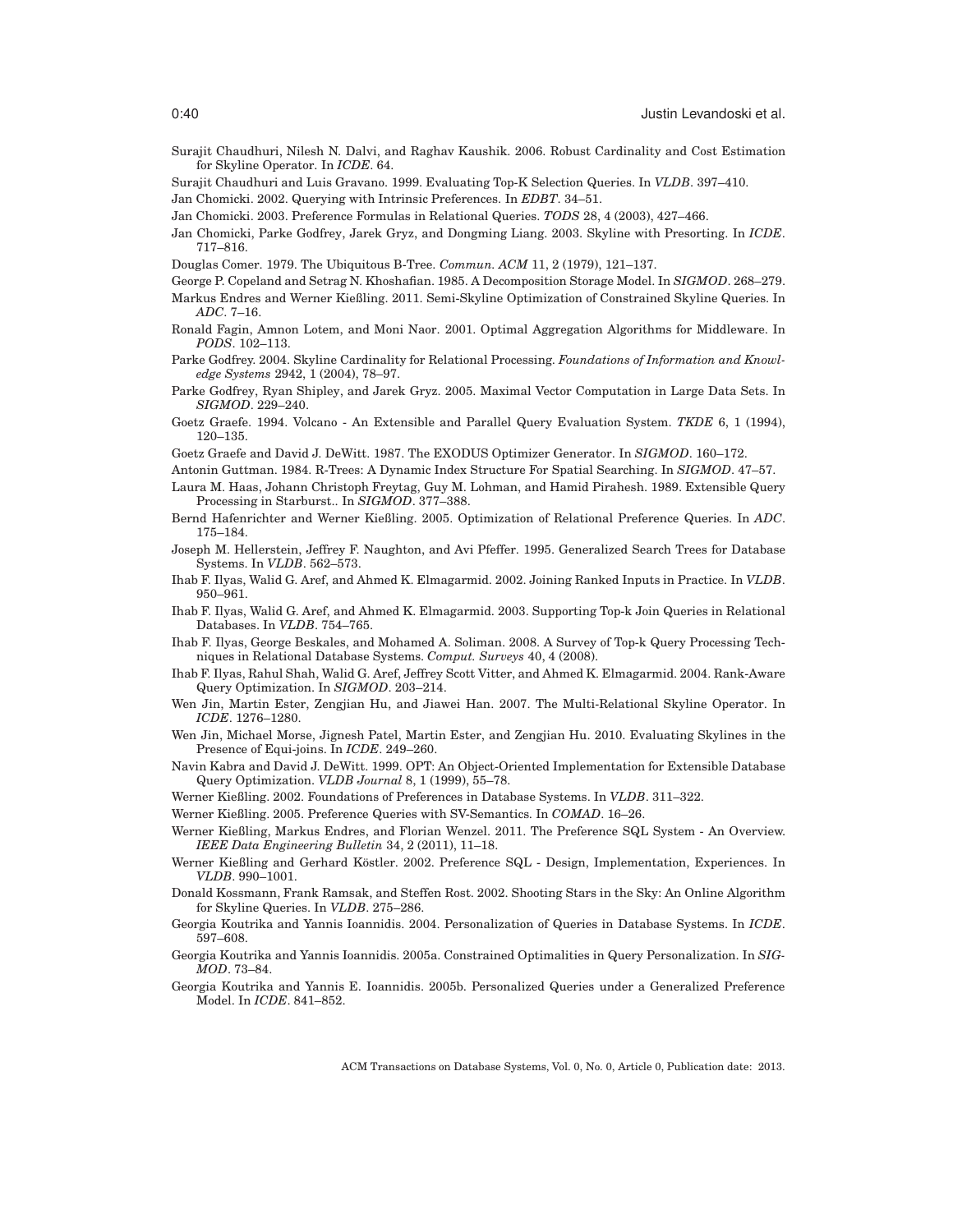- Georgia Koutrika, Evaggelia Pitoura, and Kostas Stefanidis. 2010. Preferences in Databases. In *ICDE*. 1214–1215.
- M. Lacroix and Pierre Lavency. 1987. Preferences: Putting More Knowledge into Queries. In *VLDB*. 217– 225.
- Jongwuk Lee, Gae won You, and Seung won Hwang. 2009. Personlized Top-K Skyline Queries in High-Dimensional Space. *Information Systems* 34, 1 (2009), 45–61.
- Justin J. Levandoski, Mohamed Khalefa, and Mohamed F. Mokbel. 2010a. A Demonstration of FlexPref: Extensible Preference Evaluation inside the DBMS Engine. In *SIGMOD*. 1247–1250.
- Justin J. Levandoski, Mohamed Khalefa, and Mohamed F. Mokbel. 2010b. FlexPref: A Framework for Extensible Preference Evaluation in Database Systems. In *ICDE*. 828–839.
- Chengkai Li, Kevin Chen-Chuan Chang, Ihab F. Ilyas, and Sumin Song. 2005. RankSQL: Query Algebra and Optimization for Relational Top-k Queries. In *SIGMOD*. 131–142.
- Xuemin Lin, Yidong Yuan, Qing Zhang, and Ying Zhang. 2007. Selecting Stars: The k Most Representative Skyline Operator. In *ICDE*. 86–95.
- Volker Linnemann, Klaus Kspert, Peter Dadam, Peter Pistor, R. Erbe, Alfons Kemper, Norbert Sdkamp, Georg Walch, and Mechtild Wallrath. 1988. Design and Implementation of an Extensible Database Management System Supporting User Defined Data Types and Functions.. In *VLDB*. 294–305.
- Guy M. Lohman, George Lapis, Tobin J. Lehman, Rakesh Agrawal, Roberta Cochrane, John McPherson, C. Mohan, Hamid Pirahesh, and Jennifer Widom. 1991. Starburst II: The Extender Strikes Back!. In *SIGMOD*. 447.
- Clifford A. Lynch and Michael Stonebraker. 1988. Extended User-Defined Indexing with Application to Textual Databases. In *VLDB*. 306–317.
- Steve Olson, Richard Pledereder, Phil Shaw, and David Yach. 1998. The Sybase Architecture for Extensible Data Management. *IEEE Data Engineering Bulletin* 21, 3 (1998), 12–24.
- James Ong, Dennis Fogg, and Michael Stonebraker. 1984. Implementation of Data Abstraction in the Relational Database System INGRES. *SIGMOD Record* 14, 1 (1984), 1–14.
- Sylvia L. Osborn and T. E. Heaven. 1986. The Design of a Relational Database System with Abstract Data Types for Domains. *TODS* 11, 3 (1986), 357–373.
- Hamid Pirahesh, Joseph M. Hellerstein, and Waqar Hasan. 1992. Extensible/Rule Based Query Rewrite Optimization in Starburst. In *SIGMOD*. 447.
- PostgreSQL. http://www.postgresql.org. (????).
- Venkatesh Raghavan and Elke Rundensteiner. 2010. Progressive Result Generation for Multi-Criteria Decision Support Queries. In *ICDE*. 733–744.
- Berthold Reinwald and Hamid Pirahesh. 1998. SQL Open Heterogeneous Data Access. In *SIGMOD*. 506 507.
- Berthold Reinwald, Hamid Pirahesh, Ganapathy Krishnamoorthy, George Lapis, Brian T. Tran, and Swati Vora. 1999. Heterogeneous Query Processing through SQL Table Functions. In *ICDE*. 366–373.
- Patrick Roocks, Markus Endres, Stefan Mandl, and Werner Kießling. 2012. Composition and Efficient Evaluation of Context-Aware Preference Queries. In *DASFAA*. 81–95.
- Leonard D. Shapiro. 1986. Join Processing in Database Systems with Large Main Memories. *TODS* 11, 3 (1986), 239–264.
- Jagannathan Srinivasan, Ravi Murthy, Seema Sundara, Nipun Agarwal, and Samuel DeFazio. 2000. Extensible Indexing: A Framework for Integrating Domain-Specific Indexing Schemes into Oracle8i. In *ICDE*. 91–100.
- Kostas Stefanidis, Georgia Koutrika, and Evaggelia Pitoura. 2011. A Survey on Representation, Composition and Application of Preferences in Database Systems. *TODS* 36, 3 (2011).
- Kostas Stefanidis and Evaggelia Pitoura. 2008. Fast Contextual Preference Scoring of Database Tuples. In *EDBT*. 344–355.
- Kostas Stefanidis, Evaggelia Pitoura, and Panos Vassiliadis. 2007. Adding Context to Preferences. In *ICDE*. 846–855.
- Michael Stonebraker. 1986. Inclusion of New Types in Relational Data Base Systems. In *ICDE*. 262–269.
- Michael Stonebraker, Jeff Anton, and Eric N. Hanson. 1987. Extending a Database System with Procedures. *TODS* 12, 3 (1987), 350–376.
- Michael Stonebraker and Lawrence A. Rowe. 1986. The Design of Postgres. In *SIGMOD*. 340–355.
- Yufei Tao, Ling Ding, Xuemin Lin, and Jian Pei. 2009. Distance-based Representative Skyline. In *ICDE*. 892–903.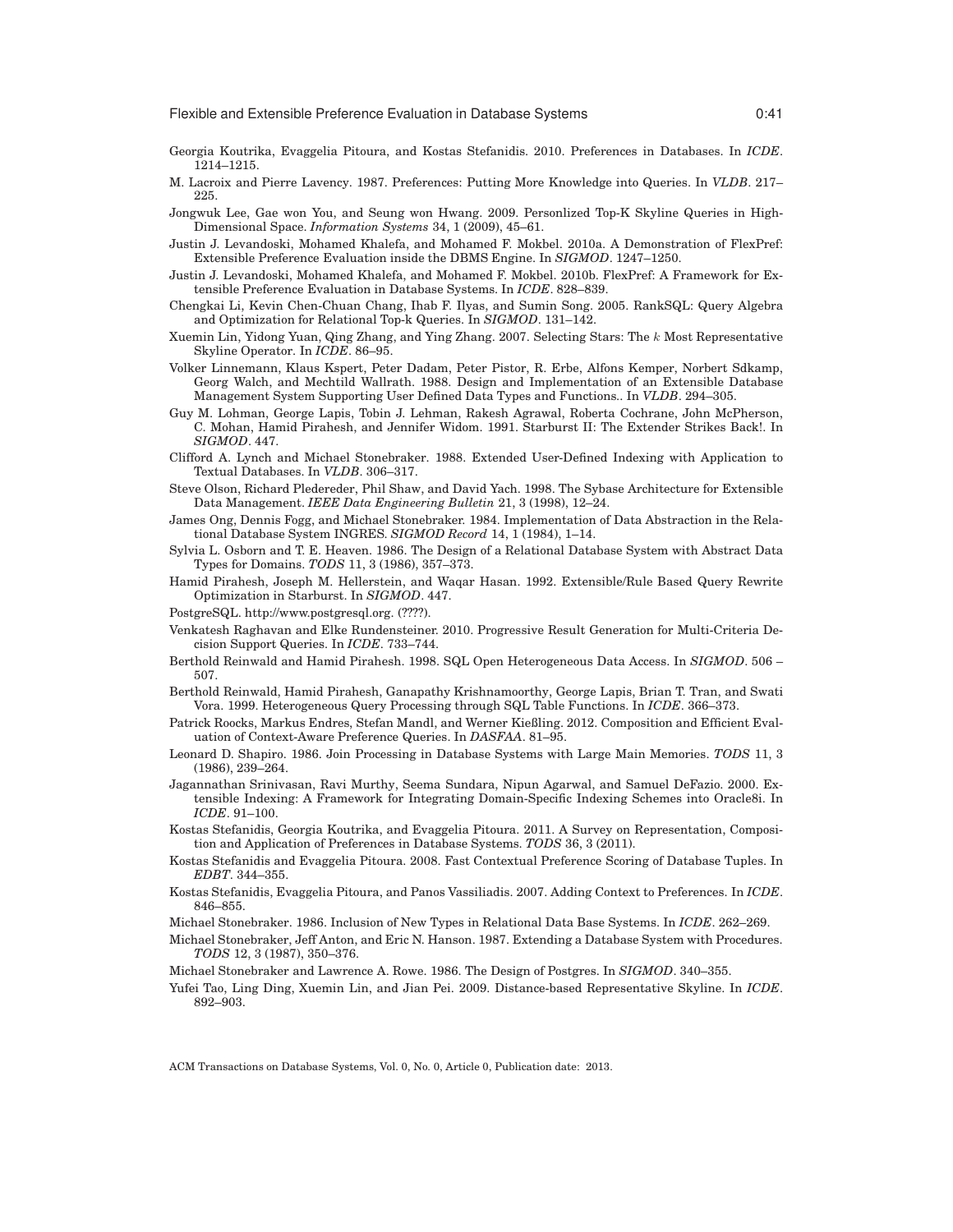- Akrivi Vlachou, Christos Doulkeridis, and Neoklis Polyzotis. 2011. Skyline Query Processing over Joins. In *SIGMOD*. 73–84.
- Florian M. Waas and Joseph M. Hellerstein. 2009. Parallelizing Extensible Query Optimizers. In *SIGMOD*. 871–878.
- Florian Wenzel, Markus Endres, Stefan Mandl, and Werner Kießling. 2012. Complex Preference Queries Supporting Spatial Applications for User Groups. *Proceedings of the VLDB Endowment* 5, 12 (2012), 1946–1949.
- Annita N. Wilshut and Peter M.G. Apers. 1993. Dataflow query execution in a parallel main-memory environment. *Distributed and Parallel Databases* 1, 1 (1993), 103–128.
- Raymond ChiWing Wong, Ada WaiChee Fu, Jian Pei, Yip Sing Ho, Tai Wong, and Yubao Liu. 2008. Efficient Skyline Querying with Variable User Preferences on Nominal Attributes. In *VLDB*. 1032–1043.
- Tian Xia, Donghui Zhang, and Yufei Tao. 2008. On Skylining with Flexible Dominance Relation. In *ICDE*. 1397–1399.
- Man Lung Yiu and Nikos Mamoulis. 2007. Efficient Processing of Top-k Dominating Queries on Multi-Dimensional Data. In *VLDB*. 483–494.
- Zhenjie Zhang, Yin Yang, Ruichu Cai, Dimitris Papadias, and Anthony Tung. 2009. Kernel-Based Skyline Cardinality Estimation. In *SIGMOD*. 509–522.